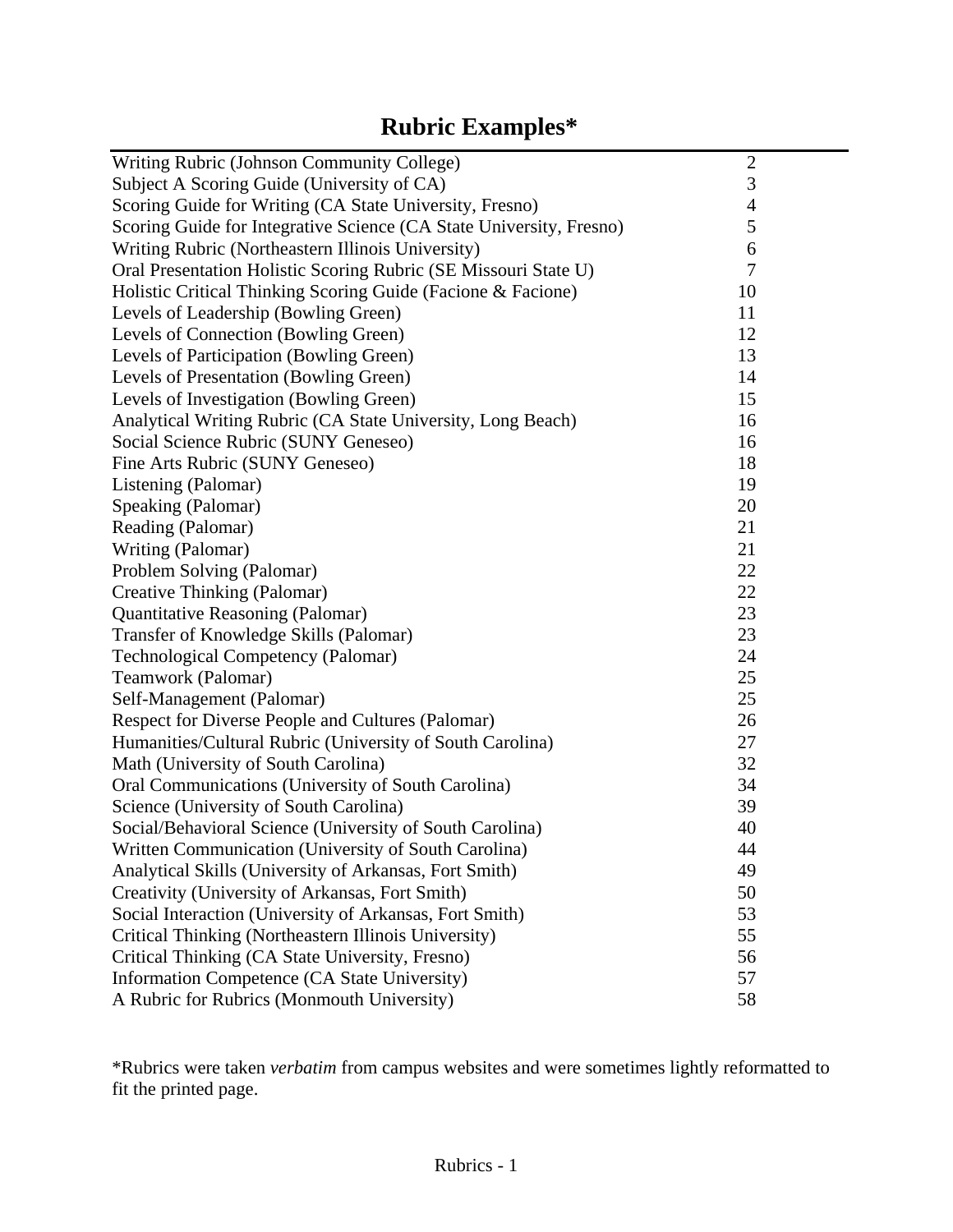### **Writing Rubric**

Johnson Community College, downloaded 12/22/04 from http://www.jccc.net/home/depts/6111/site/assmnt/cogout/comwrite

- **6** = Essay demonstrates excellent composition skills including a clear and thought-provoking thesis, appropriate and effective organization, lively and convincing supporting materials, effective diction and sentence skills, and perfect or near perfect mechanics including spelling and punctuation. The writing perfectly accomplishes the objectives of the assignment.
- **5** = Essay contains strong composition skills including a clear and thought-provoking thesis, although development, diction, and sentence style may suffer minor flaws. Shows careful and acceptable use of mechanics. The writing effectively accomplishes the goals of the assignment.
- **4** = Essay contains above average composition skills, including a clear, insightful thesis, although development may be insufficient in one area and diction and style may not be consistently clear and effective. Shows competence in the use of mechanics. Accomplishes the goals of the assignment with an overall effective approach.
- **3** = Essay demonstrates competent composition skills including adequate development and organization, although the development of ideas may be trite, assumptions may be unsupported in more than one area, the thesis may not be original, and the diction and syntax may not be clear and effective. Minimally accomplishes the goals of the assignment.
- **2** = Composition skills may be flawed in either the clarity of the thesis, the development, or organization. Diction, syntax, and mechanics may seriously affect clarity. Minimally accomplishes the majority of the goals of the assignment.
- **1** = Composition skills may be flawed in two or more areas. Diction, syntax, and mechanics are excessively flawed. Fails to accomplish the goals of the assignment.

Revised October 2003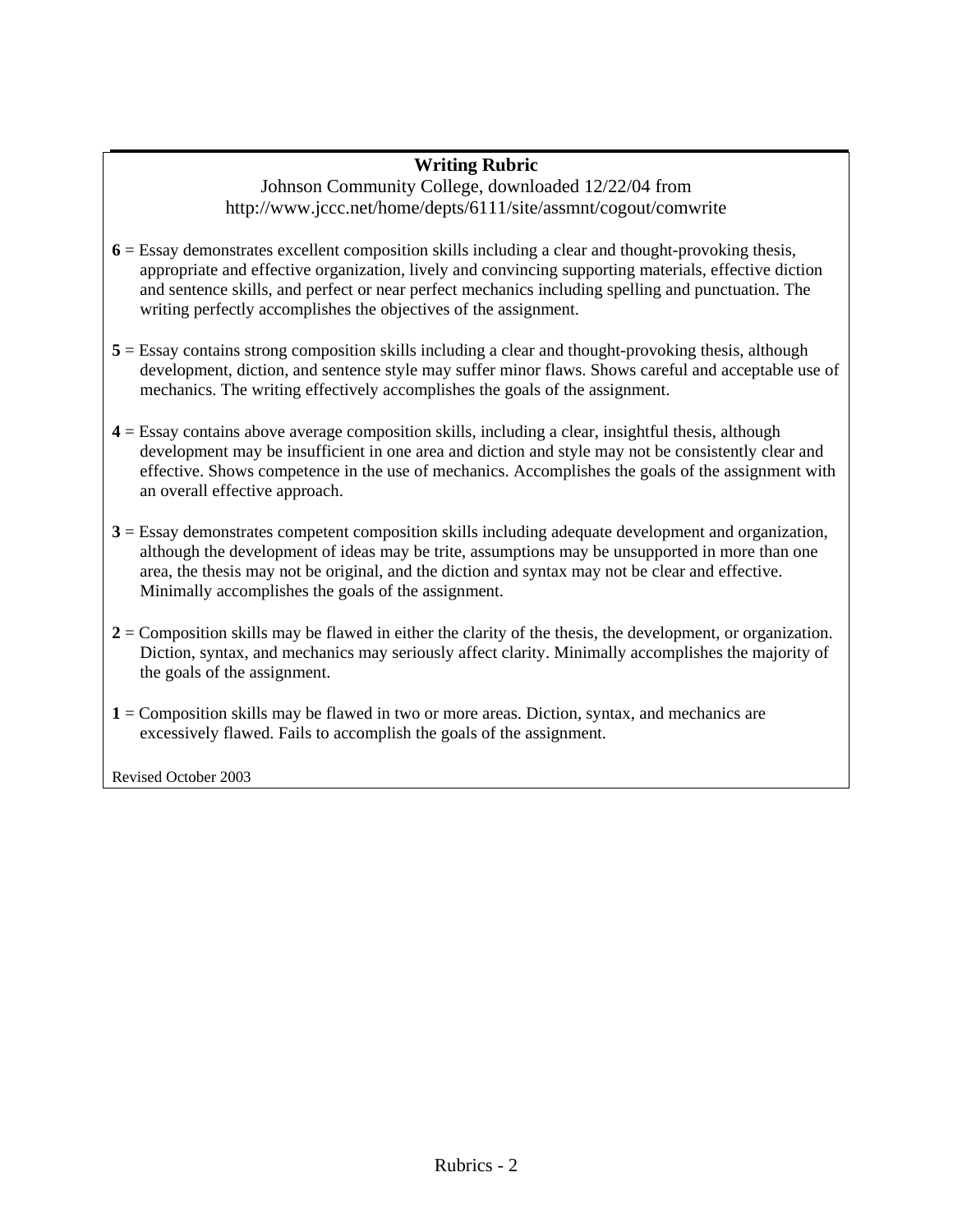# Subject A Scoring Guide (University of California)

In holistic reading, raters assign each essay to a scoring category according to its dominant characteristics. The categories below describe the characteristics typical of papers at six different levels of competence. All the descriptions take into account that the papers they categorize represent two hours of reading and writing, not a more extended period of drafting and revision.

Score 6

A 6 paper commands attention because of its insightful development and mature style. It presents a cogent analysis of or response to the text, elaborating that response with well-chosen examples and persuasive reasoning. The 6 paper shows that its writer can usually choose words aptly, use sophisticated sentences effectively, and observe the conventions of written English.

Score 5

A 5 paper is clearly competent. It presents a thoughtful analysis of or response to the text, elaborating that response with appropriate examples and sensible reasoning. A 5 paper typically has a less fluent and complex style than a 6, but does show that its writer can usually choose words accurately, vary sentences effectively, and observe the conventions of written English.

Score 4

A 4 paper is satisfactory, sometimes marginally so. It presents an adequate analysis of or response to the text, elaborating that response with sufficient examples and acceptable reasoning. Just as these examples and this reasoning, will ordinarily be less developed than those in 5 papers, so will the 4 paper's style be less effective. Nevertheless, a 4 paper shows that its writer can usually choose words of sufficient precision, control sentences of reasonable variety, and observe the conventions of written English.

Score 3

A 3 paper is unsatisfactory in one or more of the following ways. It may analyze or respond to the text illogically; it may lack coherent structure or elaboration with examples; it may reflect an incomplete understanding of the text or the topic. Its prose is usually characterized by at least one of the following: frequently imprecise word choice; little sentence variety; occasional major errors in grammar and usage, or frequent minor errors.

Score 2

A 2 paper shows serious weaknesses, ordinarily of several kinds. It frequently presents a simplistic, inappropriate, or incoherent analysis of or response to the text, one that may suggest some significant misunderstanding of the text or the topic. Its prose is usually characterized by at least one of the following: simplistic or inaccurate word choice; monotonous or fragmented sentence structure; many repeated errors in grammar and usage.

Score 1

A 1 paper suggests severe difficulties in reading and writing conventional English. It may disregard the topic's demands, or it may lack any appropriate pattern of structure or development. It may be inappropriately brief. It often has a pervasive pattern of errors in word choice, sentence structure, grammar, and usage.

http://www.sdcoe.k12.ca.us/score/actbank/subja.htm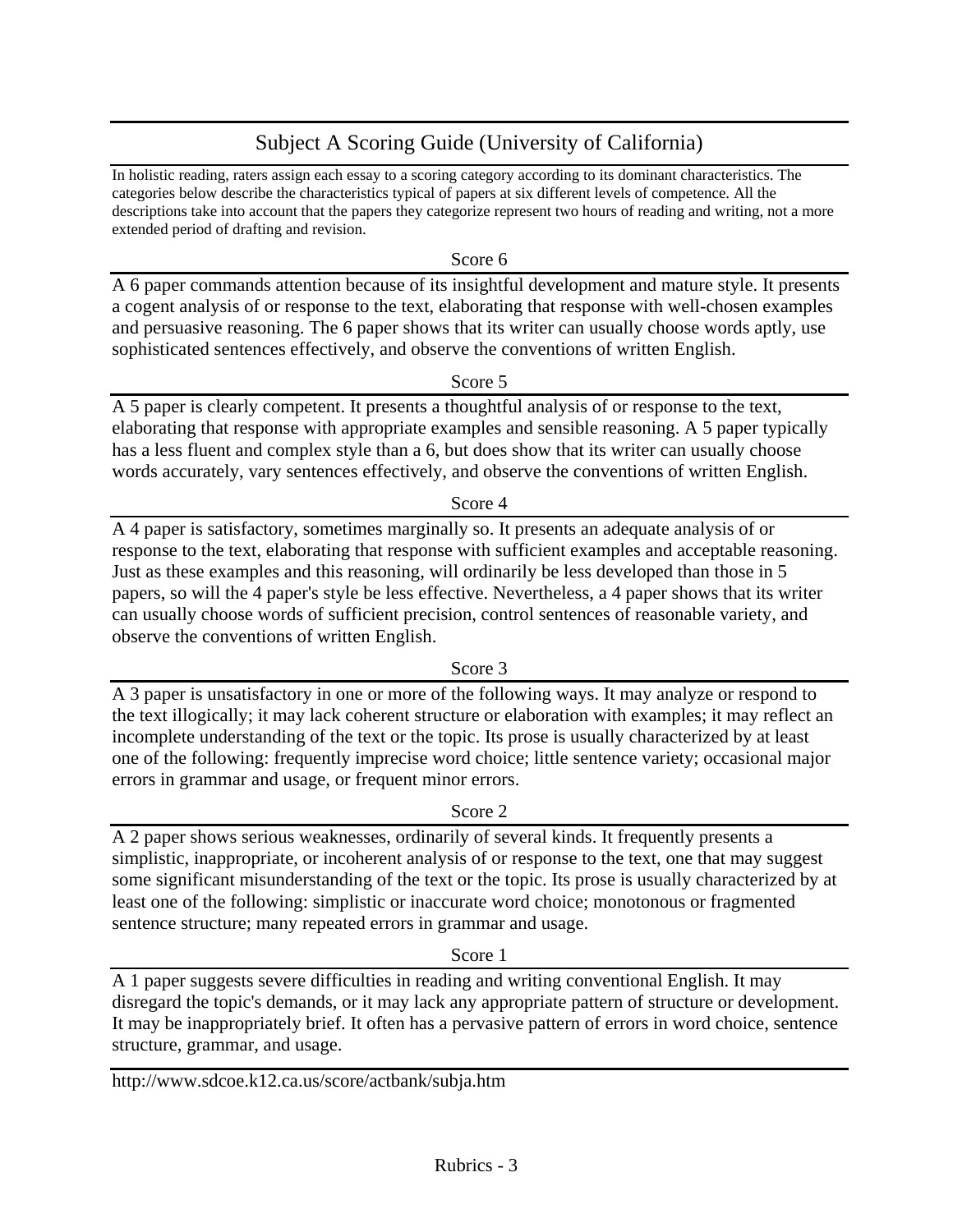# **California State University, Fresno**

Scoring Guide for Writing

| In addition to meeting the requirements<br>In addition to meeting the<br>In addition to meeting the requirements                                      |  |
|-------------------------------------------------------------------------------------------------------------------------------------------------------|--|
| for a "3," the writing is essentially error-<br>for a "3," the writer's decisions about<br>Accomplished<br>requirements for a "3," writing flows<br>4 |  |
| free in terms of mechanics. Models the<br>smoothly from one idea to another.<br>focus, organization, style/tone, and                                  |  |
| style and format appropriate to the<br>The writer has taken pains to assist<br>content made reading a pleasurable                                     |  |
| the reader in following the logic of<br>experience. Writing could be used as a<br>assignment.                                                         |  |
| model of how to fulfill the assignment.<br>the ideas expressed.                                                                                       |  |
| Sentences are structured and word are<br>While there may be minor errors, the<br>The writer has made good decisions                                   |  |
| paper follows normal conventions of<br>chosen to communicate ideas clearly.<br>about focus, organization, style/tone,<br>- Competent<br>3             |  |
| and content to communicate clearly and<br>spelling and grammar throughout and has<br>Sequencing of ideas within                                       |  |
| been carefully proofread. Appropriate<br>paragraphs and transitions between<br>effectively. The purpose and focus of                                  |  |
| conventions for style and format are used<br>paragraphs make the writer's points<br>the writing are clear to the reader and                           |  |
| the organization and content achieve the<br>consistently throughout the writing<br>easy to follow.                                                    |  |
| sample. Demonstrates thoroughness and<br>purpose well. Writing follows all                                                                            |  |
| competence in documenting sources; the<br>requirements for the assignment.                                                                            |  |
| reader would have little difficulty                                                                                                                   |  |
| referring back to cited sources.                                                                                                                      |  |
| The writer's decisions about focus,<br>Frequent errors in spelling, grammar<br>Sentence structure and/or word choice<br>- Developing                  |  |
| (such as subject/verb agreements and<br>sometimes interfere with clarity.<br>organization, style/tone, and/or content                                 |  |
| sometimes interfere with clear, effective<br>tense), sentence structure and/or other<br>Needs to improve sequencing of ideas                          |  |
| writing conventions distract the reader.<br>within paragraphs and transitions<br>communication. The purpose of the                                    |  |
| Writing does not consistently follow<br>between paragraphs to make the<br>writing is not fully achieved. All                                          |  |
| appropriate style and/or format. Source<br>writing easy to follow.<br>requirements of the assignment may not<br>be fulfilled.                         |  |
| documentation is incomplete. It may be                                                                                                                |  |
| unclear which references are direct quotes                                                                                                            |  |
| and which are paraphrased.<br>The writer's decisions about focus,<br>Writing contains numerous errors in<br>Sentence structure, word choice, lack     |  |
| spelling, grammar, and/or sentence<br>of transitions and/or sequencing of<br>- Beginning<br>organization, style/tone, and/or content                  |  |
| structure which interfere with<br>interfere with communication. The<br>ideas make reading and understanding                                           |  |
| difficult.<br>purpose of the writing is not achieved.<br>comprehension. Style and/or format are                                                       |  |
| inappropriate for the assignment. Fails to<br>Requirements of the assignment have                                                                     |  |
| demonstrate thoroughness and<br>not been fulfilled.                                                                                                   |  |
| competence in documentation.                                                                                                                          |  |

June 6, 2002

http://www.csufresno.edu/cetl/assessment/ (click on WritingScoring.doc)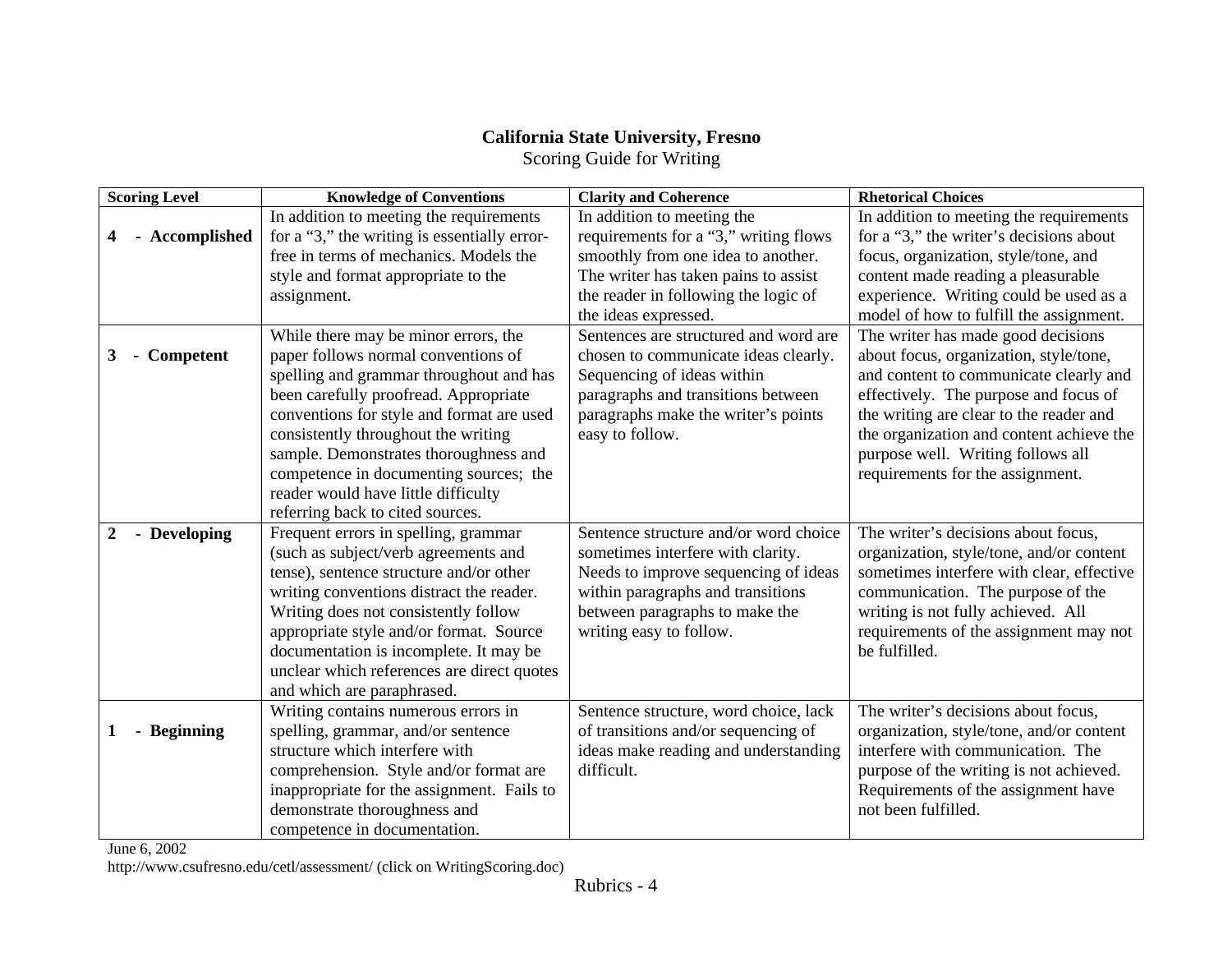# **California State University, Fresno General Education Scoring Guide for Integrative Science**

| <b>Scoring Level</b> | <b>Science and Society</b>                                                                         | <b>Basic Concepts and</b><br><b>Fundamental</b><br><b>Principles</b>               | <b>Scientific Approach</b>                                                                                  | <b>Nature of Science</b>                                                                                                |
|----------------------|----------------------------------------------------------------------------------------------------|------------------------------------------------------------------------------------|-------------------------------------------------------------------------------------------------------------|-------------------------------------------------------------------------------------------------------------------------|
| 4 - Accomplished     | Develops and defends an<br>informed position,<br>integrating values,<br>science, and technology.   | Integrates and applies<br>basic scientific<br>concepts and<br>principles.          | Demonstrates<br>comprehension of the<br>scientific approach;<br>illustrates with examples                   | Demonstrates scientific<br>reasoning across multiple<br>disciplines.                                                    |
| 3 - Competent        | Correctly describes<br>perspectives concerning<br>the scientific aspects of a<br>societal issue.   | Shows clear<br>comprehension of<br>basic scientific<br>concepts and<br>principles. | Accurately expresses<br>concepts relating to the<br>scientific approach                                     | Interprets and relates<br>scientific results in a way<br>that shows a clear<br>recognition of the nature of<br>science. |
| 2 - Developing       | Recognizes the place of<br>science in human affairs,<br>but is unable to<br>communicate its roles. | Able to state basic<br>scientific concepts<br>and principles.                      | Uses vocabulary related<br>to scientific methods in a<br>rote manner or showing<br>simple conceptualization | Provides simplistic or<br>incomplete explanations of<br>the nature of science.                                          |
| 1 - Beginning        | Does not visualize a role<br>or need for science in<br>human affairs.                              | Lacks understanding<br>of basic scientific<br>concepts and<br>principles.          | Shows minimal<br>understanding of<br>scientific methods                                                     | Does not distinguish<br>between scientific,<br>political, religious, or<br>ethical statements.                          |

http://www.csufresno.edu/cetl/assessment/ (click on IBScoring.doc)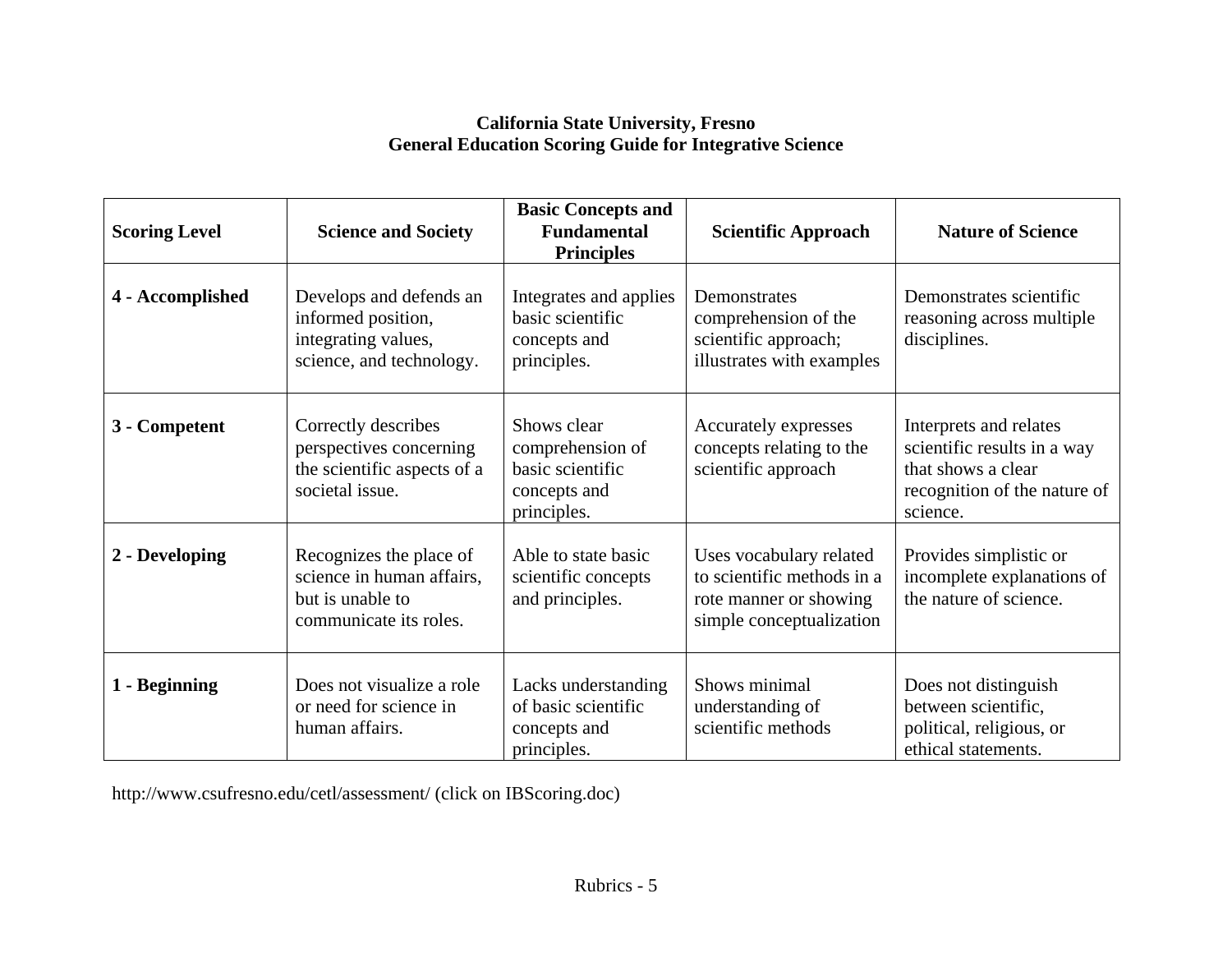# **Writing Rubric**

# Northeastern Illinois University

(adapted from: Barbara Walvoord, Winthrop Univ., Virginia Community College System, Univ. of Washington)

| Quality          | No/Limited                 | <b>Some Proficiency</b>         | Proficiency                | <b>High Proficiency</b>       | (Rating) |
|------------------|----------------------------|---------------------------------|----------------------------|-------------------------------|----------|
| Criteria         | Proficiency                |                                 |                            |                               |          |
| 1. Thesis/Focus: | Thesis is missing          | Thesis may be obvious or        | Thesis is somewhat         | Develops fresh insight that   |          |
| (a) Originality  |                            | unimaginative                   | original                   | challenges the reader's       |          |
|                  |                            |                                 |                            | thinking;                     |          |
| 2. Thesis/Focus: | Reader cannot determine    | Thesis and purpose are          | Thesis and purpose are     | Thesis and purpose are        |          |
| (b) Clarity      | thesis & purpose OR        | somewhat vague OR only          | fairly clear and match the | clear to the reader; closely  |          |
|                  | thesis has no relation to  | loosely related to the writing  | writing task               | match the writing task        |          |
|                  | the writing task           | task                            |                            |                               |          |
| 3. Organization  | Unclear organization OR    | Some signs of logical           | Organization supports      | Fully & imaginatively         |          |
|                  | organizational plan is     | organization. May have          | thesis and purpose.        | supports thesis & purpose.    |          |
|                  | inappropriate to thesis.   | abrupt or illogical shifts &    | Transitions are mostly     | Sequence of ideas is          |          |
|                  | No transitions             | ineffective flow of ideas       | appropriate. Sequence of   | effective. Transitions are    |          |
|                  |                            |                                 | ideas could be improved    | effective                     |          |
| 4. Support/      | Offers simplistic,         | Offers somewhat obvious         | Offers solid but less      | Substantial, logical, &       |          |
| Reasoning        | undeveloped, or cryptic    | support that may be too         | original reasoning.        | concrete development of       |          |
| (a) Ideas        | support for the ideas.     | broad. Details are too general, | Assumptions are not        | ideas. Assumptions are        |          |
| (b) Details      | Inappropriate or off-topic | not interpreted, irrelevant to  | always recognized or       | made explicit. Details are    |          |
|                  | generalizations, faulty    | thesis, or inappropriately      | made explicit. Contains    | germane, original, and        |          |
|                  | assumptions, errors of     | repetitive                      | some appropriate details   | convincingly interpreted      |          |
|                  | fact                       |                                 | or examples                |                               |          |
| 5. Use of        | Neglects important         | Uses relevant sources but       | Uses sources to support,   | Uses sources to support,      |          |
| sources/         | sources. Overuse of        | lacks in variety of sources     | extend, and inform, but    | extend, and inform, but not   |          |
| Documentation    | quotations or paraphrase   | and/or the skillful             | not substitute writer's    | substitute writer's own       |          |
|                  | to substitute writer's own | combination of sources.         | own development of idea.   | development of idea.          |          |
|                  | ideas. (Possibly uses      | Quotations & paraphrases        | Doesn't overuse quotes,    | Combines material from a      |          |
|                  | source material without    | may be too long and/or          | but may not always         | variety of sources, incl.     |          |
|                  | acknowledgement.)          | inconsistently referenced       | conform to required style  | pers. observation, scientific |          |
|                  |                            |                                 | manual                     | data, authoritative           |          |
|                  |                            |                                 |                            | testimony. Doesn't overuse    |          |
|                  |                            |                                 |                            | quotes.                       |          |

http://www.neiu.edu/~neassess/gened.htm#rubric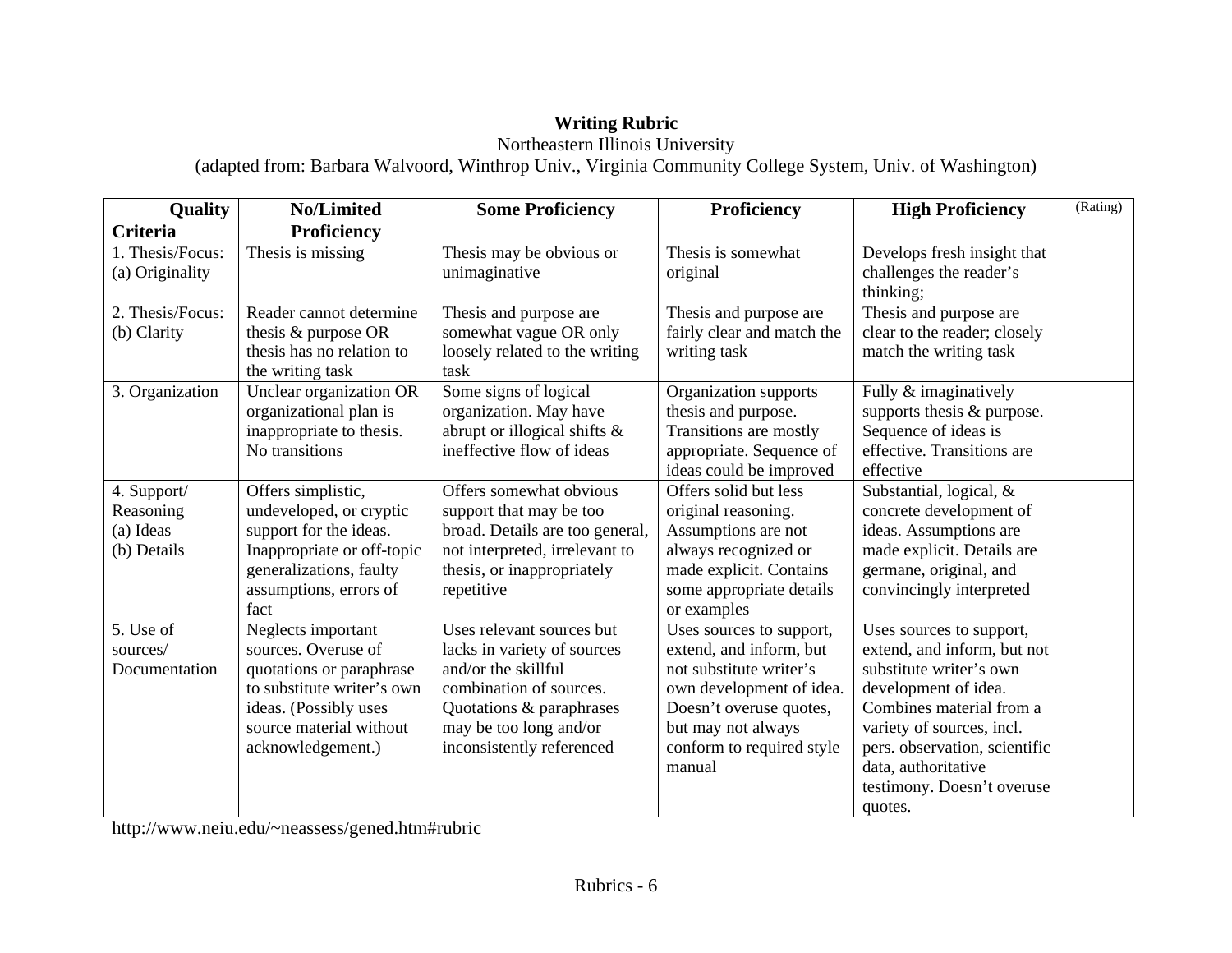# **Oral Presentation Holistic Scoring Rubric**

Southeast Missouri State University

Retrieved September 3, 2005 from http://ustudies.semo.edu/oralcom/holistic.htm

### **SCORE 6**

#### *Designates a Clearly Excellent speech.*

- A. Focus: the thesis is very clearly stated; the topic is narrowed sufficiently; the specific audience has clearly been taken into account when delivering the speech
- B. Organization: the speech has a clear introduction that catches the audience's attention effectively and is connected to the whole; effective transitions recap each main point; the conclusion effectively summarizes the speech and is related to the whole
- C. Development: all main points begin with a clear topic sentence; all main and supporting points are supported by specific and highly effective examples/evidence; the main and supporting points all relate to each other
- D. Style: language is memorable; language usage is felicitous; tone is appropriate
- E. Delivery: eye contact is effectively established with the audience; gestures and paralinguistic cues are used to reinforce particularly important ideas; no excessive use of vocalized pauses (e.g., "ah, um"); student is extremely articulate
- F. References: outside sources and incorporated logically, insightfully, and elegantly; sources are documented accurately

#### **SCORE 5**

#### *Designates a Still Impressive speech.*

- A. Focus: the thesis is clearly stated; the topic is limited; the specific audience has clearly been considered when delivering the speech
- B. Organization: the introduction catches the audience's attention and is connected to the whole; transitions signal movement to another point; the conclusion is clean and related to the whole
- C. Development: almost all main points begin with a clear topic sentence; the main and supporting points include concrete, specific evidence/examples; almost all the main and supporting points relate to each other
- D. Style: most language is memorable; language usage is accurate; tone is appropriate
- E. Delivery: eye contact is established with the audience; gestures and paralinguistic cues are mostly used to reinforce particularly important ideas; some vocalized pauses are used; student is articulate
- F. References: source material is used logically and proficiently; sources are accurately documented

#### **SCORE 4**

#### *Designates an Adequate speech.*

- A. Focus: the thesis is clear or clearly implicit; the topic is partially limited; it is implied that the specific audience has been considered when delivering the speech
- B. Organization: the introduction and conclusion are clear and somewhat related to the whole; some transitions are used
- C. Development: some main points begin with a clear topic sentence; some main and supporting points include specific evidence/examples; most main and supporting points relate to each other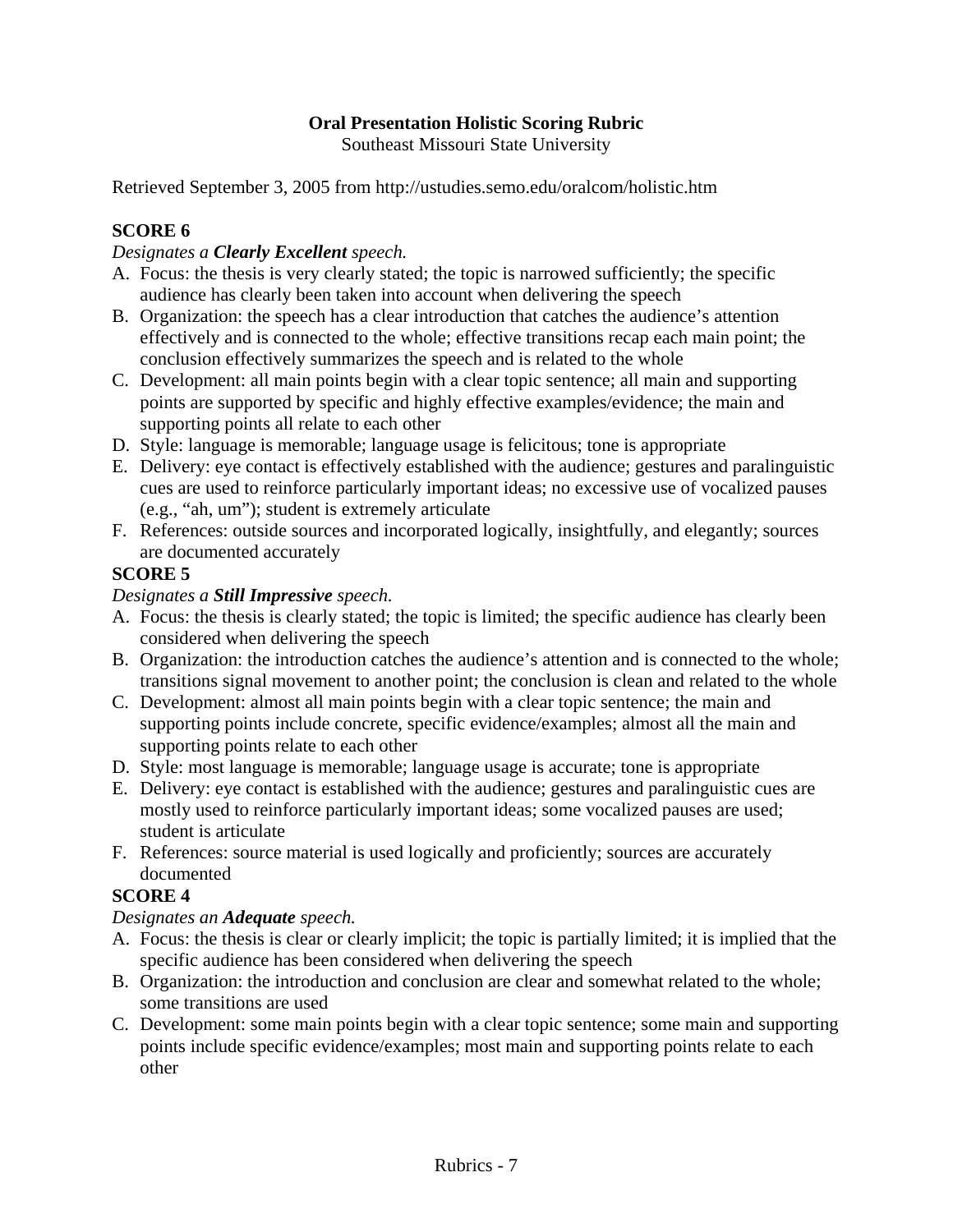- D. Style: most language is somewhat memorable; language usage is correct; tone is usually appropriate
- E. Delivery: eye contact with the audience is somewhat established; gestures and paralinguistic cues are sometimes used to reinforce particularly important ideas; several vocalized pauses are used; student is somewhat articulate
- F. References: source material is incorporated logically and adequately; sources are documented accurately for the most part

#### **NON-MASTERY SCORES SCORE 3**

# Designates a Developing speech

- A. Focus: the thesis is unclear; the topic is only partially limited; the specific audience has been partially considered when delivering the speech
- B. Organization: the introduction and conclusion may be ineffective and not related to the whole; the logical plan must be inferred, as no transitions are used
- C. Development: some main points have stated or implied topic sentences; some main points are supported by specific evidence/examples; some main and supporting points relate to each other
- D. Style: language is not very memorable; language usage is generally accurate; tone is often inappropriate
- E. Delivery: eye contact with the audience is hardly established; gestures and paralinguistic cues are seldom used to reinforce particularly important ideas; vocalized pauses are used frequently; student is not very articulate
- F. References: source material is incorporated but sometimes inappropriately or unclearly; sources are documented accurately only occasionally

# **SCORE 2**

#### *Designates a Rudimentary speech.*

- A. Focus: the thesis is unclear; the topic is not limited; the specific audience has been considered vaguely when delivering the speech
- B. Organization: the introduction and conclusion are ineffective and not related to the whole; the logical plan must be inferred, as no transitions are used
- C. Development: few main points have stated or implied topic sentences; few main points are supported by specific evidence/examples; supporting material is imprecise, unclear, or redundant; few main and supporting points relate to each other
- D. Style: language is not memorable; language usage is inaccurate; tone is inappropriate
- E. Delivery: almost no eye contact with the audience; gestures and paralinguistic cues are seldom used to reinforce particularly important ideas; vocalized pauses are used frequently; student is not very articulate
- F. References: source material is inappropriately or unclearly incorporated; documentation is infrequent

# **SCORE 1**

#### *Designates an Incoherent speech*

- A. Focus: the topic and thesis are unclear; no apparent attempt has been made to limit the topic; the specific audience has not been considered at all
- B. Organization: no attempt has been made to compose an effective introduction or conclusion; these is no logical plan to the speech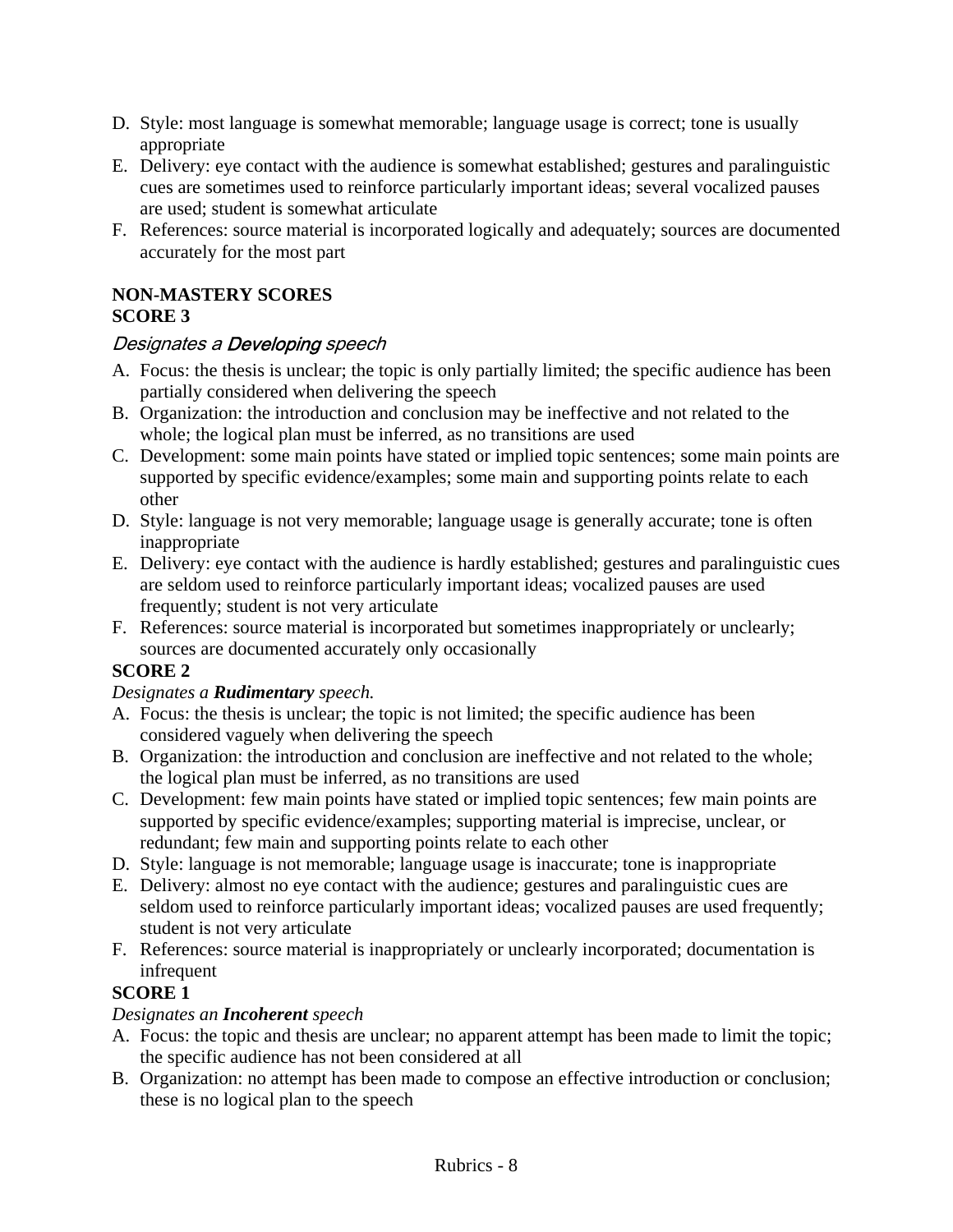- C. Development: main points contain no topic sentences; main points are not supported by specific examples/evidence; little or no supporting material is used; main and supporting points do not relate to each other
- D. Style: language is not memorable or is confusing; language usage is inaccurate; tone is inappropriate or distracting
- E. Delivery: no eye contact is made with the audience; gestures and paralinguistic cues are not used to reinforce particularly important ideas; vocalized pauses are used in abundance and distract from the overall message
- F. References: source material is never incorporated or incorporated inappropriately or unclearly; documentation is inaccurate

#### **SCORE 0**

Designates a speech that has clearly not been developed on the assigned topic or makes no attempt to answer the given question or relate to the given topic.

This rubric is based upon the scoring rubric used by the Writing Outcomes Program at Southeast Missouri State University.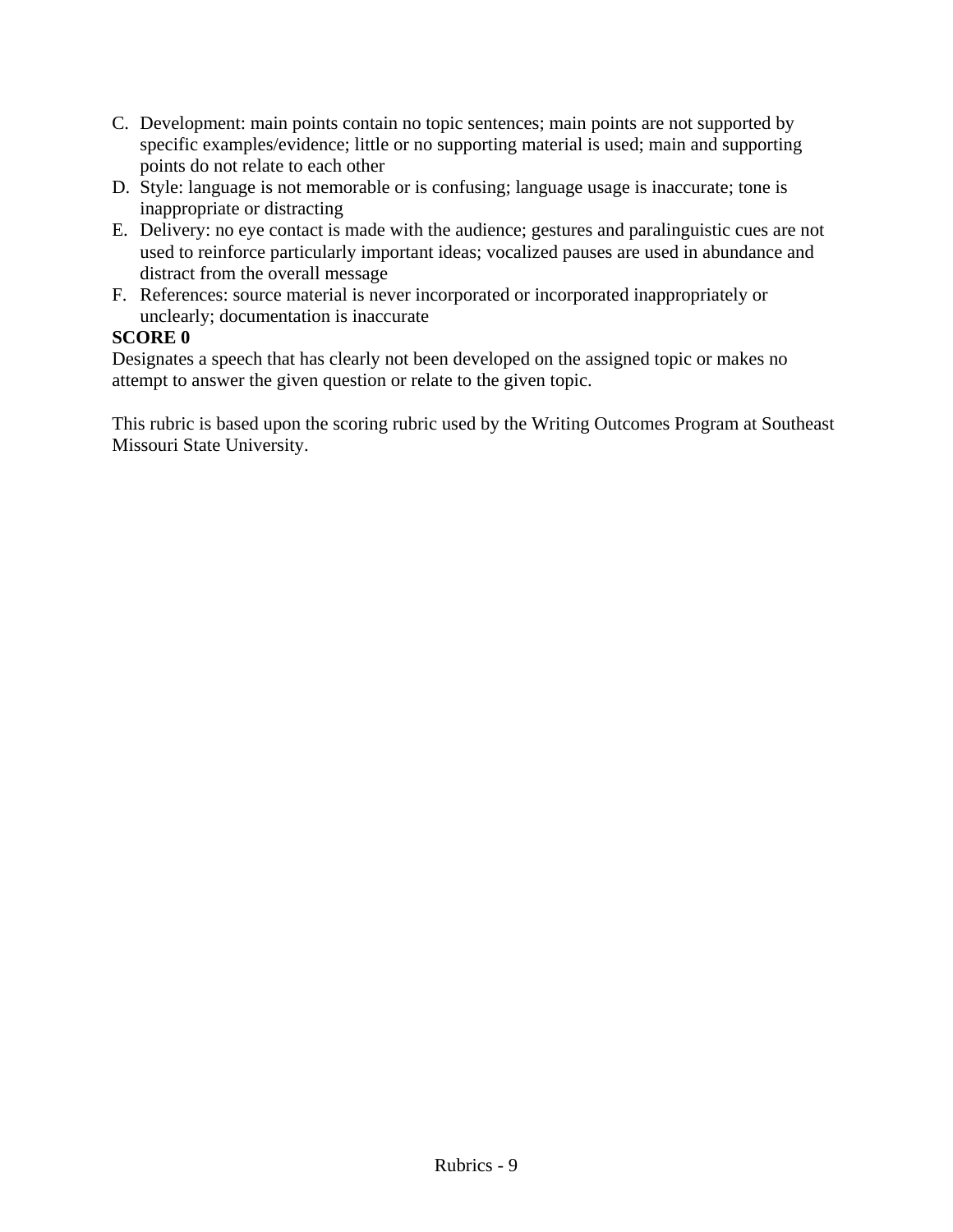# **Holistic Critical Thinking Scoring Rubric Facione and Facione**

|   | Consistently does all or almost all of the following:                       |
|---|-----------------------------------------------------------------------------|
|   | Accurately interprets evidence, statements, graphics, questions, etc.       |
|   | Identifies the salient arguments (reasons and claims) pro and con.          |
| 4 | Thoughtfully analyzes and evaluates major alternative points of view.       |
|   | Draws warranted, judicious, non-fallacious conclusions.                     |
|   | Justifies key results and procedures, explains assumptions and reasons.     |
|   | Fair-mindedly follows where evidence and reasons lead.                      |
|   | Does most or many of the following:                                         |
|   | Accurately interprets evidence, statements, graphics, questions, etc.       |
|   | Identifies relevant arguments (reasons and claims) pro and con.             |
| 3 | Offers analyses and evaluations of obvious alternative points of view.      |
|   | Draws warranted, non-fallacious conclusions.                                |
|   | Justifies some results or procedures, explains reasons.                     |
|   | Fair-mindedly follows where evidence and reasons lead.                      |
|   | Does most or many of the following:                                         |
|   | Misinterprets evidence, statements, graphics, questions, etc.               |
|   | Fails to identify strong, relevant counter-arguments.                       |
| 2 | Ignores or superficially evaluates obvious alternative points of view.      |
|   | Draws unwarranted or fallacious conclusions.                                |
|   | Justifies few results or procedures, seldom explains reasons.               |
|   | Regardless of the evidence or reasons, maintains or defends views based on  |
|   | self-interest or preconceptions.                                            |
|   | Consistently does all or almost all of the following:                       |
|   | Offers biased interpretations of evidence, statements, graphics, questions, |
|   | information, or the points of view of others.                               |
|   | Fails to identify or hastily dismisses strong, relevant counter-arguments.  |
|   | Ignores or superficially evaluates obvious alternative points of view.      |
|   | Argues using fallacious or irrelevant reasons, and unwarranted claims.      |
|   | Does not justify results or procedures, nor explain reasons.                |
|   | Regardless of the evidence or reasons, maintains or defends views based on  |
|   | self-interest or preconceptions.                                            |
|   | Exhibits close-mindedness or hostility to reason.                           |

(c) 1994, Peter A. Facione, Noreen C. Facione, and The California Academic Press. 217 La Cruz Ave., Millbrae, CA 94030.

Permission is hereby granted to students, faculty, staff, or administrators at public or nonprofit educational institutions for unlimited duplication of the critical thinking scoring rubric, rating form, or instructions herein for local teaching, assessment, research, or other educational and noncommercial uses, provided that no part of the scoring rubric is altered and that "Facione and Facione" are cited as authors.

Retrieved September 2, 2005 from http://www.insightassessment.com/pdf\_files/rubric.pdf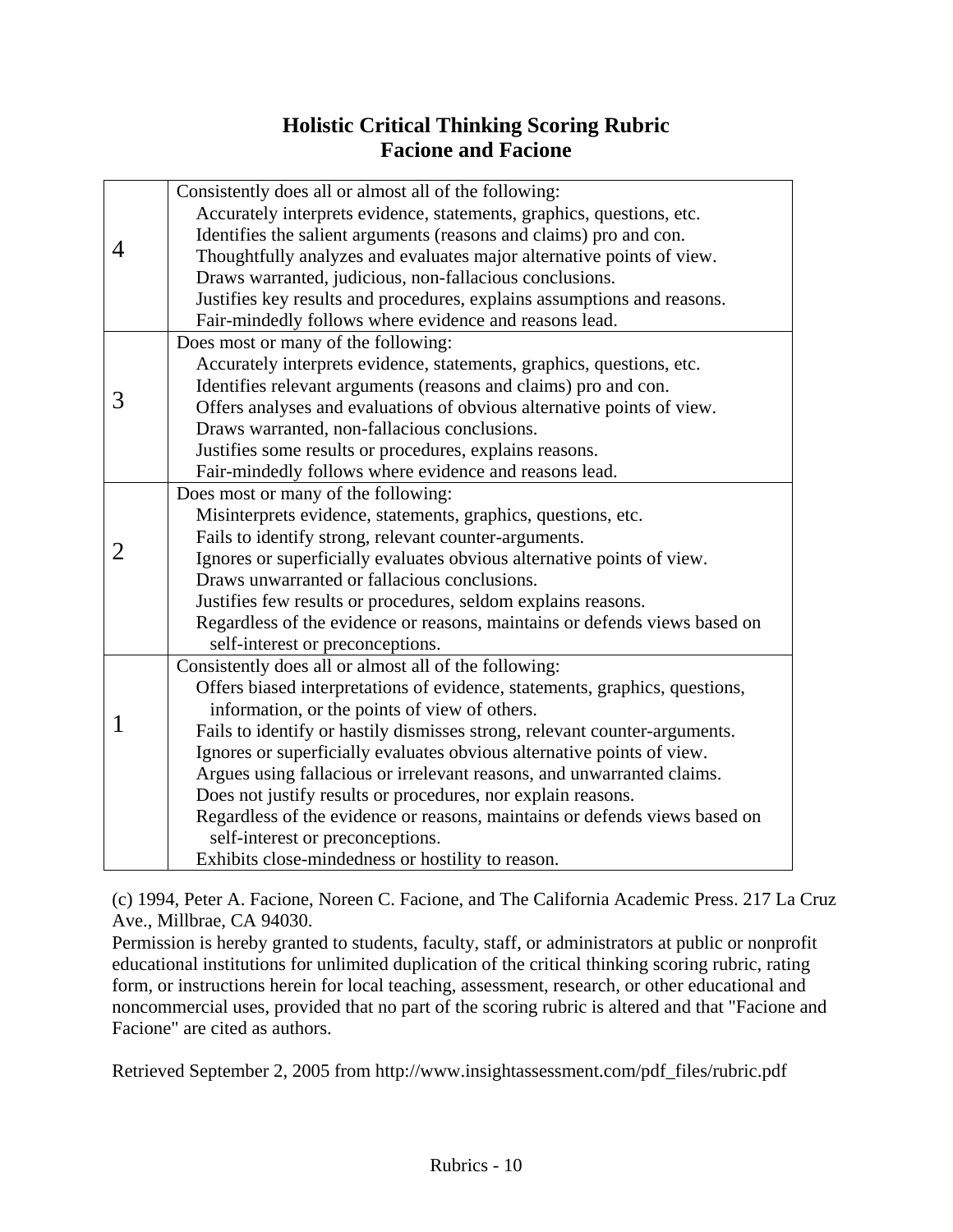# **Levels of Leadership**

Bowling Green University, http://folios.bgsu.edu/assessment/Rubrics.htm, downloaded March 21, 2002

"Leading" involves guiding a group to achieve its goal. It does not require formal authority or power, but is more a matter of influence, integrity, spirit, and respect. Leadership quality in this course will be evaluated using the features defining the four levels shown below.

# **Level 1 Leadership (Beginner)**

- Gives an impression of reluctance or uncertainty about exercising leadership
- Focuses exclusively on the task to be accomplished without regard to the people, or focuses exclusively on the interpersonal relations and attitudes of people in the group without regard to the task
- Asks for ideas or suggestions without intending to consider them
- May show favoritism to one or more group members
- Takes the group off track

# **Level 2 Leadership (Novice)**

- Shows occasional signs of insecurity about leading, or is overly confident about own leadership skills
- Gives too much attention to the task or to interpersonal relations in the group
- Asks for ideas and suggestions but neglects to consider them
- Lets the group ramble or stray off track too much, or keeps the group so rigidly on track that relevant issues or concerns are ignored
- Has an agenda and goals for the group

#### **Level 3 Leadership (Proficient)**

- Looks comfortable and confident in exercising leadership duties
- Circulates a prepared agenda in advance
- Balances the need for task accomplishment with the needs of individuals in the group
- Listens actively and shows understanding by paraphrasing or by acknowledging and building on others' ideas
- Shows respect to all group members
- Shares information openly
- Assigns tasks by seeking volunteers, delegating as needed
- Checks for agreement, acceptance, buy-in
- Gives recognition and encouragement

#### **Level 4 Leadership (Advanced)**

All of the positive features of proficient leadership, plus:

- Engages all group members
- Keeps the group on track by managing time, providing coaching or guidance, using humor, or resolving differences, as needed
- Intervenes when tasks are not moving toward goals
- Involves the group in setting challenging goals and planning for their accomplishment
- Helps others to provide leadership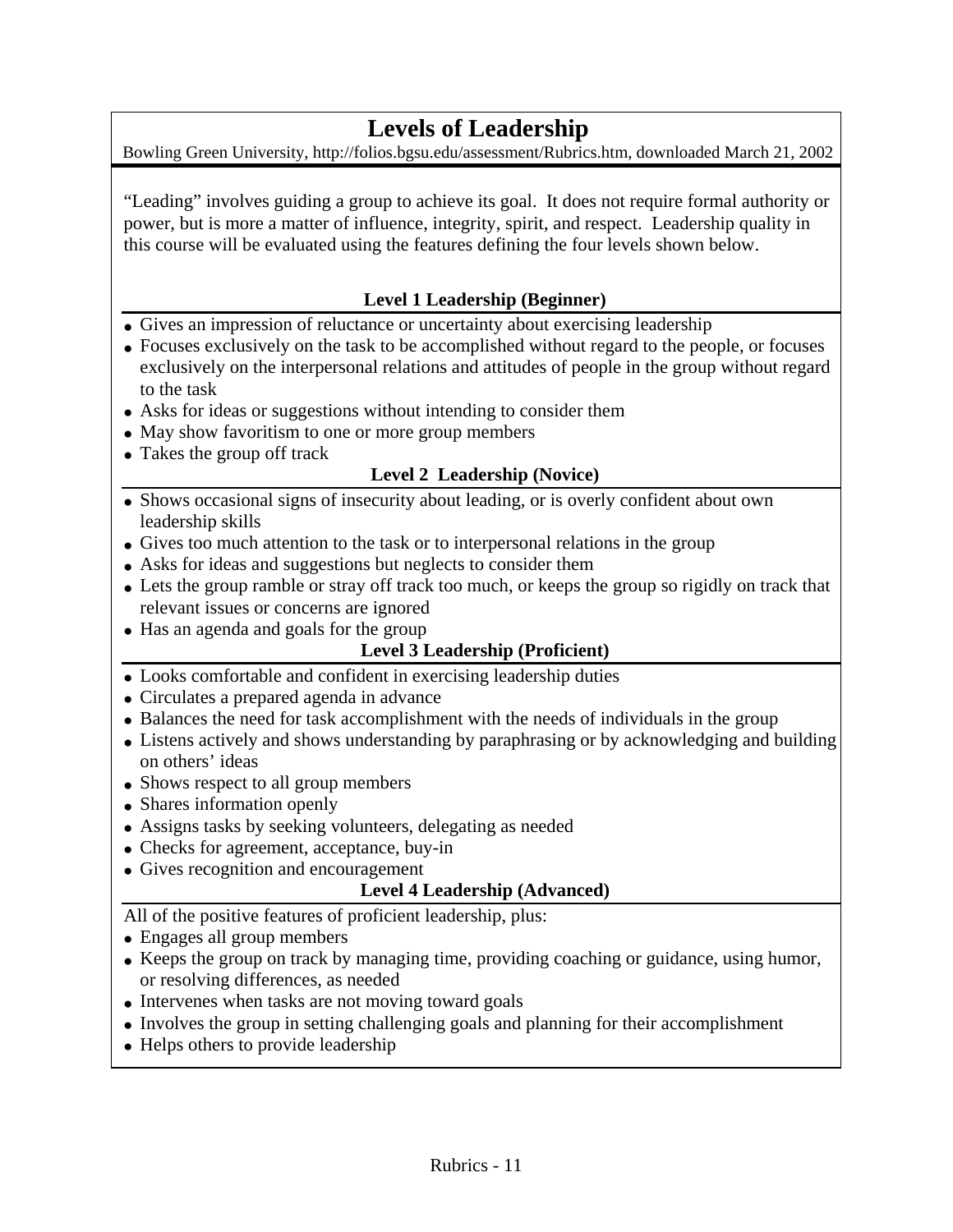# **Levels of Connection**

Bowling Green University, http://www.bgsu.edu/offices/provost/Assessment/Connect.htm "Connecting" is the essence of creative problem solving, shown in synthesizing knowledge within and across courses, integrating theory and practice, linking academic and life experiences, and relating one's self and culture to diverse cultures within the U.S. and globally. The quality of connections made in course assignments will be evaluated using the features defining the four levels shown below.

# **Level 1 Connection (Beginner)**

- Describe similarities and differences in a collection or set of items
- Categorize items or observations into groups
- Recognize simple links among topics or concepts in a course
- Offer accurate definitions of terms and concepts
- Describe the setting (e.g., context, environment, culture, domain) in which connections are being made

# **Level 2 Connection (Novice)**

- Organize groups of items into ordered collections and specify the organizing principle(s)
- Recognize links among topics and concepts presented in different courses
- Relate and use information from other courses or experiences in the current setting
- Formulate generalizations about collections or sets of items
- Distinguish concrete and abstract representations
- Identify disciplinary concepts (theories, frameworks) and instances of their application

# **Level 3 Connection (Proficient)**

- Use disciplinary frameworks and concepts to illuminate relationships among apparently diverse items
- Examine phenomena from multiple viewpoints, both concretely and abstractly
- Specify the limits or boundaries within which generalizations apply
- Apply abstract academic knowledge to solve concrete practical problems

# **Level 4 Connection (Advanced)**

- Identify ways to reconcile diverse or conflicting priorities, viewpoints, or options.
- Call attention to something that has not been adequately noticed by others (e.g., a subtle or deep relationship, novel findings or interpretations, the context or frame of reference)
- Apply frameworks from multiple domains of knowledge and practice to create something (e.g., business plan, musical composition, thesis, capstone paper, research project)
- Integrate diverse elements into a product, performance or artifact that fits its context coherently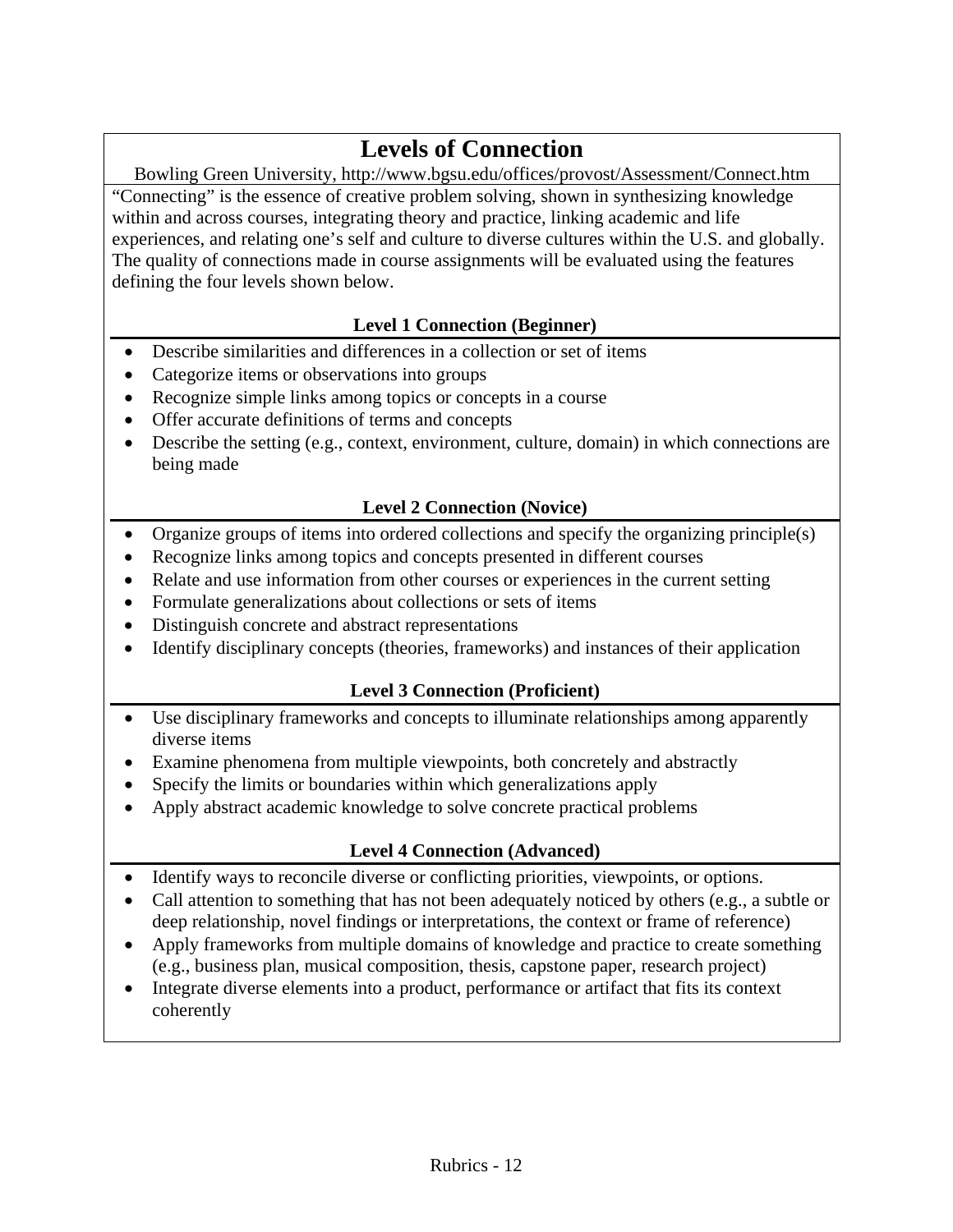# **Levels of Participation**

Bowling Green University, httphttp://www.bgsu.edu/offices/provost/Assessment/Particip.htm "Participating" is a matter of active engagement, rather than passive observation, and is shown through working effectively in diverse groups and teams, as well as through cooperation and respect for others. Participation quality in this course will be evaluated using the features defining the four levels shown below.

# **Level 1 Participation (Beginner)**

- Little or no advance preparation
- Lets others set and pursue the agenda
- Observes passively and says little or nothing
- Responds to questions
- Gives the impression of wanting to be somewhere else
- Attendance record is haphazard and inconsistent; may be absent or late without notice

# **Level 2 Participation (Novice)**

- Moderately prepared in advance
- Takes some part in setting group goals and agendas
- Participates in discussions, letting others provide the direction
- Occasionally introduces information or asks questions
- If likely to be absent or late, informs others ahead of time and arranges to cover own responsibilities

#### **Level 3 Participation (Proficient)**

- Well prepared in advance
- Takes a large part in setting group goals and agendas
- Actively participates in discussion and asks questions
- Listens actively and shows understanding by paraphrasing or by acknowledging and building on others' ideas
- Volunteers willingly and carries own share of the group's responsibilities

# **Level 4 Participation (Advanced)**

- All of the markers of proficient participation, plus:
- Draws out ideas or concerns of others, especially those who have said little
- Re-visits issues or ideas that need more attention
- Helps the group stay on track
- Summarizes group decisions and action assignments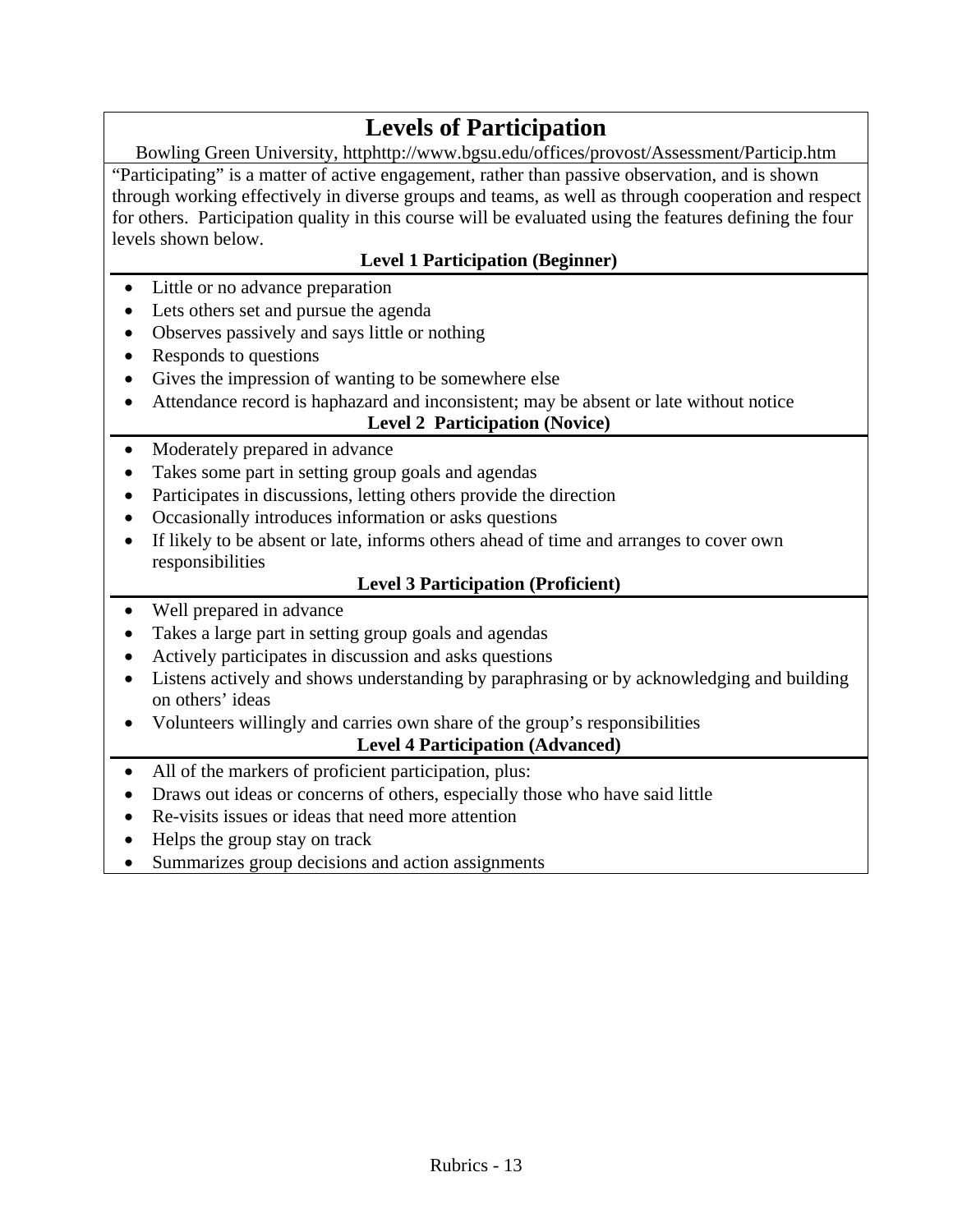# **Levels of Presentation**

Bowling Green University, http://www.bgsu.edu/offices/provost/Assessment/Present.htm "Presenting" requires fluency not only in English or another language, but often also in other symbol systems, such as logical, mathematical, visual, spatial, musical, electronic, or gestures and movements. Speaking quality for course presentations will be evaluated using the features defining the four levels shown below.

# **Level 1 Presenting (Beginner)**

#### **Ill-defined or no announced purpose**

- Unfocused sense of audience
- Inadequate organization and/or development
- Inappropriate or insufficient details to support ideas
- Does not demonstrate understanding of topic beyond a surface level
- Looks only at notes or away from audience
- Vocal qualities (pace, inflection, volume, enunciation) distract from the content
- Lacks interest in the topic

# **Level 2 Presenting (Novice)**

- Vague purpose or multiple purposes
- Sense of audience wavers
- Evident but inconsistent development
- Does not advance an argument with adequate support
- Demonstrates some understanding of the topic, but does make connections among ideas
- Little eye contact is made with audience
- Vocal qualities (pace, inflection, volume, enunciation) interfere with the content
- Shows some interest for the topic

# **Level 3 Presenting (Proficient)**

- Expresses a clear, coherent thesis
- Sticks to the purpose and provides adequate transitions among ideas
- Moves beyond surface understanding and demonstrates facility with topical and disciplinary knowledge and vocabulary
- Advances argument with sound evidence and references
- Appropriate eye contact is made with audience
- Vocal qualities (pace, inflection, volume, enunciation) support the content
- Shows enthusiasm for topic

# **Level 4 Presenting (Advanced)**

- Insightful, creative or skillfully presented purpose
- Awareness of audience demonstrated through form, language, and presence
- Effective organization contributes to full development of presentation
- Innovatively or expertly advances the presentation with well-researched evidence and documentation
- Eye contact is used to gauge reactions and understanding
- Vocal qualities (pace, inflection, volume, enunciation) reinforce and animate the content
- Creates enthusiasm about topic in others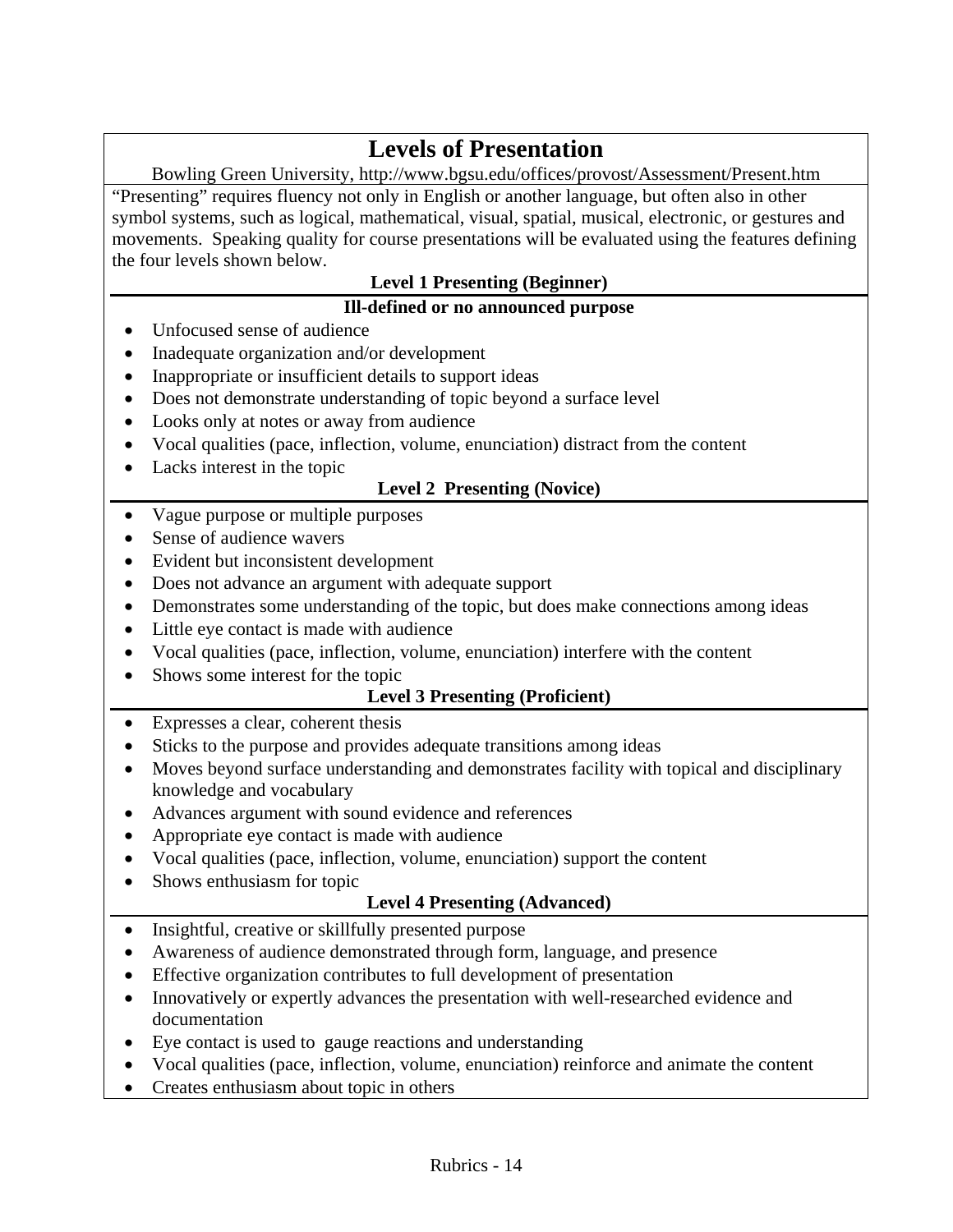# **Levels of Investigation**

Bowling Green University, http://folios.bgsu.edu/assessment/Rubrics.htm, downloaded March 21, 2002

"Investigate" calls attention to systematic processes of exploring issues, collecting and analyzing evidence, and making informed judgments. Investigation quality for course assignments will be evaluated using the features defining the four levels shown below.

#### **Level 1 Investigation (Beginner)**

- Questions and goal(s) of investigation not stated clearly or appropriately (e.g., may be too broad, superficial, specific, and/or at a structural level)
- Few, inappropriate, or irrelevant sources reviewed for background information
- Review of background information does not aid in answering question(s) and goal(s) of current project
- Method of investigation not discussed or described poorly
- Strategy for analysis not outlined or outlined poorly
- Does not distinguish facts from opinions
- Offers basic description of background research, but no evaluation, conclusion, or extension of this research

#### **Level 2 Investigation (Novice)**

- Questions and goal(s) of investigation stated with sufficient, general focus
- Multiple sources (mostly relevant) used for background information
- Surface level of evaluation is offered, with only confirmatory (and no disconfirmatory) evidence to support ideas
- Method of investigation is described, but is flawed or unrealistic
- Strategy for analysis is discussed, but incomplete
- Facts are separated from opinions
- Reasonable but limited inferences and conclusions drawn from background information

#### **Level 3 Investigation (Proficient)**

- Questions and goal(s) of project stated explicitly, with appropriate focus
- Multiple relevant sources searched for background information
- Sufficient number of sources to provide a representative depiction of relevant background information
- Review of background information considers both confirming and disconfirming evidence
- Method of investigation sufficient to answer all research questions
- Analysis strategy is direct, competent, and appropriate
- Conclusions are based on the results of the analysis, as a logical extension of the findings, or demonstrating an understanding of theory as well as how to apply it to current project

#### **Level 4 Investigation (Advanced)**

All of the positive features of proficient investigation, plus:

- Questions and goal(s) of investigation are original, reflecting an in-depth knowledge of content area, and consider an issue(s) that previous investigations did not address
- Review of background information considers both confirmatory and disconfirmatory evidence of ideas, and refutes competing explanations of findings
- Possible multiple methods of investigation sufficient to answer all research questions and reflects a sophisticated understanding of investigative processes
- Analysis strategy has depth and may consider material from content areas outside of main focus of questions and goal(s) of project
- Convincing conclusions are drawn from current investigation and generalizations to related areas are proposed (demonstrates an understanding of theory as well as how to apply it beyond the current project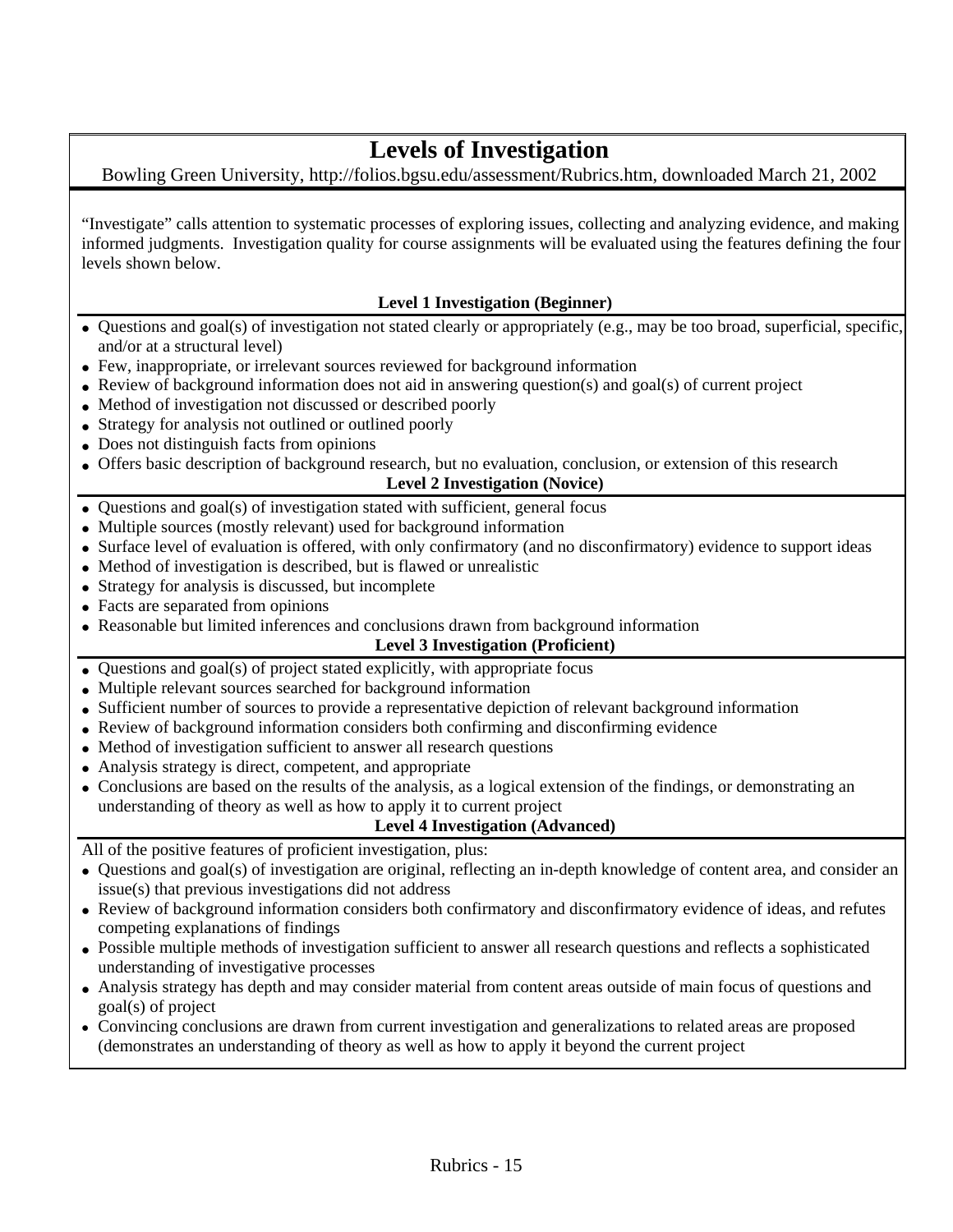# **California State University, Long Beach Analytical Writing Rubric**

http://www.csulb.edu/divisions/aa/personnel/fcpd/resources/ge/

| This rubric is designed to make clear the grading process for<br>written communication by informing you, the writer, what key<br>elements are expected by the university in a "good" piece of<br>written work.<br>Your written work will be evaluated by the criteria below in order<br>to give you specific feedback to help guide your development as a<br>writer. Your writing will not be graded point by point by these<br>items; it will be graded for its overall quality. | Excellent |   | Competent |   | Not Acceptable |
|-----------------------------------------------------------------------------------------------------------------------------------------------------------------------------------------------------------------------------------------------------------------------------------------------------------------------------------------------------------------------------------------------------------------------------------------------------------------------------------|-----------|---|-----------|---|----------------|
| <b>Presentation</b>                                                                                                                                                                                                                                                                                                                                                                                                                                                               | 4         | 3 | 2         | 1 | $\mathbf{0}$   |
|                                                                                                                                                                                                                                                                                                                                                                                                                                                                                   |           |   |           |   |                |
| The purpose and focus are clear and consistent.<br>1.                                                                                                                                                                                                                                                                                                                                                                                                                             |           |   |           |   |                |
| 2.<br>The main claim is clear, significant, and challenging.<br>3.                                                                                                                                                                                                                                                                                                                                                                                                                |           |   |           |   |                |
| Organization is purposeful, effective, and appropriate.<br>4.                                                                                                                                                                                                                                                                                                                                                                                                                     |           |   |           |   |                |
| Sentence form and word choice are varied and appropriate.<br>5.<br>Punctuation, grammar, spelling, and mechanics are                                                                                                                                                                                                                                                                                                                                                              |           |   |           |   |                |
| appropriate.                                                                                                                                                                                                                                                                                                                                                                                                                                                                      |           |   |           |   |                |
| <b>Content</b>                                                                                                                                                                                                                                                                                                                                                                                                                                                                    |           |   |           |   |                |
| 6.                                                                                                                                                                                                                                                                                                                                                                                                                                                                                |           |   |           |   |                |
| Information and evidence are accurate, appropriate, and<br>integrated effectively.                                                                                                                                                                                                                                                                                                                                                                                                |           |   |           |   |                |
| Claims and ideas are supported and elaborated.<br>7.                                                                                                                                                                                                                                                                                                                                                                                                                              |           |   |           |   |                |
| 8.<br>Alternative perspectives are carefully considered and                                                                                                                                                                                                                                                                                                                                                                                                                       |           |   |           |   |                |
| represented.                                                                                                                                                                                                                                                                                                                                                                                                                                                                      |           |   |           |   |                |
| <b>Thinking</b>                                                                                                                                                                                                                                                                                                                                                                                                                                                                   |           |   |           |   |                |
| 9. Connections between and among ideas are made.                                                                                                                                                                                                                                                                                                                                                                                                                                  |           |   |           |   |                |
| 10. Analysis/synthesis/evaluation/interpretation are effective and                                                                                                                                                                                                                                                                                                                                                                                                                |           |   |           |   |                |
| consistent.                                                                                                                                                                                                                                                                                                                                                                                                                                                                       |           |   |           |   |                |
| 11. Independent thinking is evident.                                                                                                                                                                                                                                                                                                                                                                                                                                              |           |   |           |   |                |
| 12. Creativity/originality is evident.                                                                                                                                                                                                                                                                                                                                                                                                                                            |           |   |           |   |                |
| <b>Assignment Specific Criteria</b>                                                                                                                                                                                                                                                                                                                                                                                                                                               |           |   |           |   |                |
| 13. Responds to all aspects of the assignment.                                                                                                                                                                                                                                                                                                                                                                                                                                    |           |   |           |   |                |
| 14. Documents evidence appropriately.                                                                                                                                                                                                                                                                                                                                                                                                                                             |           |   |           |   |                |
| 15. Considers the appropriate audience/implied reader.                                                                                                                                                                                                                                                                                                                                                                                                                            |           |   |           |   |                |

# **Overall Evaluation**<br> **<u>D</u>** Excellent

 $\Box$  Competent  $\Box$  Not Acceptable

Grade \_\_\_\_\_\_

# **Comments**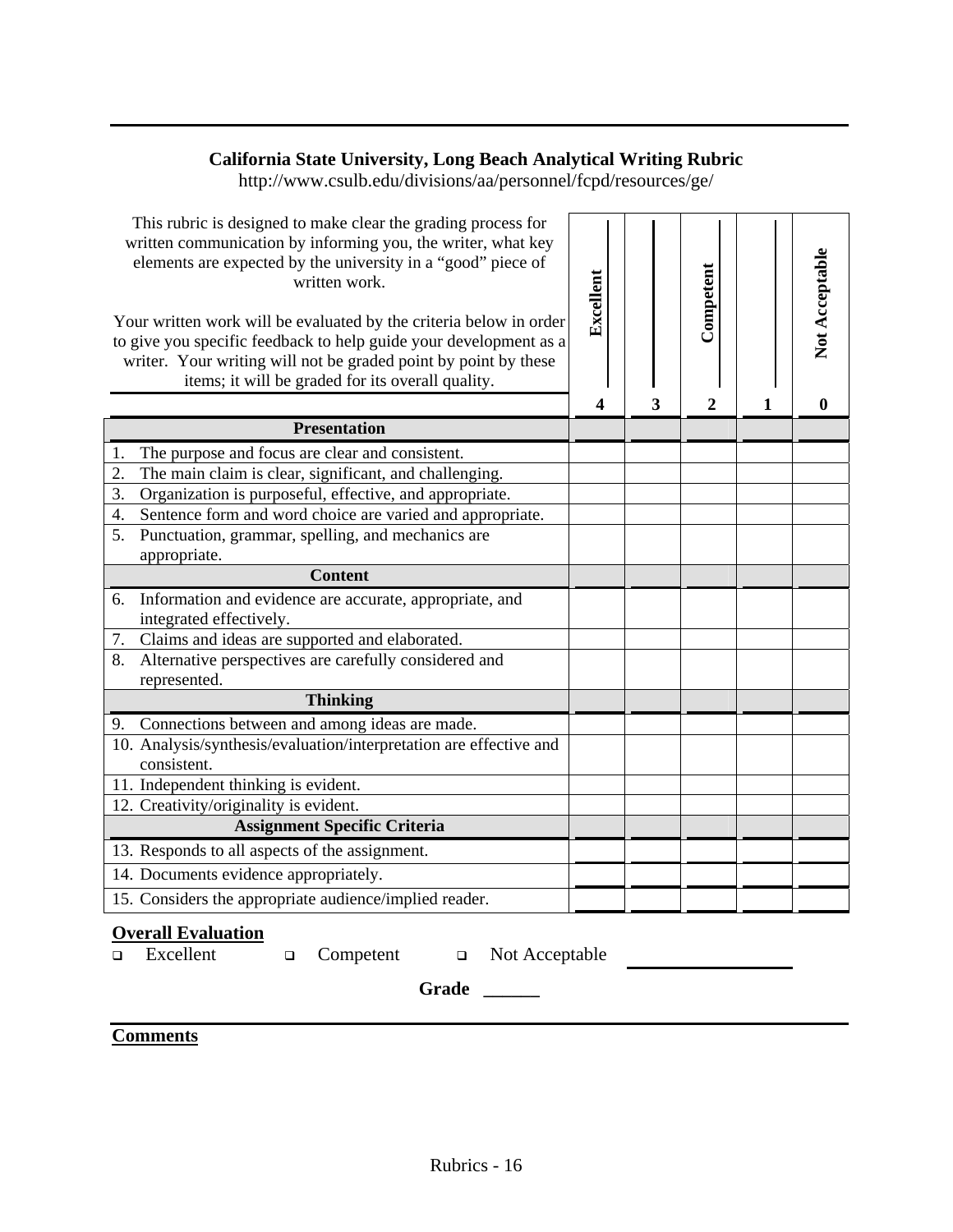# **SUNY Geneseo General Education Rubrics http://gened.geneseo.edu/pdfs/assess\_tools\_revised.pdf**

# **Social Science Rubric**

|                    | <b>METHODS OF SOCIAL</b>       | <b>KNOWLEDGE OF</b>            | <b>KNOWLEDGE OF</b>     |
|--------------------|--------------------------------|--------------------------------|-------------------------|
|                    | <b>SCIENCE</b>                 | <b>SOCIAL SCIENCE</b>          | <b>PUBLIC ISSUES</b>    |
|                    | Hypothesis Development,        | <b>Major Social Science</b>    | Social Issues,          |
|                    | Document Analysis,             | Concepts, Major Social         | Political Issues,       |
|                    | Observation, Experiment,       | Science Models, Major          | Economic Issues,        |
|                    | Measurement, Statistical       | <b>Social Science Concerns</b> | <b>Moral Issues</b>     |
|                    | Analysis, or                   |                                |                         |
|                    | <b>Interpretative Analysis</b> |                                |                         |
| <b>4 Exceeding</b> | The student demonstrated       | The student demonstrated       | The student             |
|                    | a clear understanding of       | a clear understanding of       | demonstrated a clear    |
|                    | the relative merits of at      | the relative merits of at      | understanding of the    |
|                    | least two of the methods       | least two social science       | social, political,      |
|                    | used by social scientists.     | models.                        | economic, or moral      |
|                    |                                |                                | aspects of at least two |
|                    |                                |                                | public issues.          |
| 3 Meeting          | The student demonstrated       | The student demonstrated       | The student             |
|                    | a clear understanding of       | a clear understanding of       | demonstrated a clear    |
|                    | at least one of the            | at least one social science    | understanding of the    |
|                    | methods used by social         | model.                         | social, political,      |
|                    | scientists.                    |                                | economic, or moral      |
|                    |                                |                                | aspects of at least one |
|                    |                                |                                | public issue.           |
| 2                  | The student could              | The student could              | The student could       |
| <b>Approaching</b> | distinguish between the        | distinguish between the        | express the social,     |
|                    | methods of social science      | concepts, models, and          | political, economic,    |
|                    | and other liberal arts         | concerns of social             | or moral aspects of a   |
|                    | disciplines, but failed to     | science and those of           | public issue, but       |
|                    | clearly describe even one      | other liberal arts             | overlooked important    |
|                    | social science method.         | disciplines, but               | aspects or made         |
|                    |                                | misunderstood important        | questionable            |
|                    |                                | elements of this social        | judgments.              |
|                    |                                | science knowledge.             |                         |
| 1 Not Meeting      | The student could not          | The student could not          | The student could not   |
|                    | distinguish between the        | distinguish between the        | express the social,     |
|                    | methods of social science      | concepts of social             | political, economic,    |
|                    | and other liberal arts         | science and other liberal      | or moral aspects of a   |
|                    | disciplines.                   | arts disciplines.              | public issue.           |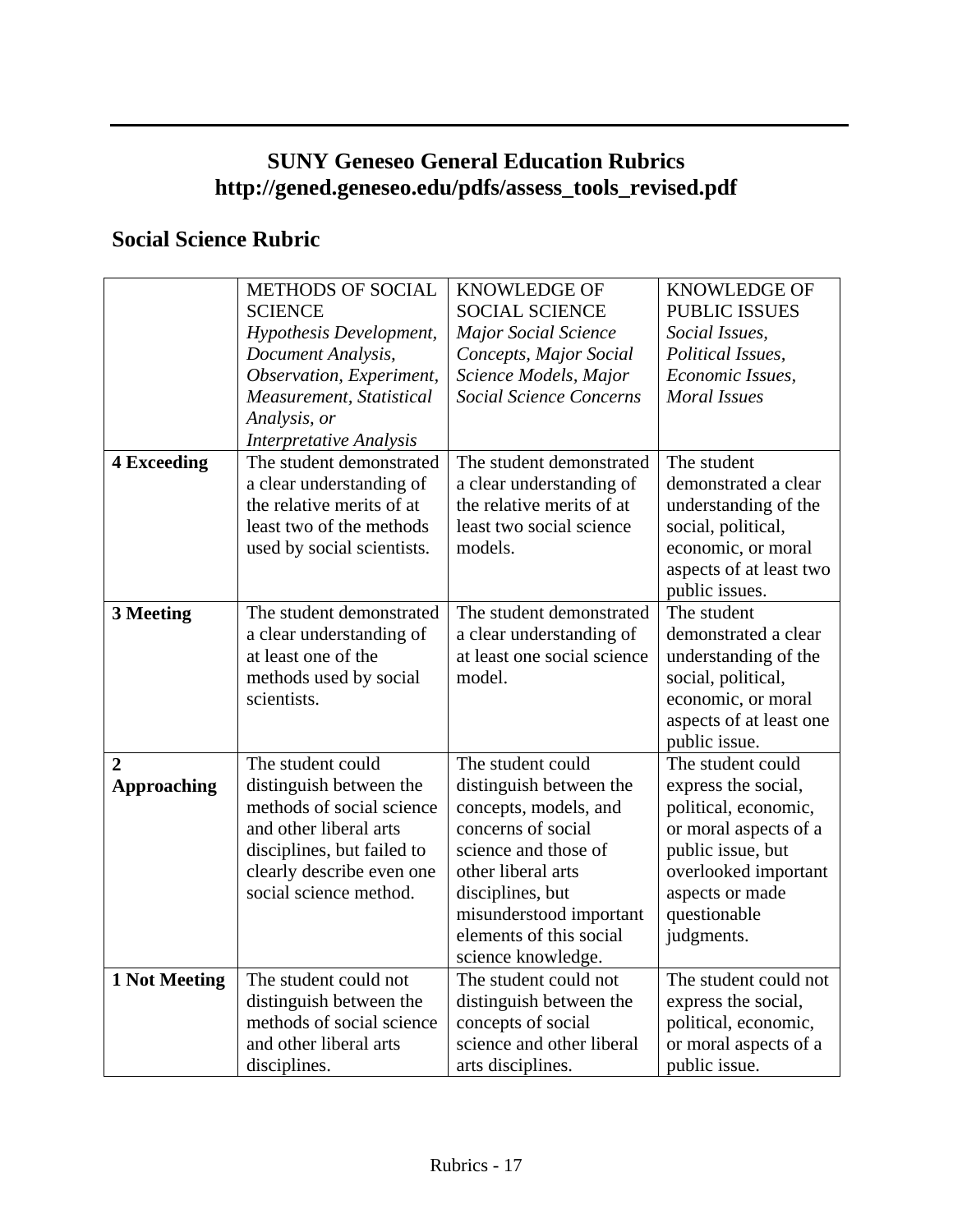|                | <b>Portfolio/Performance</b> | Craftsmanship             | Interpretation /      |
|----------------|------------------------------|---------------------------|-----------------------|
|                |                              |                           | <b>Analysis</b>       |
| Exceeding      | The student will             | The student will          | Students will         |
| 4              | demonstrate an               | demonstrate exemplary     | demonstrate an        |
|                | understanding of the         | knowledge of a variety of | exemplary ability to  |
|                | principles and elements      | techniques which can be   | analyze and interpret |
|                | used in the art form         | used in working with      | the art form under    |
|                | under study, and             | their chosen art form.    | study. In this, the   |
|                | demonstrate sensitivity      | Demonstration of new      | student will          |
|                | to, and creativity with the  | insights and working      | demonstrate           |
|                | medium chosen. The           | methods, and some         | excellent             |
|                | work produced will           | historic knowledge of the | understanding of this |
|                | demonstrate high             | uses and development of   | form at a high level. |
|                | quality, and be presented    | the medium chosen is      |                       |
|                | in a professional manner.    | essential.                |                       |
| Meeting        | The student will             | The students will         | Students will         |
| 3              | demonstrate an               | demonstrate proficient    | demonstrate           |
|                | understanding of the         | knowledge of a variety of | proficient ability to |
|                | principles and elements      | techniques which can be   | analyze and interpret |
|                | used in the art form         | used in working with      | the form under study. |
|                | under study, and             | their chosen art form. He | In this, the student  |
|                | demonstrate sensitivity      | or she will indicate      | will demonstrate a    |
|                | to, and creativity with the  | knowledge of some new     | good understanding    |
|                | medium chosen. The           | insights and working      | of this art form at a |
|                | work produced will           | methods, and some         | medium level.         |
|                | demonstrate medium           | historic knowledge of the |                       |
|                | quality, and be presented    | uses and development of   |                       |
|                | in a somewhat                | the medium chosen.        |                       |
|                | professional manner.         |                           |                       |
| Approaching    | The student demonstrates     | The student will          | Students will         |
| $\overline{2}$ | an understanding of the      | demonstrate developing    | demonstrate an        |
|                | principles and elements      | knowledge of a variety of | developing ability to |
|                | used in the art form         | techniques which can be   | analyze and interpret |
|                | under study, and             | used in working with      | the art form under    |
|                | demonstrate some             | their chosen art form. He | study. In this, the   |
|                | sensitivity to, and          | or she will also          | student will          |
|                | creativity with the          | demonstrate some          | demonstrate           |
|                | medium chosen. The           | insights and working      | understanding of this |
|                | work produced will           | methods, and some         | art form at beginning |
|                | demonstrate a                | historic knowledge of the | level.                |
|                | developing quality, and      | uses and development of   |                       |
|                | be presented in an           | the medium chosen.        |                       |
|                | acceptable manner.           |                           |                       |
| Not Meeting    | The student will             | The student demonstrates  | Students will         |

# **Fine Arts Rubric**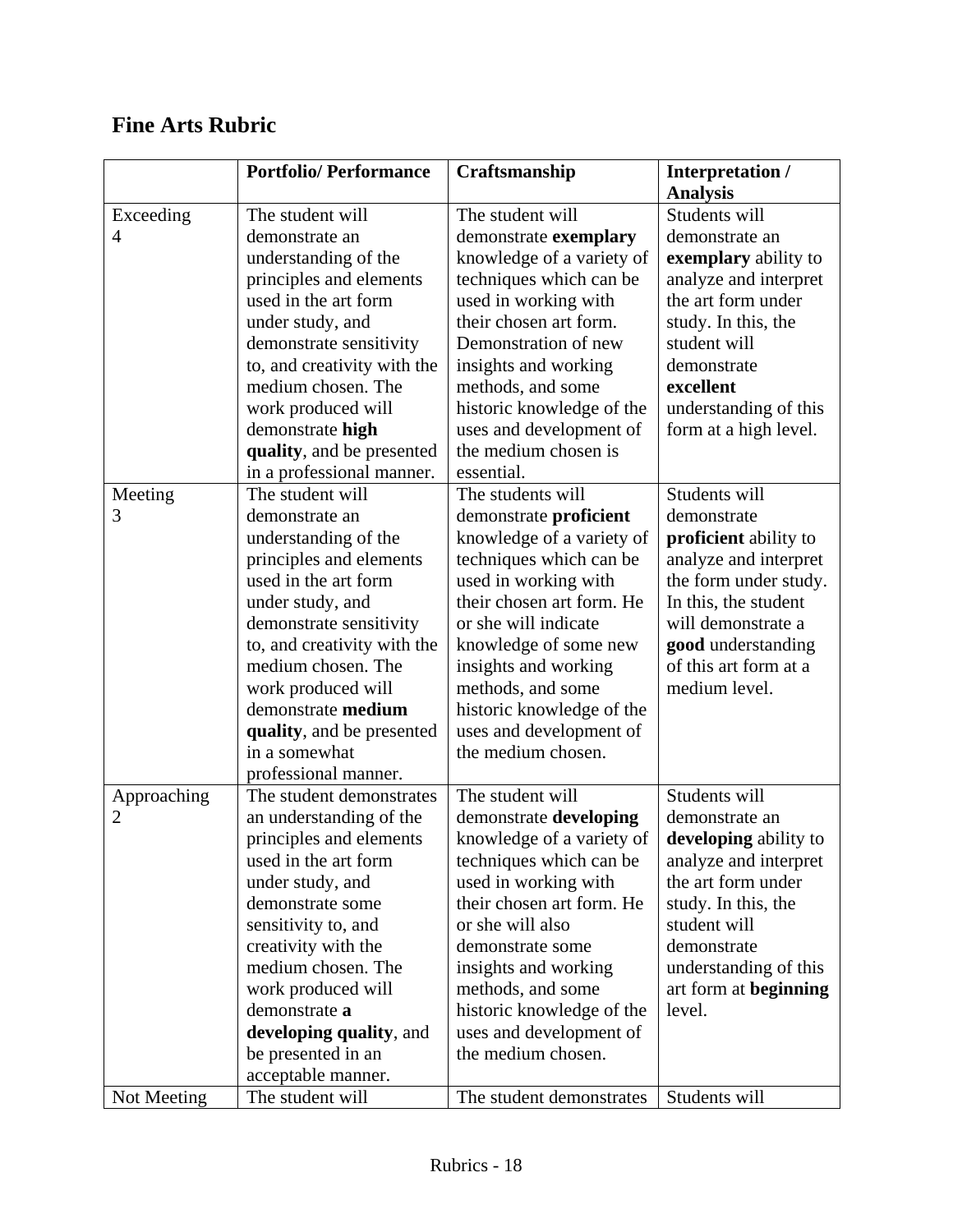| demonstrate occasionally | <b>deficient</b> knowledge of a | demonstrate            |
|--------------------------|---------------------------------|------------------------|
| an understanding of the  | variety of techniques           | deficiencies in their  |
| principles and elements  | which can be used in            | ability to analyze and |
| used in the art under    | working with their              | interpret the art form |
| study, but will have     | chosen art form. He or          | under study. In this,  |
| difficulty demonstrating | she does not demonstrate        | student will           |
| sensitivity to, and      | new insights and working        | demonstrate an         |
| creativity with the      | methods, and has                | insufficient           |
| medium chosen. The       | insufficient historic           | understanding of this  |
| work produced will be of | knowledge of the uses           | form at any level.     |
| sub-standard quality,    | and development of the          |                        |
| and be presented in a    | medium chosen.                  |                        |
| nonprofessional manner.  |                                 |                        |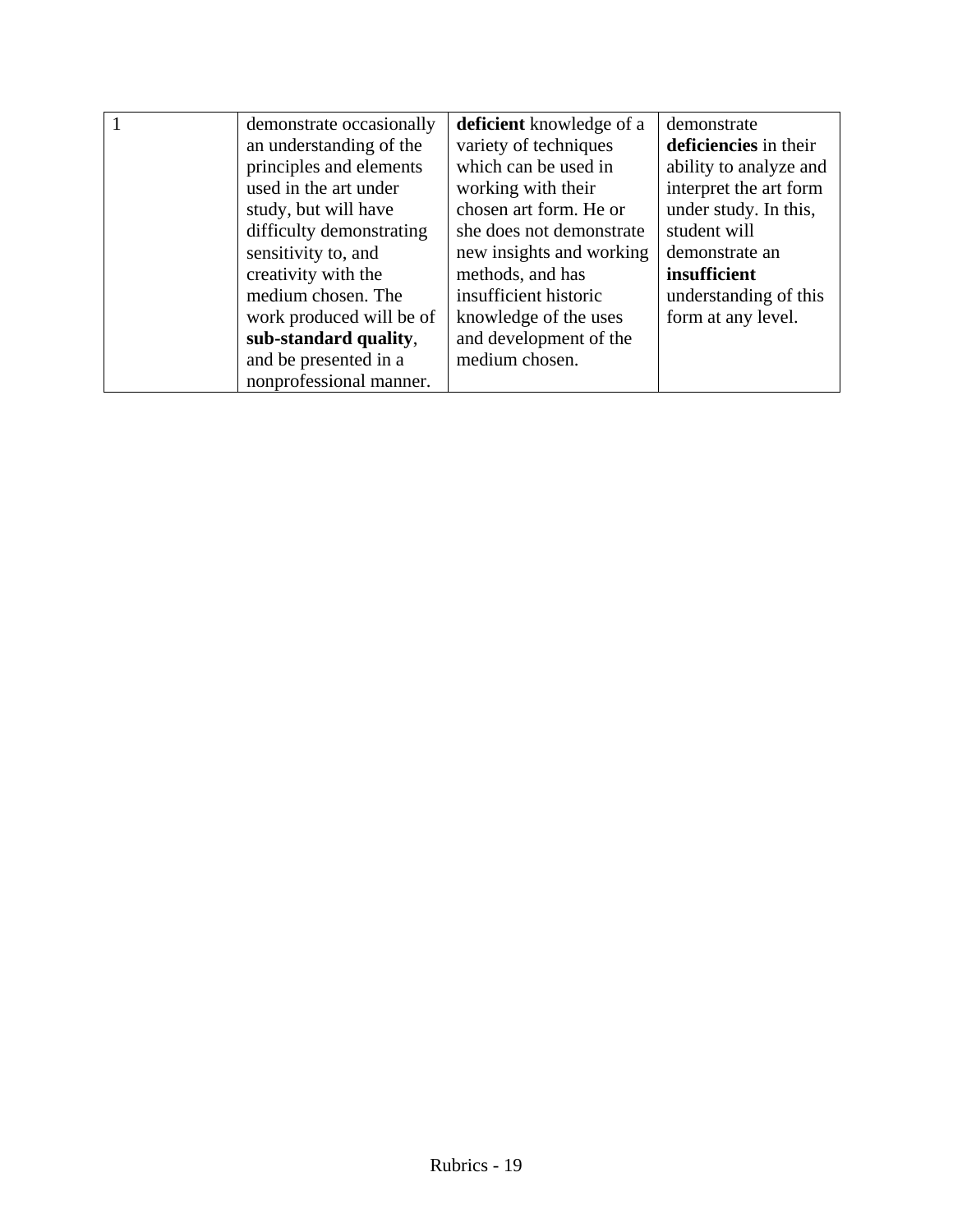#### **Palomar College Benchmarks for Core Skills – First Draft**

(downloaded 12/22/04 from http://www.palomar.edu/alp/benchmarks\_for\_core\_skills.htm#com)

### A. Communication

Students will communicate effectively in many different situations, involving diverse people and viewpoints.

**1. Listening:** Students will listen actively and respectfully to analyze the substance of others' comments.

#### **Beginner**

- Avoid interrupting the speaker.
- Summarize speaker's main points when called upon to do so.
- Integrate the message into his or her own frame of reference.
- Anticipate forthcoming points.

#### **Developed**

- Develop a framework for organizing the message.
- Differentiate between relevant information and information requiring further explanation or analysis.
- Take notes paraphrasing salient points.
- Ask clarifying questions.

#### **Accomplished**

- Differentiate between denotation and connotation; recognize irony, metaphorical language, and intentionally misleading language.
- Develop a framework for organizing the message.
- Summarize the speaker's purpose.
- Identify the relative importance of parts of the message and their relevance.
- Identify and evaluate evidence used to support specific claims.
- **2. Speaking:** Students will speak in an understandable and organized fashion to explain their ideas, express their feelings, or support a conclusion.

#### **Beginner**

- Use brief opening and closing remarks.
- Clearly state and address an assigned topic.
- Develop a number of points appropriate to the time allowed.
- Express key points understandably.

#### **Developing**

- Establish eye contact with the audience.
- Avoid distracting physical actions and mannerisms.
- Speak understandable and clearly audible Standard English.
- Avoid repeated phrases or utterances irrelevant to the message.
- Develop a clear thesis.
- Use rhetorically appropriate opening and closing remarks.
- Differentiate points and move coherently from one point to another.
- Use supporting and interest material suited to the audience.

#### **Accomplished**

• Pay attention to the audience and speak directly to the listeners.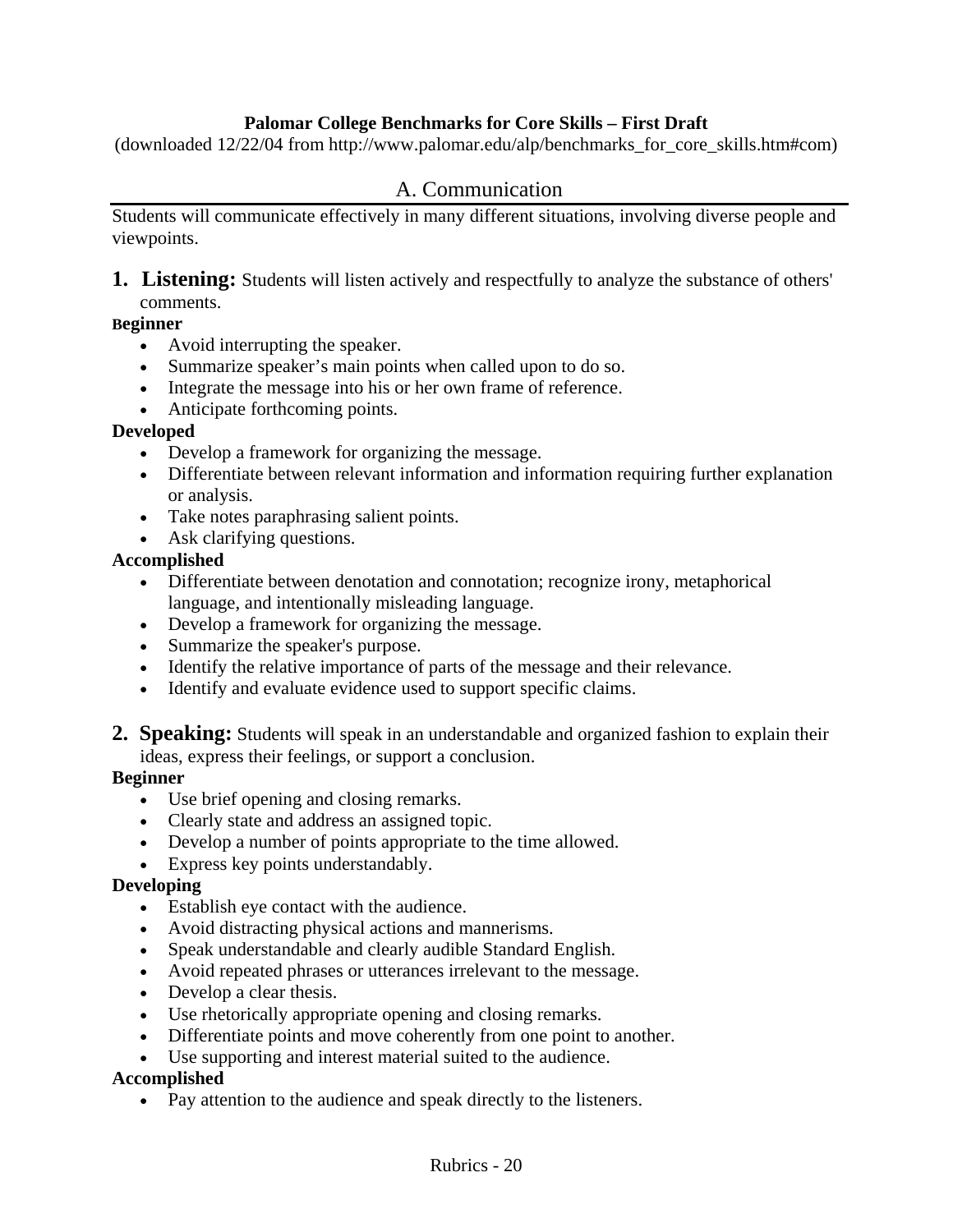- Use appropriate gestures and facial expressions.
- Support a clear thesis, with supporting points, that move to a conclusion.
- Use concrete and sophisticated supporting material.
- Use audio-visual support, where it is called for, without creating distractions.
- **3. Reading:** Students will read effectively and analytically and will comprehend at the college level.

#### **Beginner**

- Correctly decode vocabulary at the  $13<sup>th</sup>$  grade-level.
- Understand and accurately summarize the major points of reading material.
- Learn specialized vocabulary through reading and use that vocabulary appropriately.

#### **Developing**

- Develop a framework for organizing the text and relating it to his or her own frame of reference.
- Correctly decode vocabulary appropriate to the reading material of one or more disciplines.
- Understand, summarize, and apply the major points of non-specialized and some specialized reading material.
- Diagnose some reading deficiencies and independently resolve them and seek aid in resolving others.

#### **Accomplished**

- Accurately summarize non-specialized and specialized reading material in two or more disciplines.
- Diagnose most reading deficiencies and independently resolve them.
- Develop a framework for organizing the meaning of a written text.
- Summarize the writer's purpose and the connection of the components to it.
- Differentiate between denotation and connotation, recognizing irony, metaphorical language, and intentionally misleading language.
- Identify the relative importance of parts of the text and their relevance.
- Identify and evaluate evidence used to support specific claims.
- **4. Writing:** Students will write in an understandable and organized fashion to explain their ideas, express their feelings, or support a conclusion.

#### **Beginner**

- Write an essay or narrative of several paragraphs that they can read aloud understandably.
- Distinguish sentences within paragraphs, capitalizing the first word of a sentence and ending it with terminal punctuation.
- Write paragraphs that develop a main point.
- Produce a text in which paragraphs have a logical relationship to one another.

#### **Developing**

- Write an essay or narrative that moves toward a clear conclusion or thesis.
- Write paragraphs that usually state and develop a clear point.
- Support claims with evidence that is relevant and reasonable.
- Diagnose some errors in usage, spelling, and grammar, correcting some independently and seeking aid in correcting others.
- Express ideas in specific, concrete language and develop some specific examples.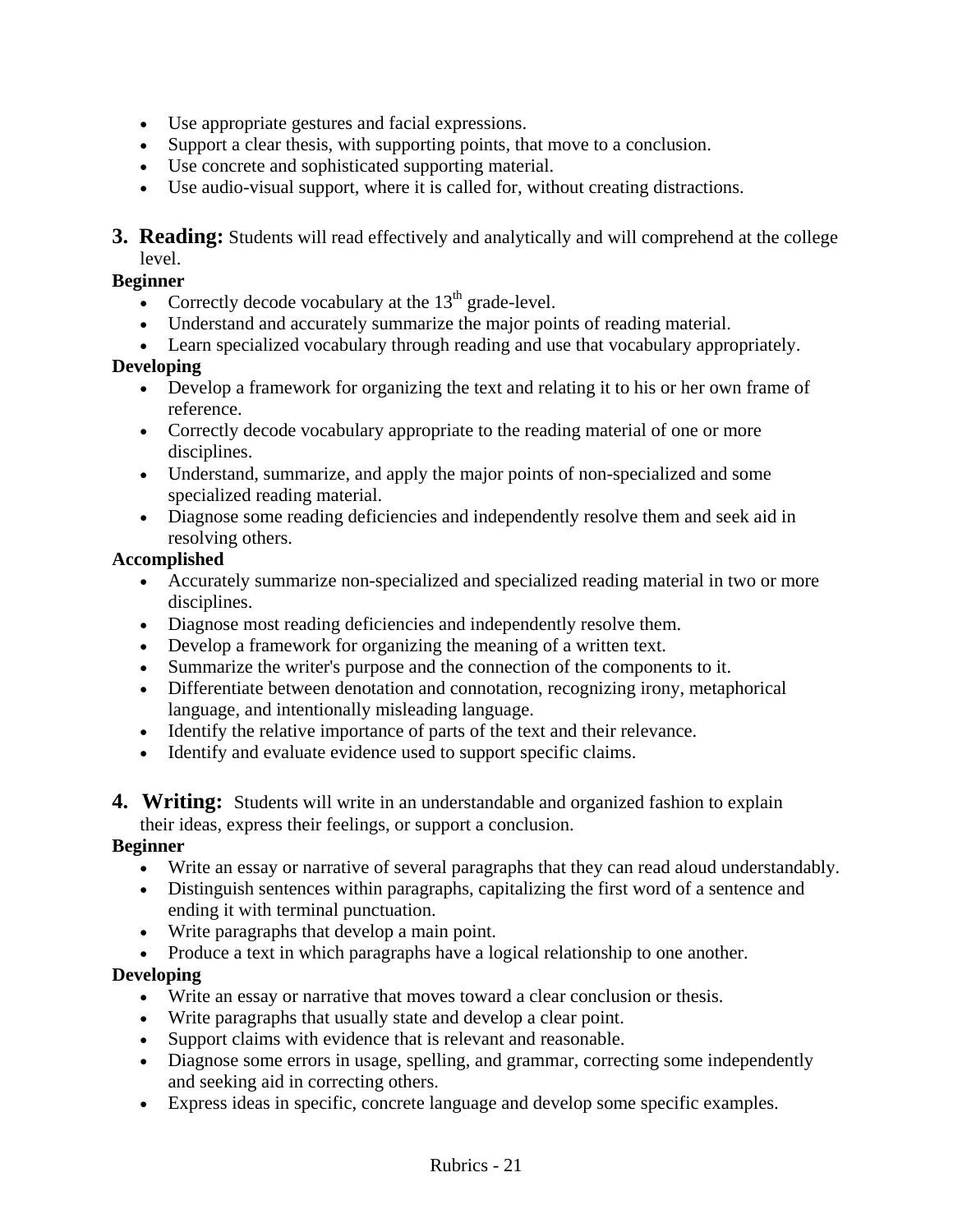• Substantially revise a piece of writing to achieve greater clarity, persuasiveness, or vividness.

### **Accomplished**

- Develop a clear, significant, and complete thesis statement in an essay or narrative.
- Support claims by presenting credible and persuasive evidence.
- Develop and explain points in clear, specific language, providing concrete referents for key concepts that the audience can easily understand.
- Diagnose errors in spelling, usage, and grammar, correcting most independently and seeking aid in correcting others.

# **B. Cognition**

Students will think logically and critically in solving problems; explaining their conclusions; and evaluating, supporting, or critiquing the thinking of others.

**2. Problem Solving:** Students will identify and analyze real or potential problems and

develop, evaluate, and test possible solutions, using the scientific method where appropriate. **Beginner** 

- Can identify problem types.
- Relies on standardized solution methods, rather than guesswork or intuition.
- Understands the level of complexity of a problem.

#### **Developing**

- Focuses on difficult problems with persistence.
- Can work independently with confidence.
- Sees the real world relevance of problem.
- Provides a logical interpretation of the data.

#### **Accomplished**

- Achieves, clear, unambiguous conclusions from the data.
- Employs creativity in the search for a solution.
- Recognizes and values alternative problem solving methods, when appropriate.

#### **3. Creative Thinking:** Students will formulate ideas and concepts in addition to using those of others.

#### **Beginner**

- Reads materials carefully.
- Recognizes differences between fact and opinion.
- Understands issues under consideration.

#### **Developing**

- Considers implications of data, patterns, ideas, and perspectives.
- Clearly outlines thoughts and considers issues, facts, formulas, and procedures appropriate to the discipline.
- Employs data from other disciplines.
- Demonstrates open-mindedness.

#### **Accomplished**

- Perseveres through complex issues and problems.
- Draws well-supported, logical conclusions.
- Uses a logical chain of thought when defending view.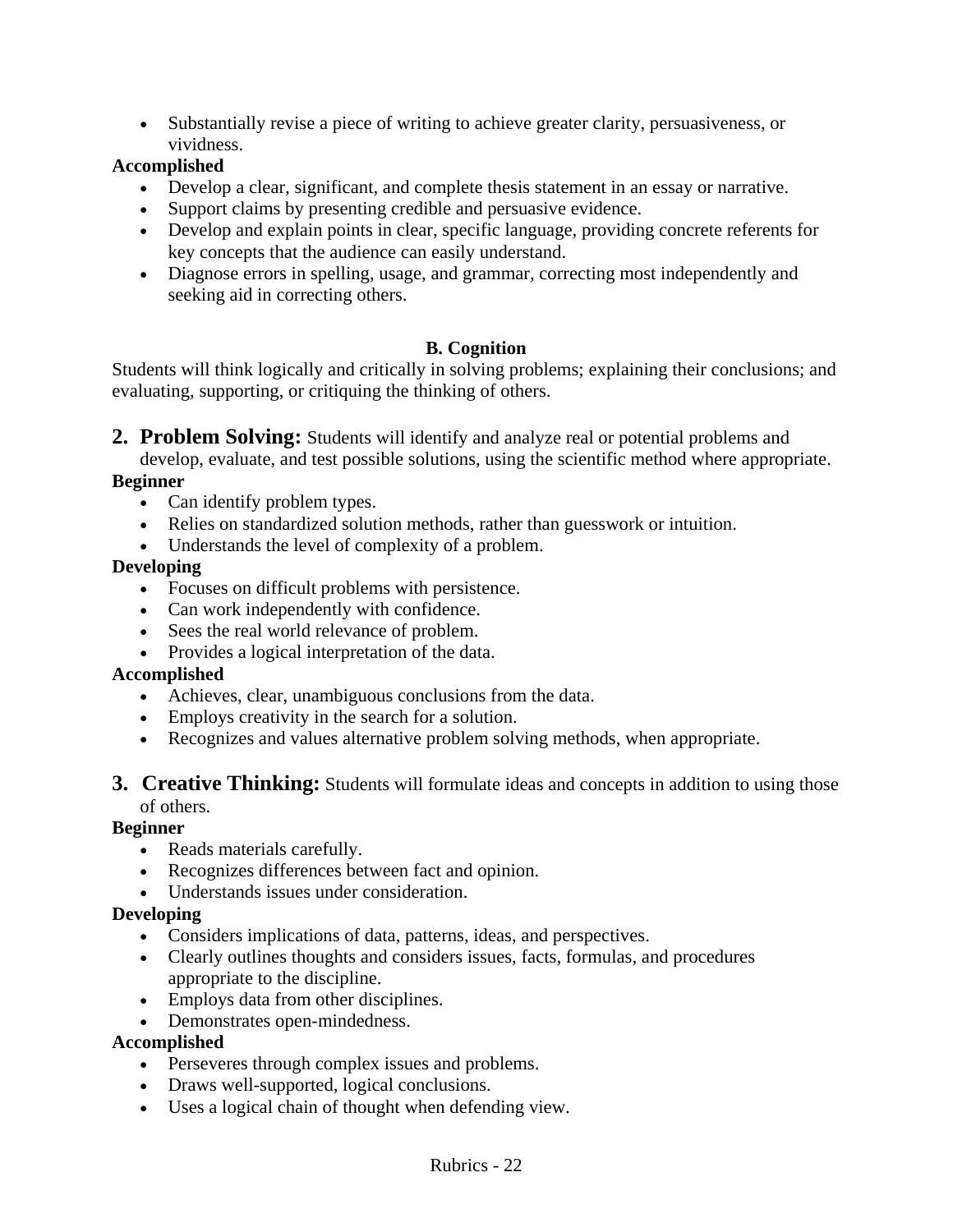- Eager to share understandings and exhibits confidence in conclusions.
- **4. Quantitative Reasoning:** Students will use college-level mathematical concepts and methods to understand, analyze, and explain issues in quantitative terms.

### **Beginner**

- Identify the quantities that are involved in the issue.
- Identify the quantities that need to be addressed in analyzing the issue.
- Make a prediction about the solution of the issue. (For example, the interest paid will be between \$50 and \$100.)
- Check the guess or solution against the issue. Refine the guess, if necessary.

# **Developing**

- Have a clear understanding of the issue and be able to restate it in one's own words.
- Make a list of known facts related to the issue.
- Make a list of information that could be helpful in finding a solution to the issue.
- Make a logical guess about the solution.
- Check the guess or solution against the issue. Refine the guess, if necessary.
- Identify the different mathematical units involved in the issue.
- Identify the relation between the different mathematical units involved.
- Identify the mathematical units involved in the solution.

### **Accomplished**

- Be able to explain why or why not a solution make sense.
- Use the logical skills, and develop a strategy to find solutions to the issue.
- Carry out the strategies and develop solutions to the issue
- Check the solutions against the issue.
- Interpret the solutions in the context of the issue.
- Justify the solution by giving practical and logical reasons.
- **5. Transfer of Knowledge and Skills to a New Context:** Students will apply their knowledge and skills to new and varied situations.

#### **Beginner**

- Read the material carefully, or contemplates the situation carefully.
- Identify what the final solution should determine.
- Identify a few intermediate steps required that connects previous material to the new context.

# **Developing**

- Read the material carefully, or contemplates the situation carefully.
- Identify what the final solution should determine.
- Identify some intermediate steps required that connects previous material to the new context.
- Be able to bring other resources to bear on the solution.
- Be able to see problem or challenge in a wider context.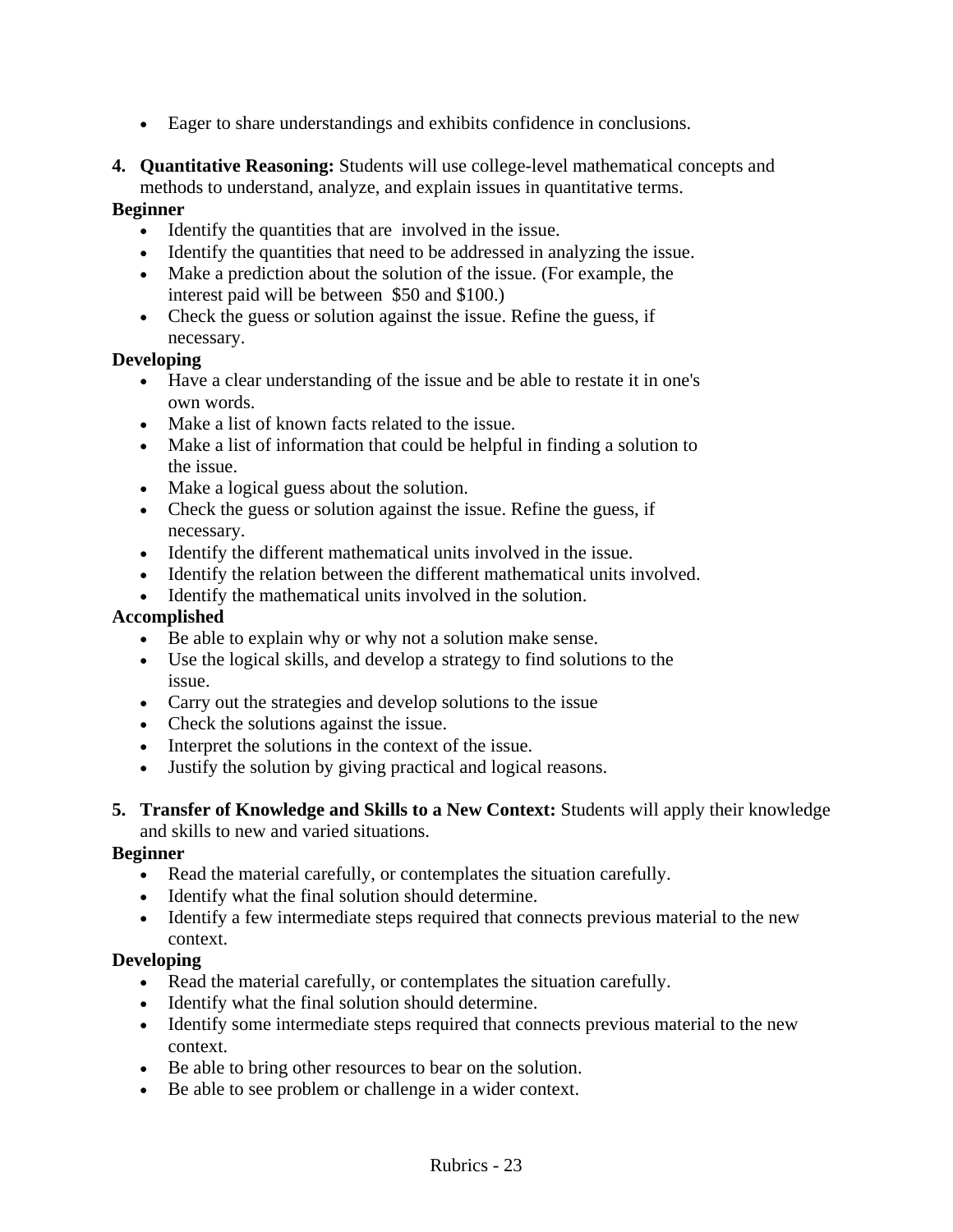• Recognize basic patterns from prior context that are applicable to new context.

# **Accomplished**

- Read the material carefully, or contemplates the situation carefully.
- Identify what the final solution should determine.
- Identify all intermediate steps required that connects previous material to the new context.
- Be able to bring other resources to bear on the solution.
- Be able to see problem or challenge in a wider context.
- Recognize basic patterns from prior context that are applicable to new context.
- Arrive at solution expeditiously.
- Create complex analogies between new and old context.
- Go beyond solving the problem at hand to optimizing the process in a new environment or situation.

# **C. Information Competency**

Students will use printed materials, personal communications, observation, and electronic resources to find and evaluate information.

**2. Technological Competency:** Students will use technological applications to find, organize, and present information effectively.

# **Beginner**

- Define and articulate the need for information that is appropriate to complete a specific college-level research project or paper.
- Match the information requirement with the appropriate resources, such as: format type; primary and secondary information; current and historical information; information representing various points of view; and scholarly versus popular press.
- Construct and implement search strategies appropriate for a variety of retrieval systems, including: online catalogs; periodical databases; statistical databases; online reference tools; and World Wide Web search tools.

# **Developing**

- Organize and evaluate information from multiple sources based on usefulness, reliability, validity, accuracy, authority, timeliness, and point of view or bias.
- Read the selected texts, recognize main ideas with supporting details, and will synthesize the information obtained to meet the needs of a college-level assignment.
- Compile a discipline-appropriate bibliography of sources obtained through their research at the beginner level.

# **Accomplished**

- Successfully complete a college-level research paper utilizing a word processing program, and other necessary software, such as a spreadsheet, data base management program, or graphics program.
- Successfully discuss, present and preserve the research findings using a variety of media, including presentation software and CD recorder.
- Successfully publish the final product of a research project on the Internet with software that may include multimedia recording and presentation capabilities.

# **D. Social Interaction**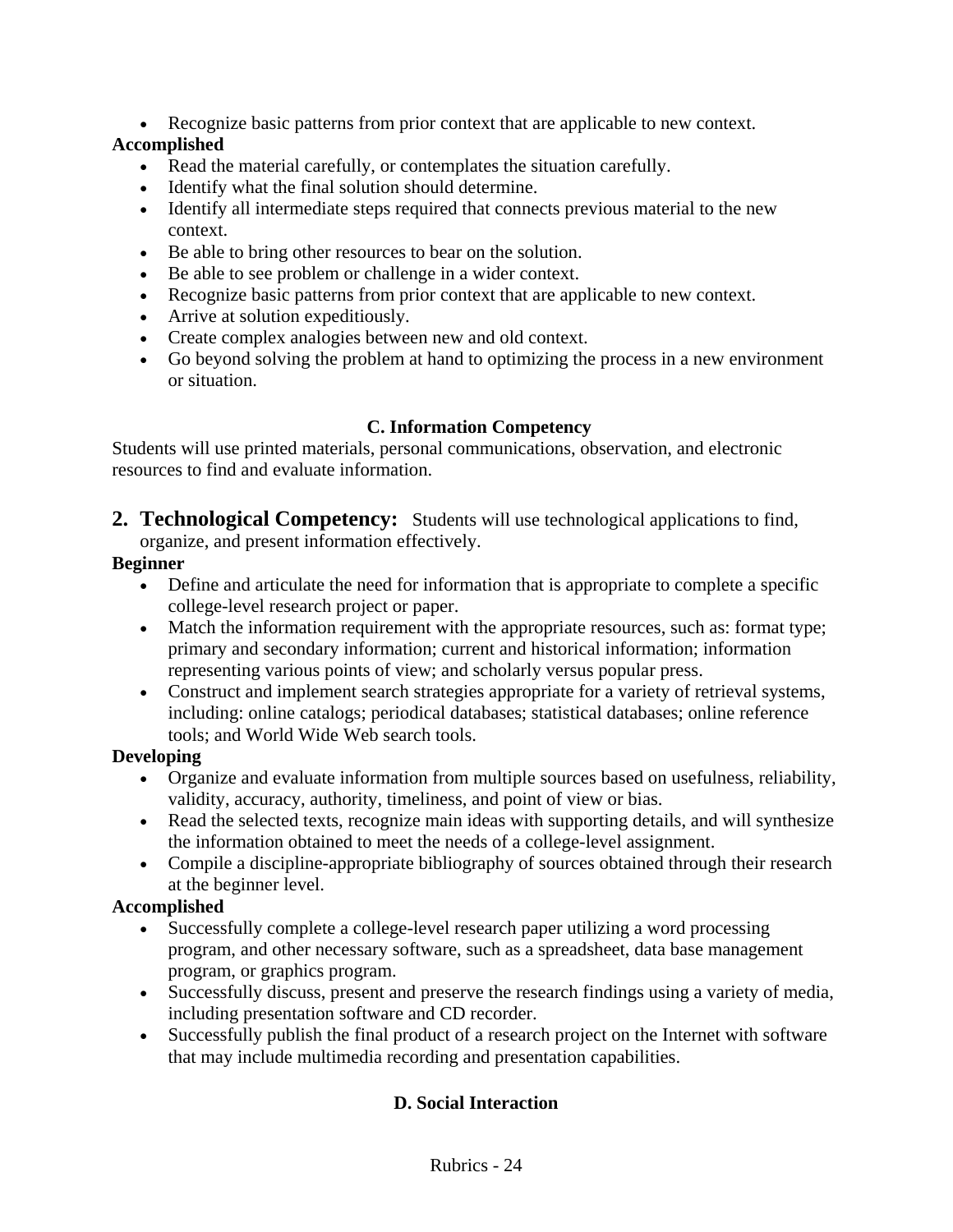Students will interact with individuals and within groups with integrity and awareness of others' opinions, feelings and values.

**1. Teamwork:** Students will participate effectively in teams, committees, task forces, and in other group efforts to make decisions and seek consensus.

#### **Beginner**

- Joins a group cooperatively.
- Acknowledge members of the group.
- Listens attentively to members of the group.
- Be prepared and reliable members of the group.
- Contribute to the end product of the group.

#### **Developing**

- Give input and/or recommendations confidently.
- Complete assigned tasks in a timely fashion.
- Respect differing points of view.
- Agree on group priorities, goals and procedures.
- Help to build a consensus.

#### **Accomplished**

- Take an active position in group by assigning tasks and/or speaking for the group.
- Take responsibility for end product that reflects the minority as well as the majority conclusions of the group.
- Encourage and acknowledge the work of other group members.

# **F. Personal Development and Responsibility**

Students will develop individual responsibility, personal integrity, and respect for diverse people and cultures.

**1. Self-management:** Students will demonstrate habits of intellectual exploration, personal responsibility, and physical well being.

#### **Beginner**

- Demonstrates personal responsibility through generally good attendance, punctuality, and performance of required tasks.
- Monitors the quality of his/her own acceptance of responsibility and responds to advice or counseling where appropriate.
- Participates in the development of a personal educational plan by interacting with staff and others in shaping and refining his/her educational goals and strategies for achieving them.

#### **Developed**

- Demonstrates an understanding of the role of physical well being in achieving educational and personal goals.
- Participates in the development of a personal academic portfolio to document her/his educational growth and her/his habits of intellectual exploration.

#### **Accomplished**

• Develops and maintains an on-line portfolio to document his/her educational growth and habits of intellectual exploration.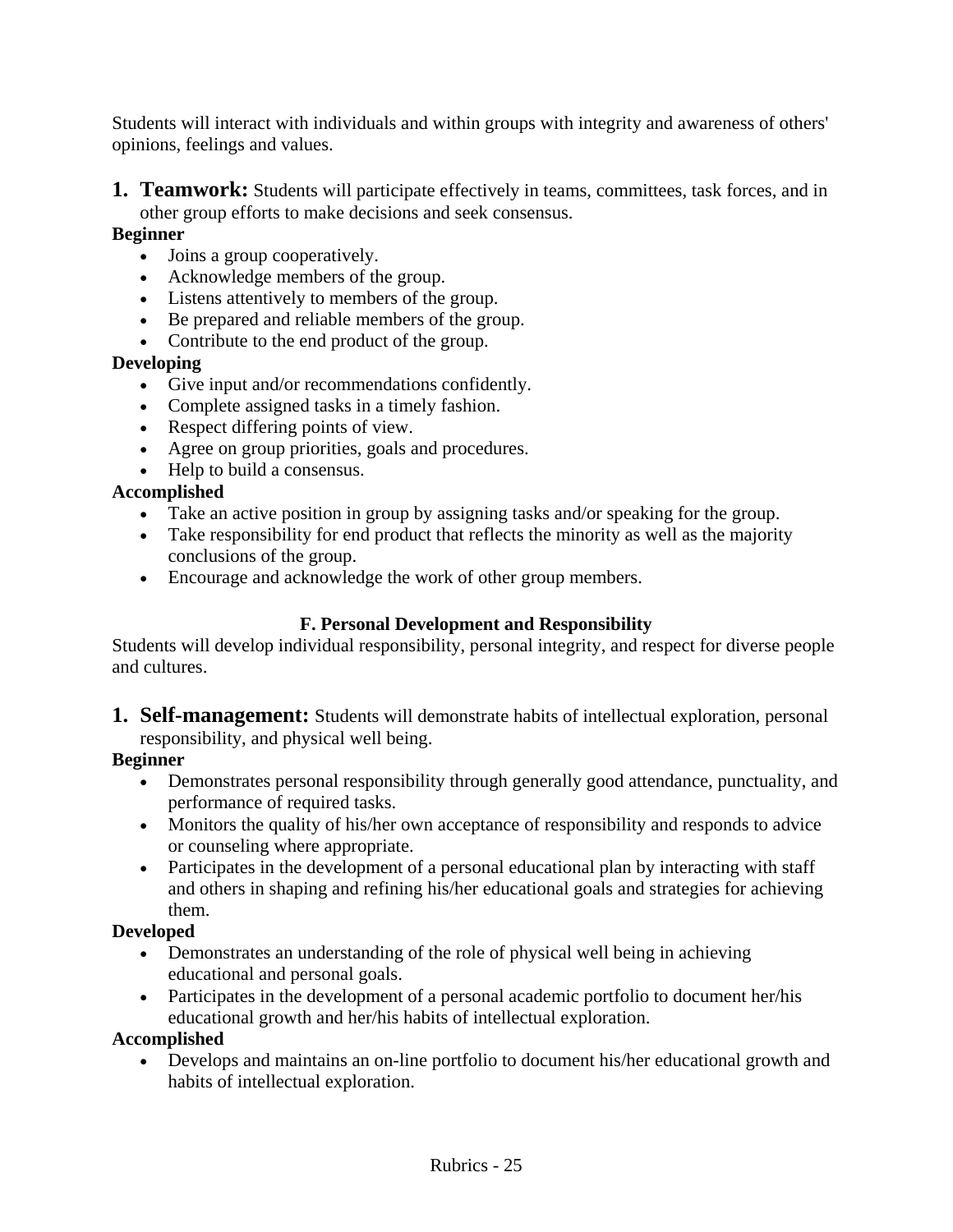- Selects institutions to which she/he wants to apply for admission, employment, or some other professional consideration.
- Identifies appropriate contact within the institution to send portfolio to.
- Sends electronic portfolio to institutions, including a cover letter addressed to a specific contact within the institution.
- **3. Respect for Diverse People and Cultures:** Students will interact respectfully in groups whose membership includes such diverse human traits as language, culture, and physical ability.

#### **Beginner**

- Identifies and describes the aspects of a number of cultures, including their own.
- Can work in diverse groups when given the opportunity.
- Appreciates the variety of U.S. residents.
- Is familiar with the historical struggle for equality and justice in the U.S.

#### **Developed**

- Identifies many cultural and linguistic backgrounds and reflects upon cultural and linguistic prejudice.
- Understands cultural, linguistic and physical differences.
- Interacts respectfully with others in the classroom, including his/her instructor.

#### **Accomplished**

- Strives to be understanding and respectful, when working in groups with people who have diverse cultural and linguistic backgrounds and different physical abilities.
- Proactively and compassionately influences others to respect diverse people and cultures.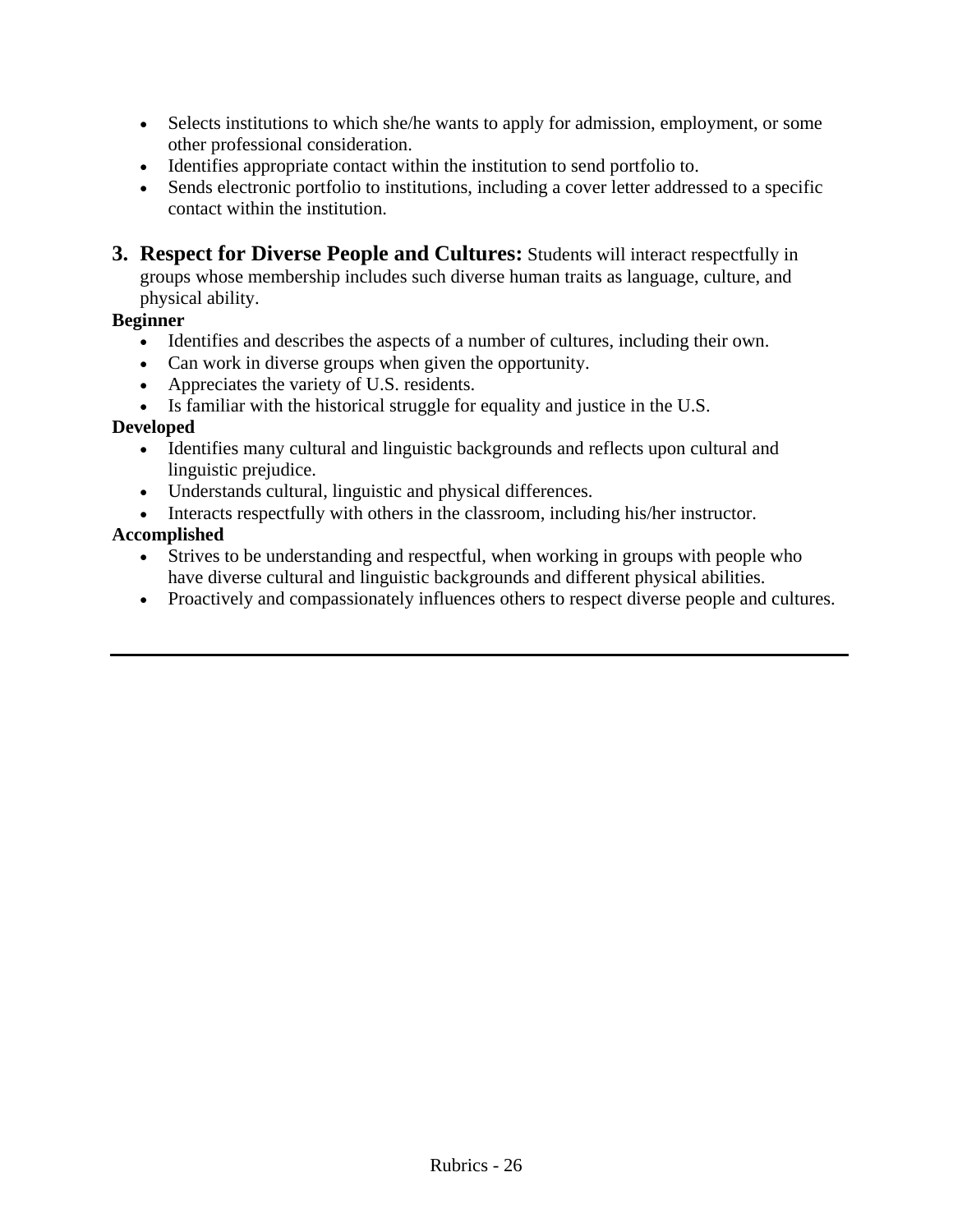#### **University of South Carolina General Education Assessment Criteria—Humanities/Cultural** http://ipr.sc.edu/effectiveness/assessment/criteria/humcultl.htm

#### **Goal 1**

**Students will demonstrate an understanding of the historical development of culture over time and its relation to the present.**

### **Objective A. Students will demonstrate understanding of the construction of history and how history is written.**

#### **4 OUTSTANDING**

Understands the existence of various perspectives on any historical event, the processes that contribute to inclusions or exclusion of those perspectives on written histories, and articulates the relationship of "official" histories to subsequent historical developments and to historical understanding.

#### **3 EFFECTIVE**

Understands the existence of more than one perspective on any historical event, the processes that contribute to inclusions or exclusion of those perspectives on written histories, and the relationship of "official" histories to subsequent developments.

#### **2 ADEQUATE**

Understands the existence of more than one perspective on any historical event and the processes that contribute to inclusion or exclusion of perspectives.

#### **1 INEFFECTIVE**

Assumes a single point of view for any historical event.

# **Objective B. Students will understand broad outlines of history and make accurate connections between developments separated in time or place.**

#### **4 OUTSTANDING**

Knows major chronologies and patterns of historical developments of Western and some non-Western culture and their relationships; understands and articulates historical relationships of developments within and across cultures.

#### **3 EFFECTIVE**

Knows major patterns of historical developments of Western cultures and is aware of non-Western cultures; understands and accurately articulates relationships of historical developments within Western cultures.

#### **2 ADEQUATE**

Knows general chronologies and patterns of historical developments of Western cultures; understands relationships between disparate events.

#### **1 INEFFECTIVE**

Knows about some historical events; perceives them as isolated rather than related.

#### **Objective C. Students will demonstrate the ability to recognize the contribution of historical antecedents to the understanding of current personal, social, and political situations and developments.**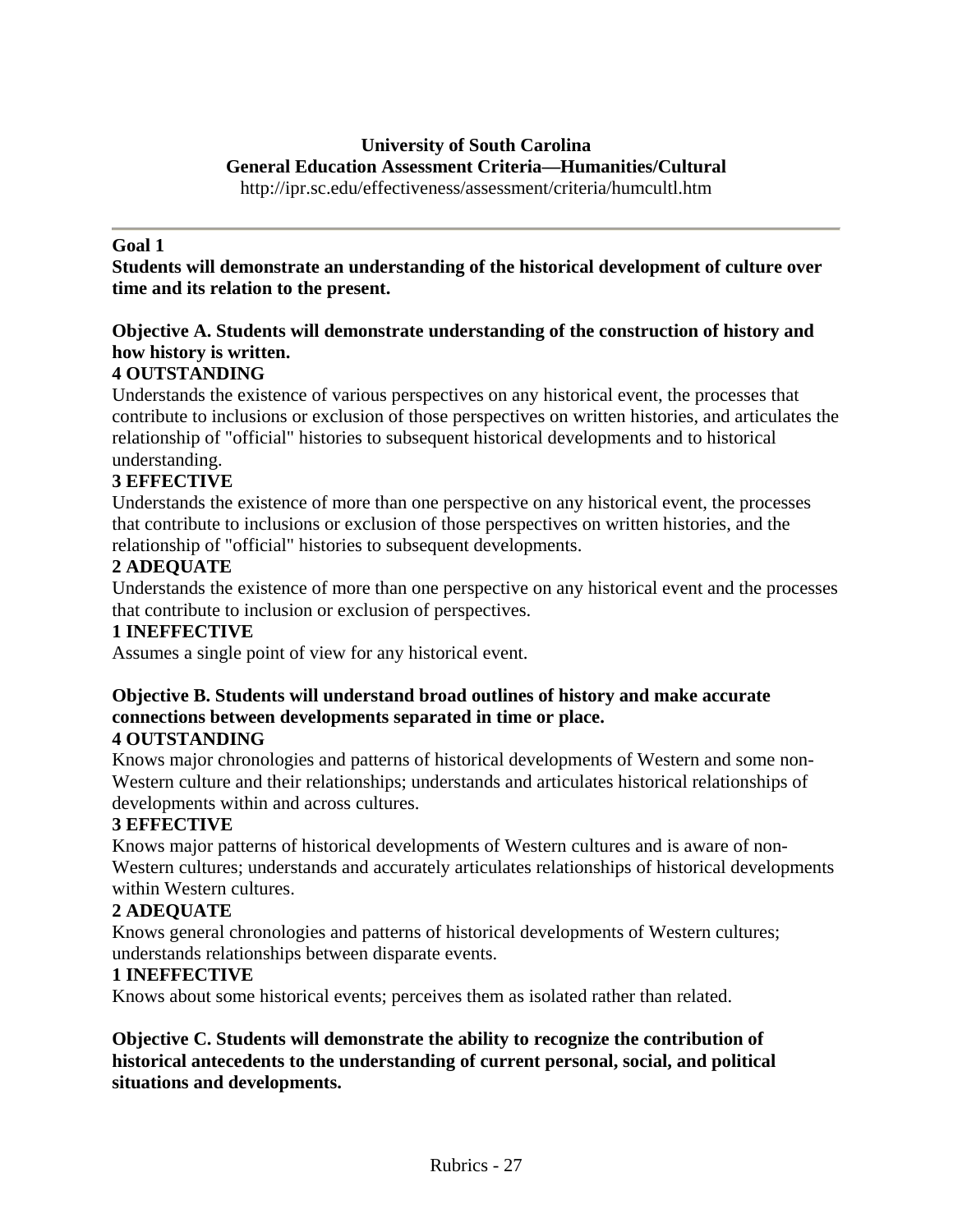# **4 OUTSTANDING**

Understands relevance of history to current global situations and accurately articulates relevant historical antecedents of particular recent events.

#### **3 EFFECTIVE**

Understands the relevance of history to understanding present developments in the Western world and articulates appropriate connections.

### **2 ADEQUATE**

Within a limited geographical or historical context, recognizes antecedents of present in past and articulates several connections accurately.

#### **1 INEFFECTIVE**

Perceives current social and political developments as framed only in the recent past.

#### **Goal 2**

**Students will become familiar with the diversity of a global culture marked by racial, ethnic, gender and regional differences.**

#### **Objective A. Students will demonstrate the ability to recognize multiple perspectives and appreciate perspectives which produce a world-view different from one's own. 4 OUTSTANDING**

Recognizes differing perspectives on contemporary issues both globally and within the United States; is aware of limits of own perspective; understands several sources of diversity and the possible differences in values and behaviors and interpretations of events in American culture; articulates relationship of other perspectives to understanding of self.

### **3 EFFECTIVE**

Recognizes differing perspectives on contemporary issues within the United States; is aware of limits of own perspective; understands several sources of diversity and the possible differences in values and behaviors and interpretations of events in American culture; articulates relationship of other perspectives to understanding of self.

#### **2 ADEQUATE**

Recognizes at least one differing perspective on contemporary issues within the United States; is aware of limits of own perspective; understands sources of this difference and the diversity in values and behaviors and interpretations of events which result; articulates relationship of other perspectives to understanding of self.

#### **1 INEFFECTIVE**

Avoids recognition of differing perspectives on contemporary issues within the United States; is unaware of limits of own perspective; considers events from own point of view; devalues differences in behavior or cultures and interpretations of events which result; sees no relationship of other perspectives to understanding of self.

#### **Goal 3**

**Students will communicate orally (with the exception of Latin and Ancient Greek) and in writing in another language.**

**Objective A. Students will demonstrate the ability to read in one foreign language and comprehend the topic and main ideas in written texts.**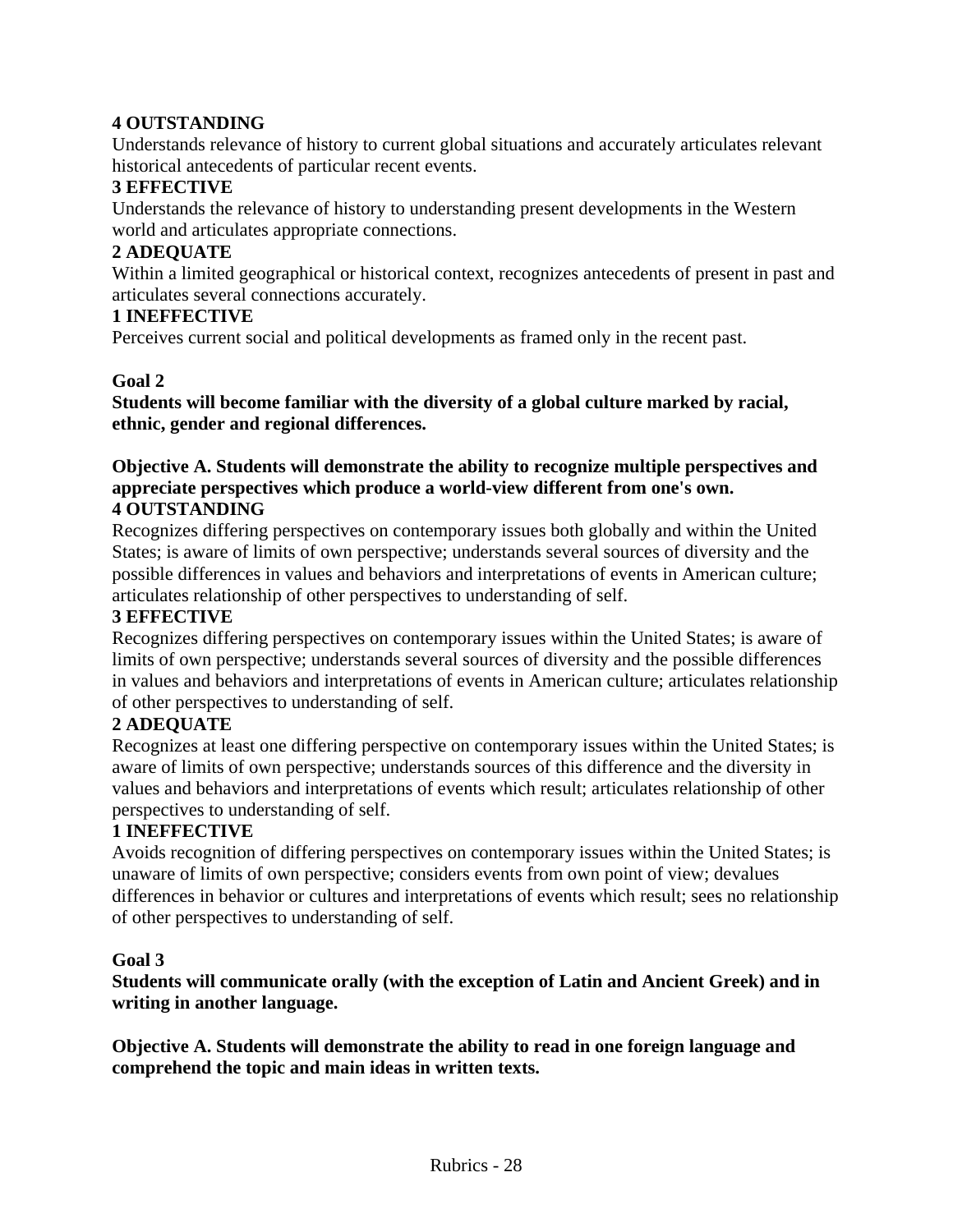#### **Objective B. Students will demonstrate the ability to understand spoken discourse and converse in a foreign language on familiar subjects.**

#### **4 OUTSTANDING**

See explanations of foreign language proficiency placement and testing program in the University Bulletin.

#### **3 EFFECTIVE 2 ADEQUATE 1 INEFFECTIVE**

#### **Goal 4**

**Students will demonstrate an understanding of the contribution of the literary, visual or performing arts and their cultural context and express informed personal responses to artistic creations.**

# **Objective A. Students will demonstrate the ability to develop an aesthetic response to at least one of the arts.**

# **4 OUTSTANDING**

Knows the major forms of several of the arts and articulates an aesthetic response to artistic works using appropriate concepts and relevant information; carefully observes and accurately describes the elements of the work and their relationship to its overall design or structure; articulates the understanding of aesthetic uses of its medium.

#### **3 EFFECTIVE**

Knows the major forms of one of the arts and articulates an aesthetic response to artistic works using appropriate concepts and relevant information; carefully observes and accurately describes the elements of the work and their relationship to its overall design or structure; articulates the understanding of aesthetic uses of its medium.

#### **2 ADEQUATE**

Knows several forms of one of the arts and articulates an aesthetic response to an artistic works using appropriate concepts and relevant information; observes and describes the main elements of the work and their relationship to its overall design or structure.

#### **1 INEFFECTIVE**

Knows several forms of one of the arts; knows some relevant information but neither observes and describes the main elements of the work nor sees their relationship to its overall design or structure.

#### **Goal 5**

**Students will demonstrate an understanding of the contribution of the literary, visual or performing arts and their cultural context and express informed personal responses to artistic creations.** 

#### **Objective B. Student expresses a personal response to works of art using appropriate concepts and relevant information.**

#### **4 OUTSTANDING**

Responds to the expressive qualities of the arts and recognizes particular elements of the work and reactions to them; expresses an informed personal response to artistic works using relevant information and relating personal responses to the work(s) to understanding of self or others.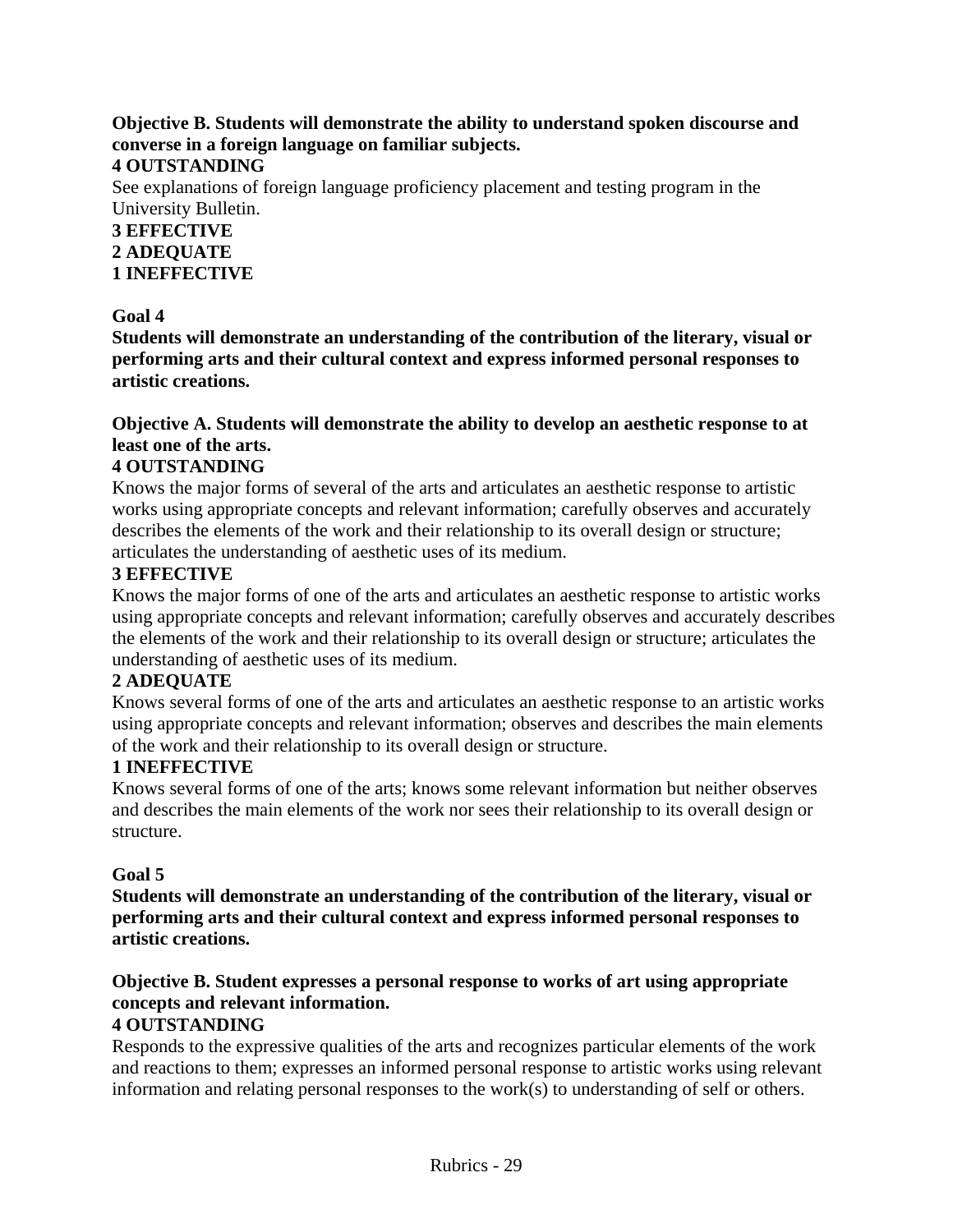# **3 EFFECTIVE**

Responds to the expressive qualities of the arts; expresses an informed personal response to of the arts using relevant information and relating, the personal responses to the work(s) to understanding of self or others.

# **2 ADEQUATE**

Responds to works of art and expresses a personal response to the work(s) using relevant information and personal observations.

#### **1 INEFFECTIVE**

Does not express a personal response to artistic works.

#### **Goal 6**

**Students will demonstrate an understanding of the contribution of the literary, visual or performing arts and their cultural context and express informed personal responses to artistic creations.** 

#### **Objective C. Students can relate art to the wider cultural context from which it emerges. 4 OUTSTANDING**

Understands the interaction of cultural context, artists' lives, and their works, including conditions which contribute to perceptions of what is art, and the historical development of the philosophy and techniques of the arts; interprets the contribution of artist(s) or art works in relation to values and assumptions of place, time, and the broader culture from which the arts emerge.

#### **3 EFFECTIVE**

Understands the interaction of cultural context, artists' lives, and their works; including conditions which contribute to perceptions of what is art and historical patterns of artistic techniques; interprets the contribution of artist(s) or art works in relation to values and assumptions of place, time, and the broader culture from which the arts emerge.

#### **2 ADEQUATE**

Understands the interaction of cultural contexts, artists' lives and their works; interprets artistic creations in relation to values and assumptions of particular place, time and culture from a work of art emerges.

#### **1 INEFFECTIVE**

Understands that there is an interaction of art and cultural context but cannot interpret arts in their broader cultural context.

#### **Goal 7**

**Students will integrate insights from several disciplines and apply them to value choices and ethical decisions.**

# **Objective A. Students will demonstrate the ability to identify ethical dilemmas in a variety of contexts.**

#### **4 OUTSTANDING**

Identifies and accurately describes complex ethical dilemmas from life situations and theoretical scenarios.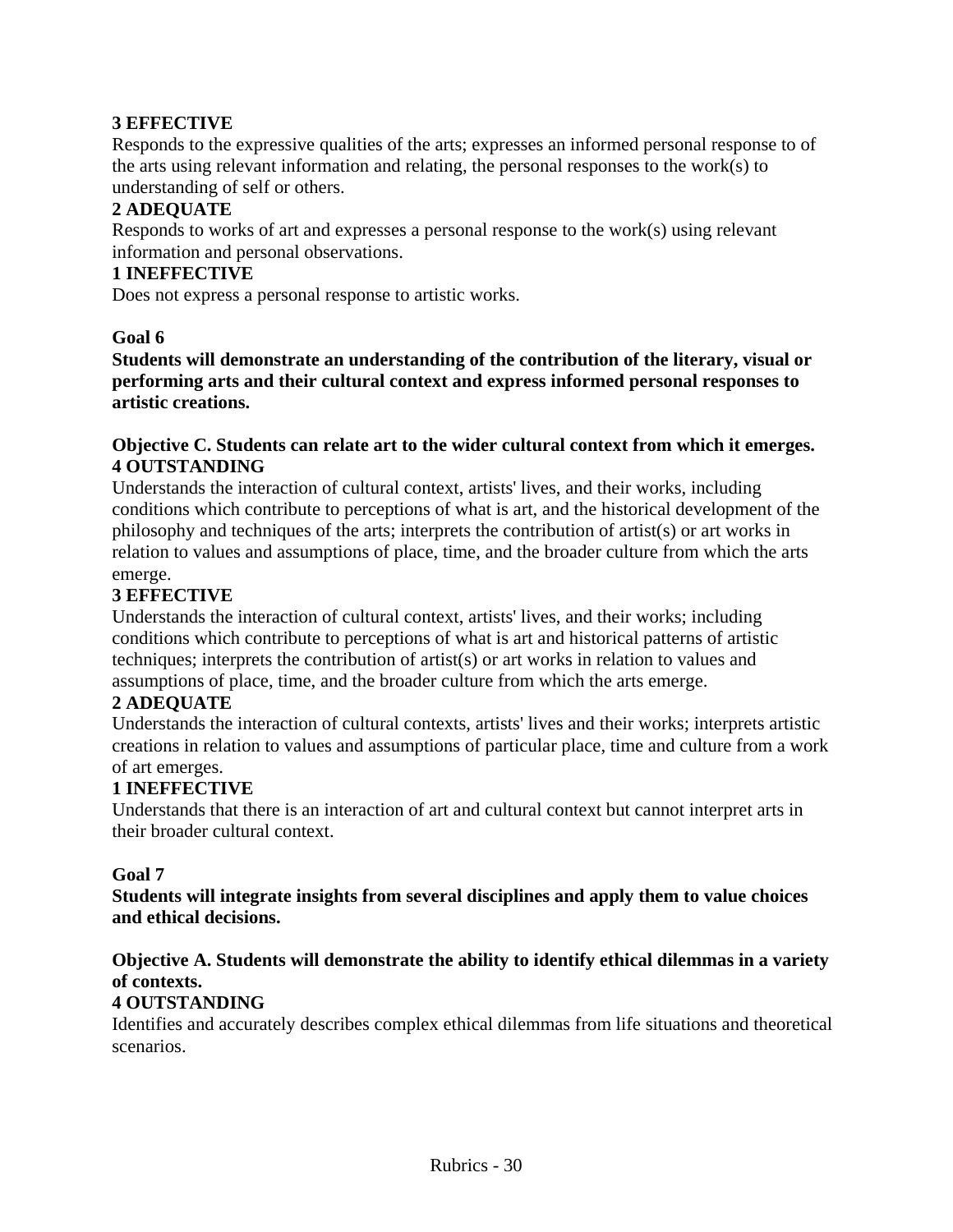# **3 EFFECTIVE**

Identifies and describes complex ethical dilemmas in scenarios derived from everyday life situations.

# **2 ADEQUATE**

Identifies and describes simple ethical dilemmas in scenarios derived from everyday life situations and from theoretical works.

#### **1 INEFFECTIVE**

Has difficulty in identifying and describing even simple ethical dilemmas in scenarios derived from everyday life situations; and from theoretical works.

#### **Objective B. Student can apply understandings from several disciplines to clarify ethical conflicts; articulate reasoned personal responses based on expressed values. 4 OUTSTANDING**

Uses appropriate insights from several disciplines to make connections and elucidate ethical dilemma; articulates sources of insights and relation to understanding of self; recognizes and articulates personal values in reasoned response.

#### **3 EFFECTIVE**

Uses insights from more than one discipline to make connections and elucidate ethical dilemmas; articulates sources of insights and relation to understanding of self; incorporates personal values into response.

#### **2 ADEQUATE**

Uses insights from more than one discipline to clarify ethical dilemmas; articulates connections to personal values as related to dilemma.

#### **1 INEFFECTIVE**

Clarifies response to ethical dilemma solely in terms of rules or personal values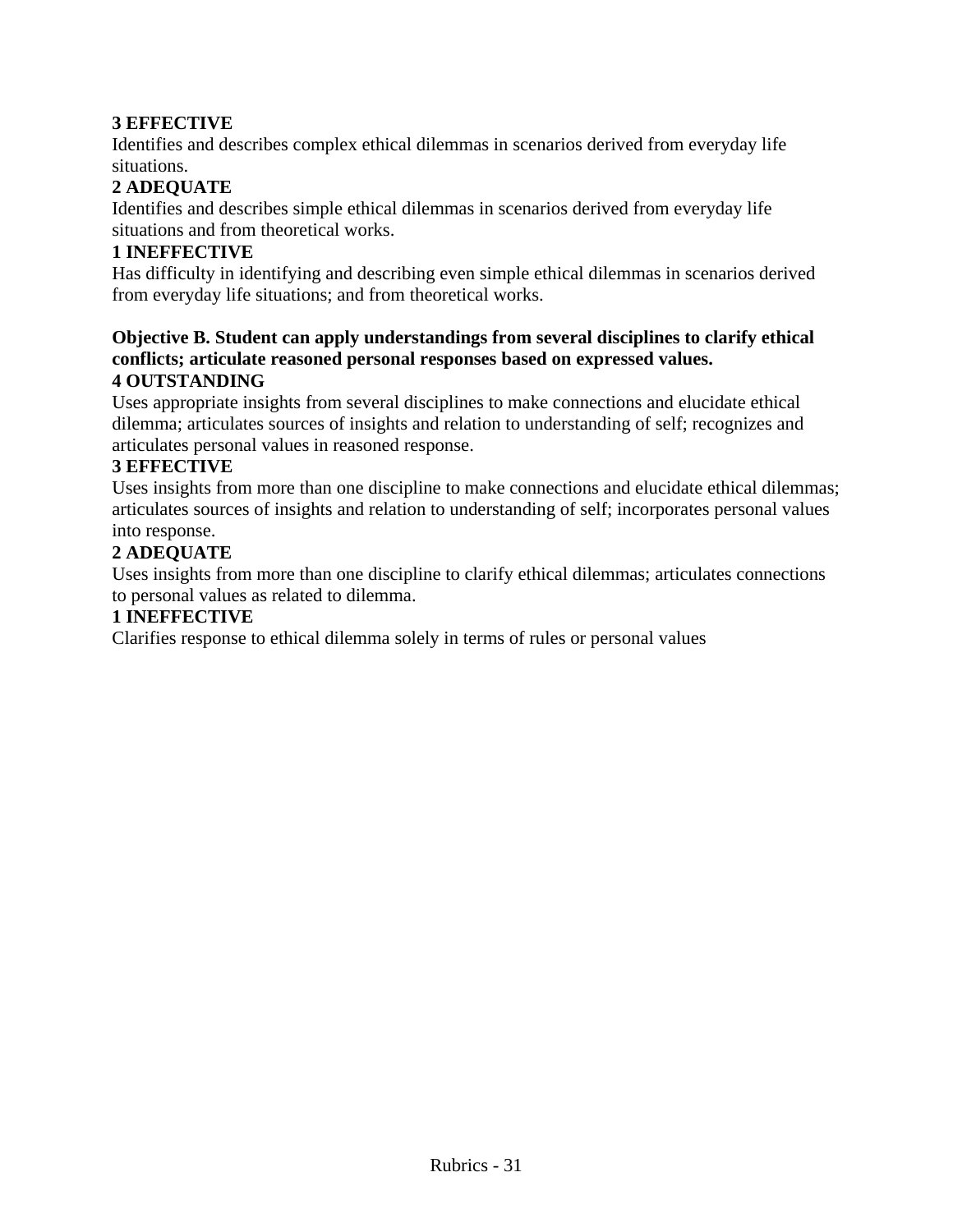# **University of South Carolina General Education Assessment Criteria—Math**

http://ipr.sc.edu/effectiveness/assessment/criteria/math.htm

#### **Goal**

**Students will perform basic mathematical manipulations, display facility with the use of mathematics in framing concepts for mathematical analysis and interpret data intelligently.**

# **Objective A. Students will demonstrate their understanding of the role of quantitative reasoning and its application.**

# **4 OUTSTANDING**

Regards quantitative reasoning as essential in understanding both multiple academic areas and domains beyond the academic and career related; can articulate and advocate appropriate applications of quantitative reasoning in various settings.

#### **3 EFFECTIVE**

Regards quantitative reasoning as very useful and important to domains beyond the academic; demonstrates and articulates an understanding of its uses and can choose appropriate applications.

# **2 ADEQUATE**

Regards quantitative reasoning as useful and important although primarily academic; recognizes appropriate applications and understands explanations.

#### **1 INEFFECTIVE**

Regards quantitative reasoning as irrelevant beyond academic applications.

# **Objective B. Students will demonstrate an understanding of the language of mathematics and basic mathematical concepts and operations.**

#### **4 OUTSTANDING**

Demonstrates superior knowledge of the language of mathematics and basic mathematical concepts and operations. Has the ability to teach and explain basic mathematical concepts and operations to others.

#### **3 EFFECTIVE**

Demonstrates the appropriate use of the language of mathematics and basic mathematical concepts and operations. Can initiate or contribute to discussions about mathematical concepts and operations.

#### **2 ADEQUATE**

Understands the basic language of mathematics and basic mathematical concepts. Can participate in discussions about mathematical concepts and operations and can demonstrate adequate knowledge.

#### **1 INEFFECTIVE**

Cannot demonstrate knowledge of the language of mathematics and basic mathematical concepts. Avoids participation in discussions about mathematical concepts and operations.

#### **Objective C. Students will demonstrate the ability to apply basic mathematical operations to problem solving in one's personal and working life. This criterion demonstrates ability**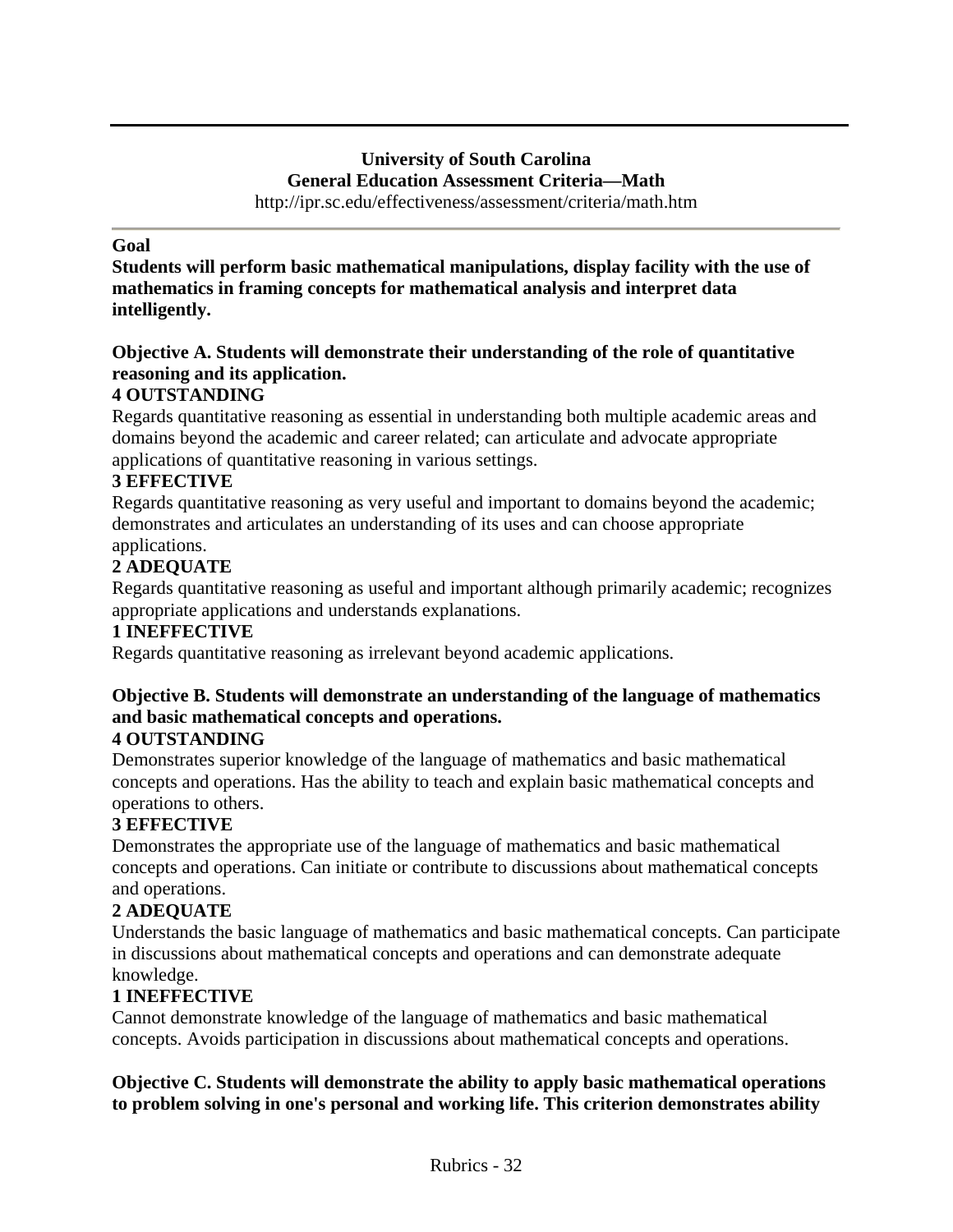# **to apply basic mathematical concepts and operations to situations which will be encountered beyond the university and in. the "real world".**

# **4 OUTSTANDING**

Understands the quantitative frameworks of broad scope, real-world problems; recognizes advantages and disadvantages of several quantitative approaches to a problem and chooses appropriate concepts to describe the problem, accurately performs needed mathematical operations, and articulates the meaning of the solution in terms of the original problem.

# **3 EFFECTIVE**

Once the quantitative framework of real-world problems are clarified, chooses appropriate concepts to describe the problem and accurately performs needed mathematical operations and articulates the meanings of the solution in terms of the original problem.

# **2 ADEQUATE**

Recognizes, -the quantitative framework of real-world problems of limited scope, and independently chooses appropriate concepts to describe the problem; accurately performs basic mathematical operations on problems of personal or work life and applies the solution to the original problem.

# **1 INEFFECTIVE**

Does not see problems in a quantitative framework unassisted; inability to choose appropriate concepts and/or to perform basic mathematical operations on problems in personal or work life limits options to developing solutions..

# **Objective D. Students will accurately comprehend and draw appropriate Inferences from numeric data assembled in a variety of forms (e.g., graphs, charts, summary statistics, etc.) and in other disciplines.**

# **4 OUTSTANDING**

Comprehends complex and sophisticated displays of data and makes inferences consistent with the data. Can construct data displays from a set of data; explains clearly in everyday language the meaning of the data, and relates it to appropriate context.

# **3 EFFECTIVE**

Comprehends some complex and sophisticated displays of data and makes inferences consistent with simple displays of data; explains the meaning of the data in everyday language; relates to appropriate context.

# **2 ADEQUATE**

Comprehends simple displays of data, makes inferences consistent with the displays of data, and explains the inferences within a limited context.

# **1 INEFFECTIVE**

Inconsistently comprehends some simple displays of data; makes inferences inconsistent with simple displays of data or with its context.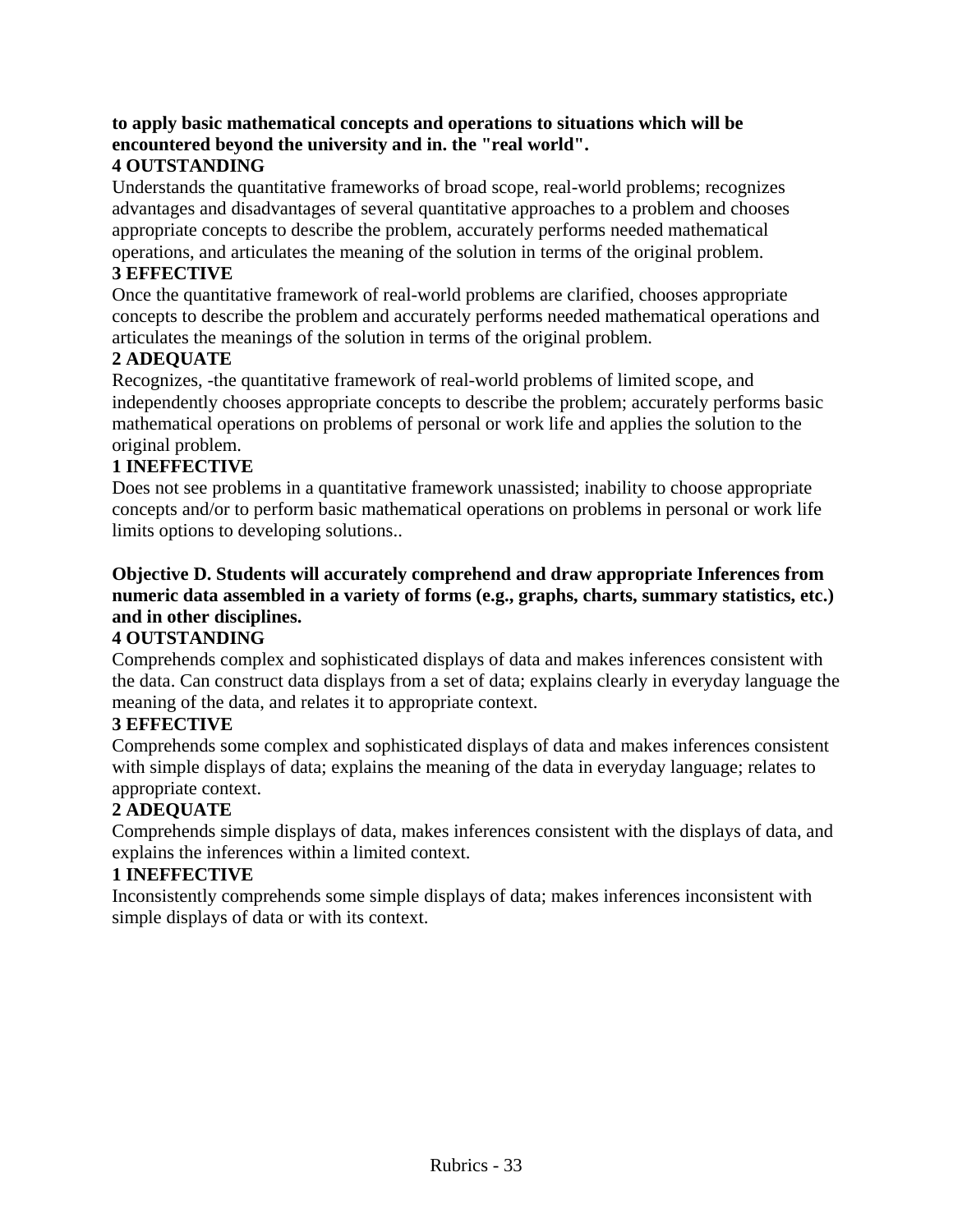#### **University of South Carolina General Education Assessment Criteria—Oral Communication** http://ipr.sc.edu/effectiveness/assessment/criteria/oral.htm

**Goal**

**Students will communicate orally in a manner that unites theory, criticism, and practice to produce an effective communicator.**

**Objective A. Students' effective speaking will demonstrate knowledge of the subject. This criterion describes the accuracy, extensiveness, and perspective of the knowledge which the speaker exhibits. This criterion also assesses the degree to which the speaker's information meets the content requirements of a specific assignment. (NOTE: For speaking assessments, which are integrated with assessments in Critical Thinking or one or more Perspective Outcomes, those appropriate criteria whole or in part may be substituted for Speaking Criterion #1.)** 

# **4 OUTSTANDING**

Appropriateness: The speaker fulfills or exceeds all of the assigned content requirements. Accuracy: The speaker's knowledge of the subject is accurate throughout.

Extensiveness: The speaker exhibits convincing range and quality of knowledge, having done appropriate research, if applicable.

Perspective: The information presented reveals the speaker's assimilation and understanding of the material. When appropriate, the speaker is convincingly aware of alternative points of view

AND of implications beyond the immediate subject.

#### **3 EFFECTIVE**

Appropriateness: The speaker fulfills the important content requirements of the assignment. Accuracy: The speaker's knowledge of the subject is accurate throughout except in minor details. Extensiveness: The speaker seems informed on the subject, having done appropriate research, if

#### applicable.

Perspective: The information presented reveals the speaker's assimilation and understanding of view OR of implications beyond the immediate subject.

#### **2 ADEQUATE**

Appropriateness: The speaker fulfills some of the important content requirements of the assignment.

Accuracy: The speaker's knowledge of the subject is generally accurate, though flawed.

Extensiveness: The speaker exhibits limited range or quality of knowledge, having done minimal appropriate research, if applicable.

Perspective: The information presented reveals that the speaker has only partially assimilated or understood the material. When appropriate, the speaker shows some awareness of alternative points of view OR of implications beyond the immediate subject.

#### **1 INEFFECTIVE**

Appropriateness: The speaker fails to address the important content requirements of the assignment.

Accuracy: The speaker's knowledge of the subject is generally inaccurate.

Extensiveness: The speaker's knowledge of the subject lacks range or quality.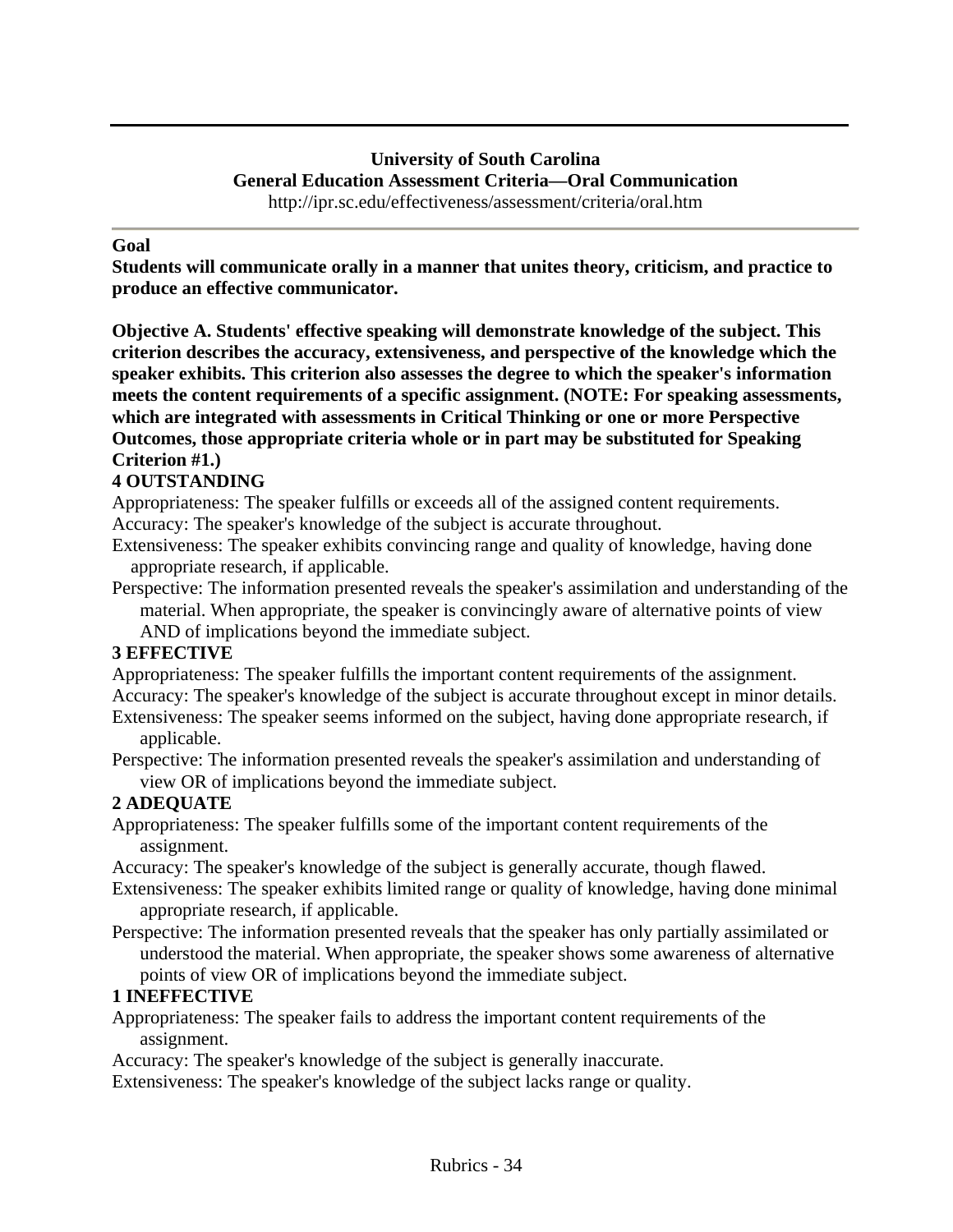Perspective: The information presented reveals the speaker's failure to assimilate or to understand the material.

**Objective B. Students' effective speaking will demonstrate an awareness of the audience/group. This criterion concerns the speaker's awareness of the audience. In demonstrating this awareness, the speaker must accommodate the listeners' attitudes toward or familiarity with the subject, as well as the listeners' comprehension levels. Depending on the characteristics of the audience, then, the speakers development, language, and emphasis will vary and will reflect the degree to which the speaker has identified and is addressing those listeners.**

#### **4 OUTSTANDING**

- Development: The speaker's explanations and uses of evidence, illustrations, or other definitive details are highly appropriate for the listeners.
- Language: The speakers word choices clearly demonstrate an awareness of the listeners. The language seems deliberately chosen to aid the listeners' understanding of the subject (including definitions where appropriate).
- Emphasis: The speaker's discussion or argumentation is consistently clear and appropriate to the listeners and to the purpose. In emphasizing important points, the speaker uses evidence logically and carefully.
- Feedback-- Monitoring: The speaker monitors the audience's/group's responses and adapts the presentation accordingly.

#### **3 EFFECTIVE**

- Development: The speaker's explanations and uses of evidence, illustrations, or other definitive details are highly appropriate for the listeners.
- Language: The speaker's word choices demonstrate an awareness of the listeners. The language is consistent and seems generally appropriate to the listeners' understanding of the subject (including definitions where appropriate).
- Emphasis: The speaker's discussion or argumentation is generally clear and appropriate to the listeners and to the purpose. In emphasizing important points, the speaker generally uses evidence logically and carefully.
- Feedback-- Monitoring: The speaker monitors the audience's/group's responses and adapts the presentation accordingly.

#### **2 ADEQUATE**

- Development: The speaker makes some attempt to provide evidence, illustrations, or other definitive details for the listeners, but some information is either extraneous or insufficient.
- Language: The speaker's word choices indicate an awareness of the listeners, but the identity of the listeners is either unclear or inappropriate in some respects. Although the vocabulary seems fairly consistent, the language seems chosen more for the speaker's convenience than for the listeners' understanding.
- Emphasis: The speaker's discussion or argumentation is generally clear or appropriate to the listeners and to the purpose, but may be lacking in some aspect of the use of logic or evidence.

Feedback-- Monitoring: The speaker's interaction with the audience/group is limited.

#### **1 INEFFECTIVE**

- Development: The speaker generally lacks an awareness of the listeners, for the discussion lacks evidence, illustrations, or other definitive details.
- Language: The speaker's word choices fail to reflect an awareness of the listeners, because either the vocabulary or the reference to the listeners is inconsistent or inappropriate.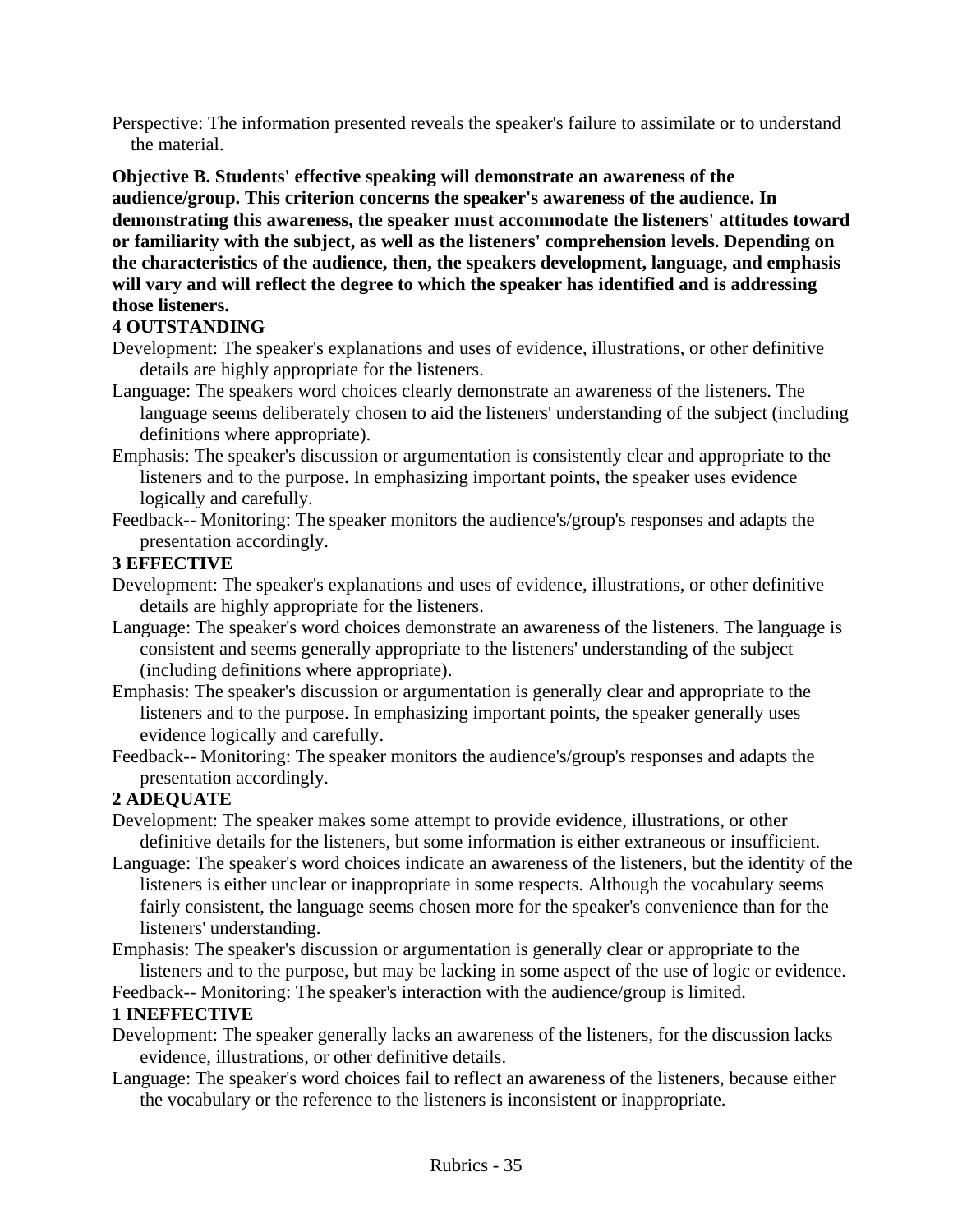- Emphasis: The speaker's discussion or argumentation is generally unclear or inappropriate to the listeners and to the purpose. The presentation lacks emphasis, or is seriously defective in the use of logic or evidence.
- Feedback-- Monitoring: The speaker fails to monitor the audience's/group's responses.

**Objective C. Students' effective speaking will demonstrate organization appropriate to the purpose and to the interaction between speaker and audience. This criterion considers the structure and the coherence of the presentation. Structure refers to the way the speaker achieves unity by focusing and ordering the information. Coherence refers to the way the speaker connects the ideas to provide continuity from point to point and throughout the presentation. These aspects of organization should be appropriate to the audience and the purpose for speaking.** 

## **4 OUTSTANDING**

Structure: The speaker focuses and orders the material to convey a unified point or effect. Coherence: The speaker provides clear and consistent movement within and between major points and from beginning to end.

- Introductory Comments: The speaker's opening comments attempt to reveal the purpose and major points of the presentation and motivate the audience to listen.
- Concluding Comments: The speaker's concluding comments are strong both in reemphasizing the purpose and major points of the presentation and in leaving the audience with an appropriate closing statement.

#### **3 EFFECTIVE**

- Structure: The speaker focuses and orders the material to convey a generally unified point or effect. Coherence: The speaker provides movement within and between major points and from beginning to end.
- Introductory Comments: The speakers opening comments attempt to reveal the purpose and major points of the presentation and motivate the audience to listen.
- Concluding Comments: The speaker's concluding comments are appropriately related to the purpose and major points of the presentation, but they are not very strong or emphatic.

### **2 ADEQUATE**

Structure: The speaker provides some focus or order to the material, but this structure is somewhat unclear.

Coherence: The speaker provides movement within and between major points and from beginning to end, but this movement is at times either unclear or awkward.

Introductory Comments: The speaker's opening comments attempt to reveal the purpose and major points of the presentation and motivate the audience to listen, but in doing so the approach seems somewhat artificial, weak, or unimaginative.

Concluding Comments: The speaker's concluding comments are related to the purpose and major points of the presentation, but they either bring in extraneous information or are unnecessarily redundant.

#### **1 INEFFECTIVE**

Structure: The speaker provides little or no focus or order to the material.

Coherence: The speaker provides little movement within and between the major points and from beginning to end.

Introductory Comments: The speaker's opening comments are either inappropriate to the presentation, or they are unlikely to motivate the audience to listen.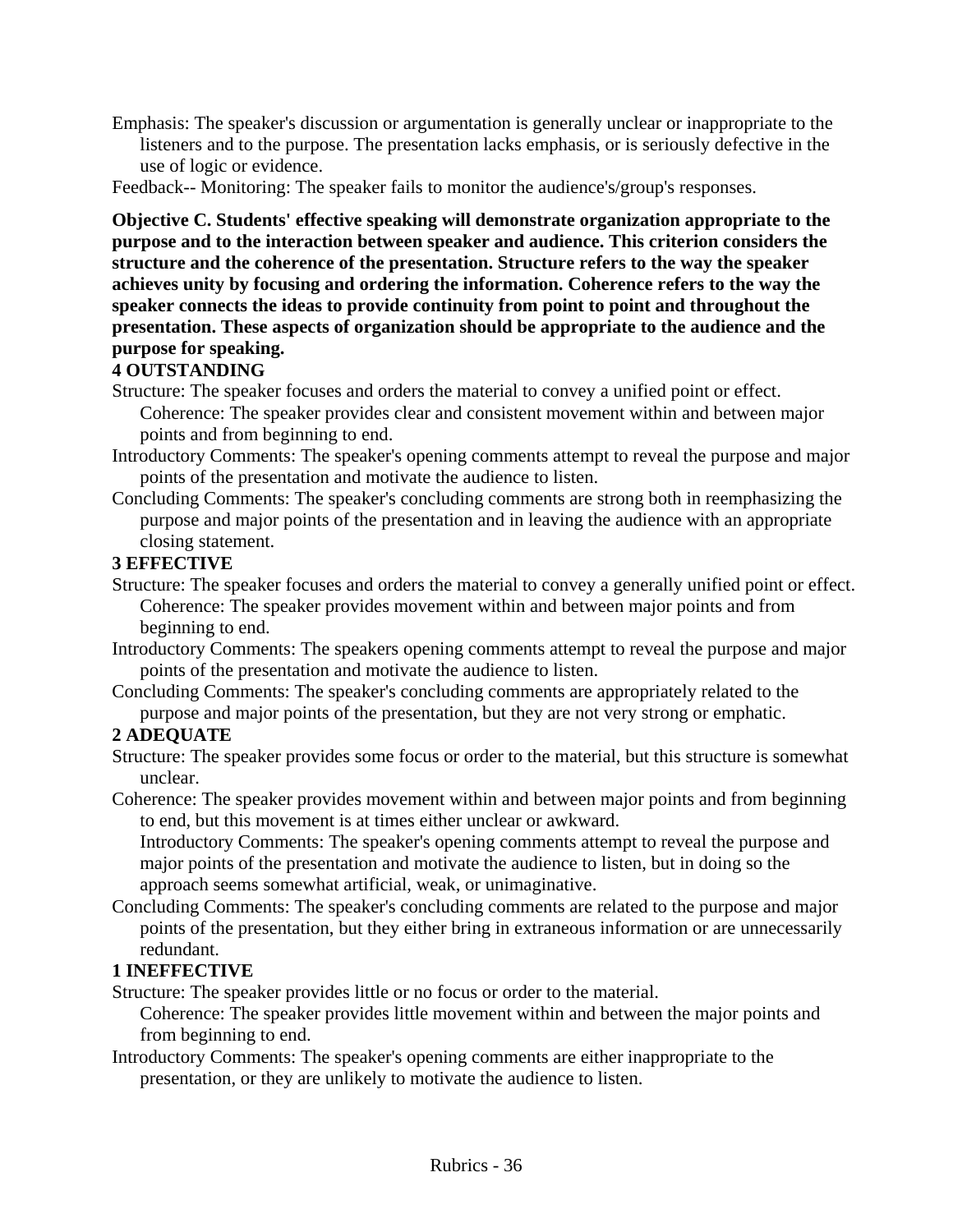Concluding Comments: The speaker closes the presentation either abruptly with no apparent concluding statement or with inappropriate remarks.

**Objective D. Students' effective speaking will demonstrate vocal delivery which encourages listening. This criterion is concerned with those aspects of the speaker's delivery which either encourage or discourage listening: volume, pitch, enunciation, pronunciation pace, and tone of voice. These aspects of oral projection should be appropriate to the content, the occasion, the setting, and the purpose for which the comments are made. Empty vocalizations/verbal fillers (such as \*you know," "uh," and," "uhm," etc.) affect the vocal delivery. 4 OUTSTANDING**

Clear enunciation: Appropriate pronunciation, volume, pitch, inflection, and pace throughout. The speaker sounds genuinely interested in the topic. Delivery appears spontaneous throughout; notes may assist but do not interrupt or control delivery.

#### **3 EFFECTIVE**

Clear enunciation: Appropriate pronunciation, volume, pitch, inflection, and pace are generally maintained, but occasionally the speaker's voice is lacking somewhat in the appropriate enthusiasm or energy level. Delivery appears spontaneous throughout; notes may assist but do not interrupt or control delivery. A few empty vocalizations are noticeable but are not distracting.

#### **2 ADEQUATE**

Enunciation is hampered by occasional lazy articulation (such as slurring or run-together words); some inappropriateness of pronunciation, volume, pitch, inflection, or pace may be noticeable, but such instances do not seriously hinder the speaker's audibility. Delivery generally appears spontaneous, but some moments of apparent recitation, reading of notes, or reference to notes occasionally interrupt. Empty vocalizations are somewhat distracting.

#### **1 INEFFECTIVE**

Inappropriate or ineffective enunciation, pronunciation, volume, pitch, inflection, or pace seriously hinder the speaker's audibility or obstruct communication with the audience. Reading of or reference to notes, recitation, inappropriate display or lack of energy level, or empty vocalizations adversely affect the vocal delivery.

### **Objective E. Students' effective speaking will demonstrate physical presentation appropriate to the speaking situation. This criterion includes all aspects of what is commonly known as body language: facial expressions, eye contact, and body movement. Physical presentation helps reflect the speaker's poise and confidence.**

#### **4 OUTSTANDING**

The speaker looks genuinely interested; facial expressions are consistently compatible with spoken content; physical presentation is appropriate and purposeful in enhancing the speakers comments; body movements and gestures are natural, appropriate, and relaxed; eye contact with the audience consistently maintained.

#### **3 EFFECTIVE**

The speaker appears interested; facial expressions are consistently compatible with spoken content. Body movements and gestures are usually natural, appropriate, and relaxed. Any nervous movements do not interfere with the presentation. Any lack of eye contact is only momentary.

# **2 ADEQUATE**

The speakers facial expressions seem either limited or occasionally incompatible with the spoken content. Inappropriate body movements or gestures are occasionally noticeable but do not obstruct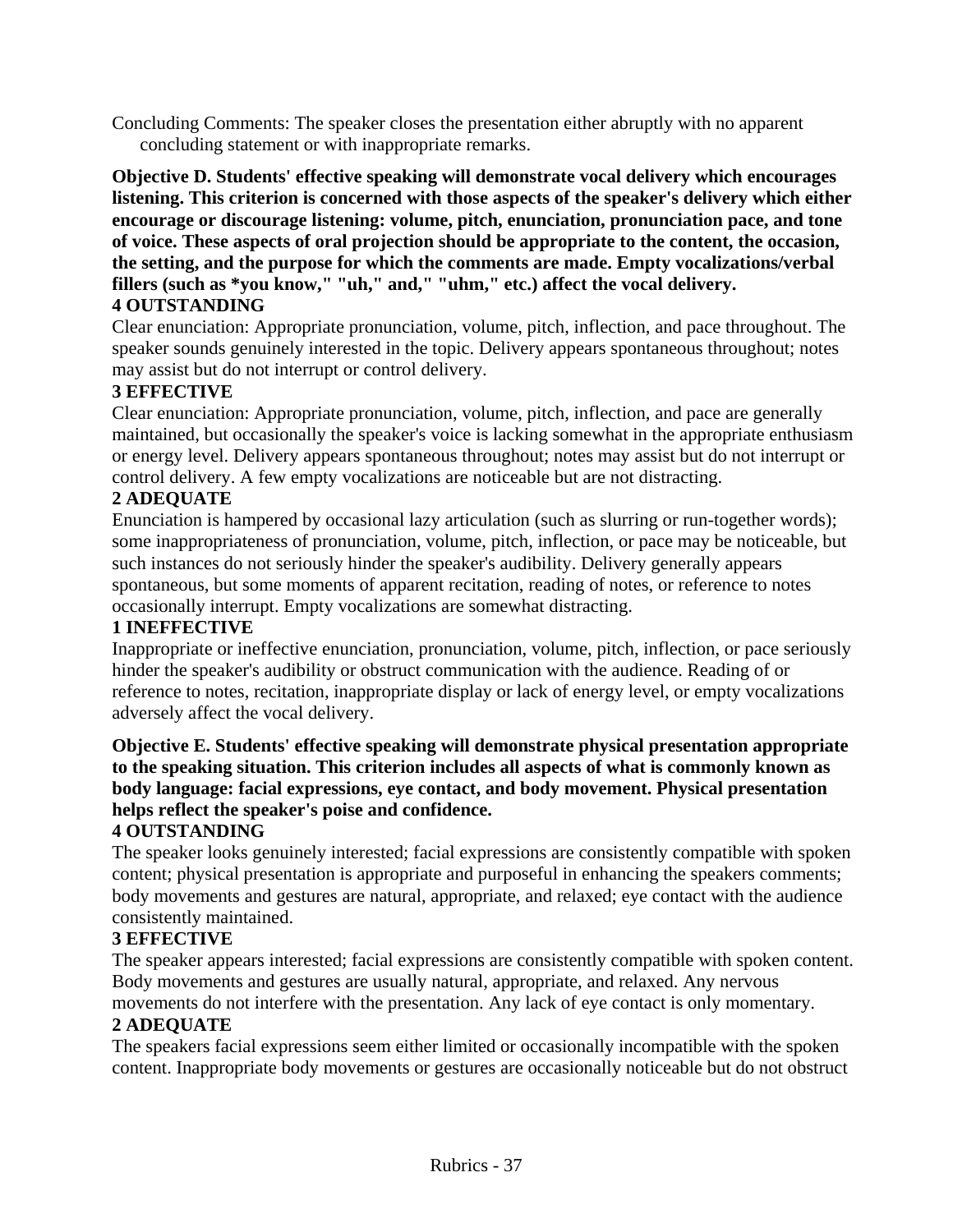communication. For the most part, the speaker maintains eye contact with the audience, but the inconsistency in eye contact is somewhat distracting.

# **1 INEFFECTIVE**

The speaker's facial expressions seem either limited or incompatible with the spoken content. Poor posture, distracting or inappropriate body movements or gestures, or lack of eye contact interferes with the delivery.

#### **Objective F. Students' effective speaking will demonstrate appropriate structure and word choice. This criterion focuses on the speaker's ability to use standard English grammar and to control language to achieve verbal precision, economy, variety, and emphasis. 4 OUTSTANDING**

The speaker chooses words and expressions for both maximum clarity and variety; the speaker manifests no grammatical errors; the speaker's sentence structure manifests stylistic strengths -- that is, the sentence structures distinctively create emphasis, dramatic impact, or more effective listening.

# **3 EFFECTIVE**

The speaker's word choices and expressions achieve both clarity and at least some distinctiveness; the speaker manifests no grammatical errors.

#### **2 ADEQUATE**

The speaker's expressions are accurate and clear, but rarely distinctive. An occasional sentence structure or grammatical error is noticeable.

#### **1 INEFFECTIVE**

The speaker's expressions are, for the most part, accurate and clear but rarely distinctive. The speaker's meaning is often muddled or his/her credibility undercut by distracting faults in sentence structure or usage.

#### **Objective G. Students' listening skills as audience or co-communicators in group discourse will promote accurate extraction of information and meaning. 4 OUTSTANDING**

The student's evident active attention to oral communications of others encourages further communication; student recognizes responsibilities for listening and for gaining clarification of incomplete communication. The student demonstrates an accurate and thorough understanding of communication content through oral and written responses.

#### **3 EFFECTIVE**

The student' s active attention to oral communications of others provides visual feedback to the other of respect and interest; the student's responses indicate understanding of information, opinions and ideas presented orally.

#### **2 ADEQUATE**

The student listens with physical and mental attention to oral presentation of others and demonstrates the understanding of the major points or threads of an argument through appropriate oral or written response.

#### **1 INEFFECTIVE**

The student's attention lacks focus and is reflected in written or oral responses where meanings and information are incomplete or inaccurately understood.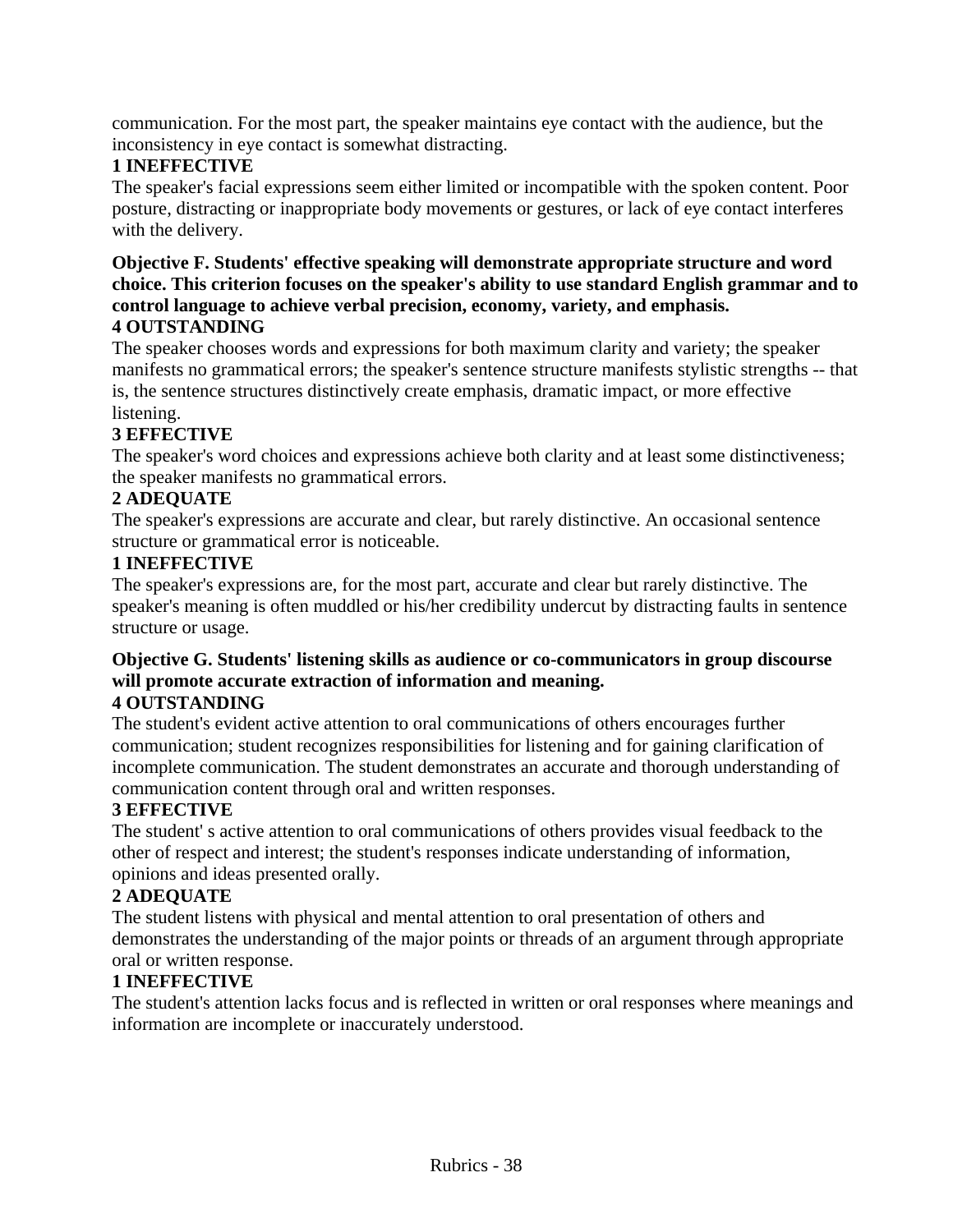# **University of South Carolina General Education Assessment Criteria—Science**

http://ipr.sc.edu/effectiveness/assessment/criteria/science.htm

#### **Goal**

**Students will understand physical and/or life science phenomena and the uses of scientific methods and theories.**

#### **Objective A. Students will understand the role, nature and value of scientific inquiry. 4 OUTSTANDING**

Understands in depth the role and limitations of science in addressing contemporary quality of life issues (i.e., improved health, a better environment, increased food production, population control, etc.), articulates multiple aspects of the issues, perceives the relationship of sell to issues and seeks additional scientific understanding as a guide to action.

# **3 EFFECTIVE**

Understands the role and limitations of science in addressing contemporary quality of life issues, articulates several aspects of the issues, perceives the relationship of self to issues, acts on basis of understanding.

# **2 ADEQUATE**

Understands in general the role of science in addressing some contemporary quality of life issues; articulates several aspects of at least one issue; perceives the relationship of self to issues, occasionally acts on basis of scientific understanding.

### **1 INEFFECTIVE**

Understands minimally the role of science in contemporary quality of life issues; does not perceive the relationship of self to issues; does not understand the nature of scientific work.

# **Objective B. Students will demonstrate their understanding of scientific theories and perspectives**

# **4 OUTSTANDING**

Uses deep understanding of theoretical frameworks, concepts, terms, and important thinkers and ideas from several science disciplines to explain contemporary scientific phenomena; makes connections between science disciplines and identifies separate contributions of disciplines to understanding.

# **3 EFFECTIVE**

Uses knowledge of theoretical frameworks, concepts, terms, and important thinkers and ideas from two sciences to discuss contemporary scientific phenomena; identifies perspectives of each discipline in explaining a particular process or phenomenon.

# **2 ADEQUATE**

Uses basic understanding of concepts, descriptive terms, and important thinkers and ideas from at least one of the sciences to explain contemporary scientific phenomena; recognizes perspectives of other disciplines.

#### **1 INEFFECTIVE**

Lacks understanding of relationship of concepts, terms and important ideas to each other or to a science perspective; uses beliefs, applies ideas inaccurately, or uses irrelevant facts to explain scientific phenomena.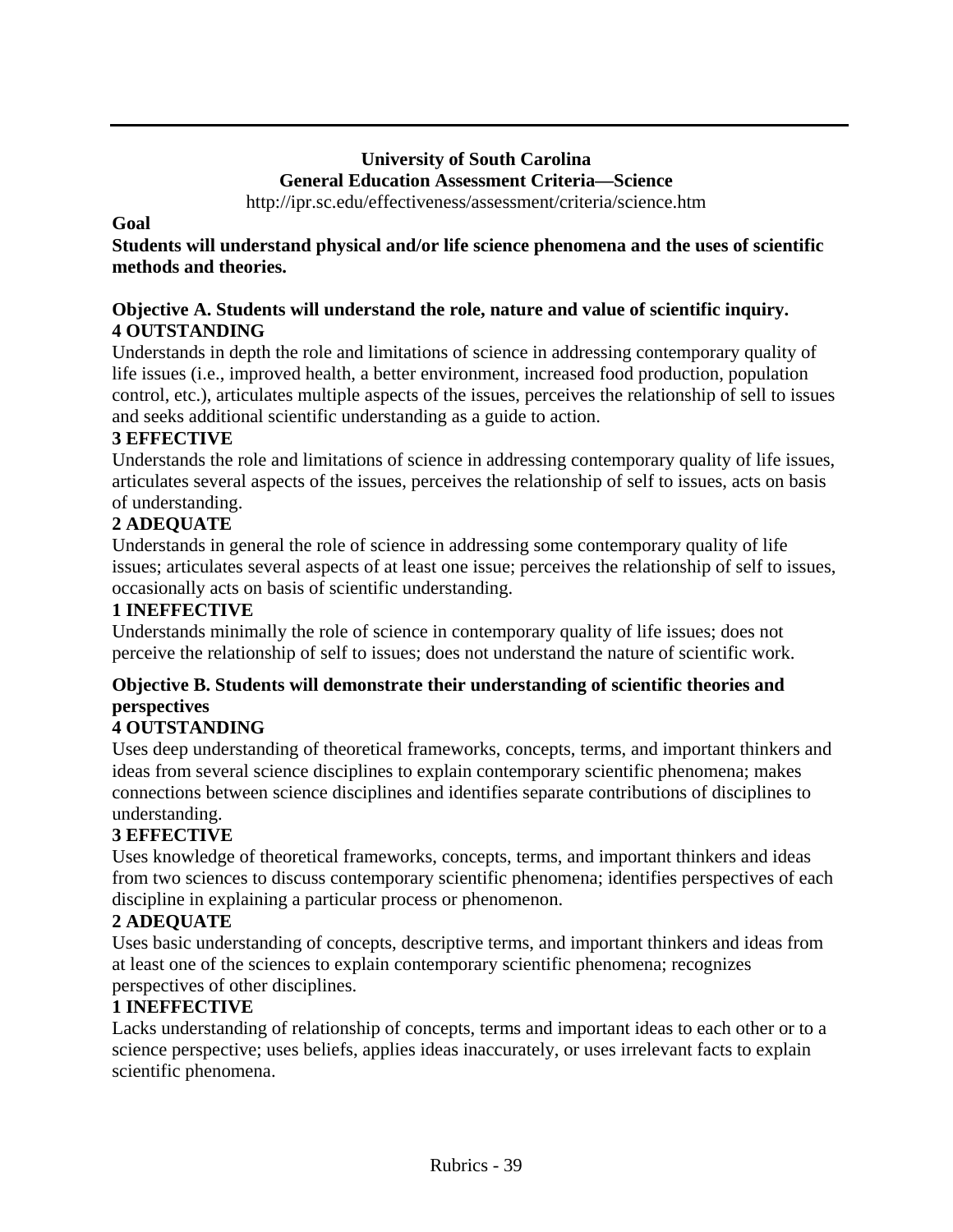# **Objective C. Students will critically evaluate various approaches to research by Identifying sound and unsound reasoning in scientific and lay contexts.**

# **4 OUTSTANDING**

Is discerning in judging the validity of findings as warranted or not by evidence and research design. Can articulate the basic implications of identified strengths and weaknesses of methods.

# **3 EFFECTIVE**

Can differentiate sound from flawed research methods and evaluate the validity of inferences based on available evidence.

# **2 ADEQUATE**

Recognizes major flaws in research. Critical judgment exercised only when pressed, elicited, or when prior (closely held) assumptions are challenged.

# **1 INEFFECTIVE**

Unable to recognize inappropriate research methods or invalid inferences from evidence. Likely to accept results more on basis of preconceived notions, prejudice or style of presentation than on the basis of a critical assessment of the evidence, concepts, and methods.

#### **Objective D. Students understand the applications of different research designs and approaches.**

# **4 OUTSTANDING**

Clearly appreciates the advantages and disadvantages of various approaches, understands the underlying assumptions of various research methods, and readily matches the appropriate design to the problem at hand.

#### **3 EFFECTIVE**

Able to assess the appropriateness of research designs for a variety of situations, settings, or problems. Can apply or use simple research methods in uncomplicated cases.

#### **2 ADEQUATE**

Recognizes conspicuously inappropriate design applications. Understands that different problems or settings require different approaches, but requires guidance in discerning most appropriate methods for a given situation without considerable guidance.

#### **1 INEFFECTIVE**

Assumes all research is alike or that one method is as good as another. Avoids solving problems, seeks easy answers if possible. Has no interest in or understanding of the advantages and disadvantages of various approaches, the assumptions required, or how the nature of the problem affects the choice of approach.

# **Objective E. Students will formulate research questions and test hypotheses as part of using the scientific process.**

#### **4 OUTSTANDING**

Can generate and appropriately state research questions/hypotheses about simple or complex relationships that are logically consistent with existing information (e.g., literature review).

#### **3 EFFECTIVE**

Can generate research questions/hypotheses for simple relationships. Can appropriately interpret and critique stated hypotheses.

#### **2 ADEQUATE**

Can appropriately interpret and critique stated hypotheses. Has difficulty generating research questions/hypotheses.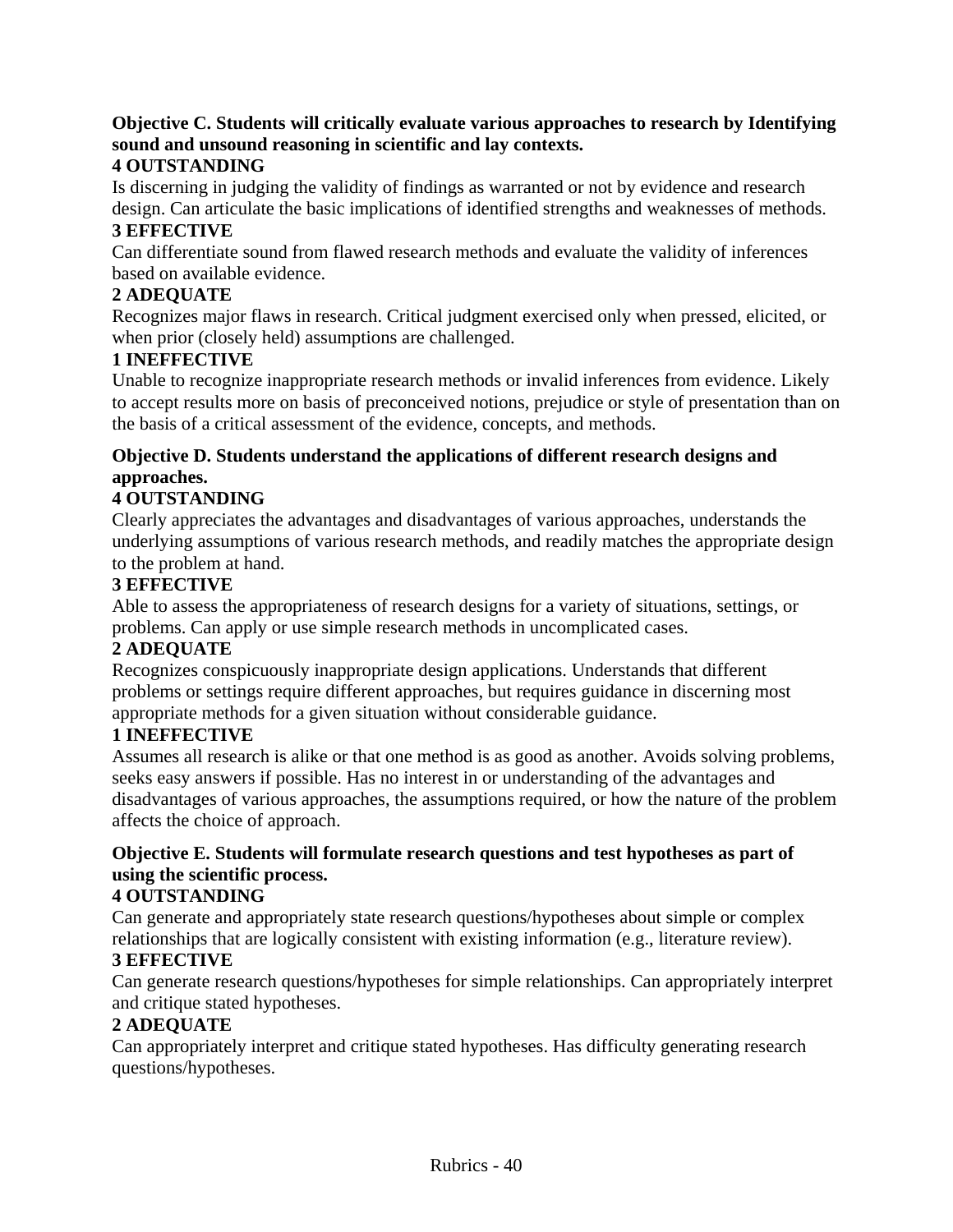# **1 INEFFECTIVE**

Has difficulty generating hypotheses and interpreting stated hypotheses.

# **Objective F. Students use systematic, empirical approaches to address questions as part of the scientific process.**

#### **4 OUTSTANDING**

For a given research question, the student can correctly identify independent, dependent, and extraneous variables, describe a research design to control the extraneous variable(s), or identify why extraneous variables cannot be controlled for a given research question.

#### **3 EFFECTIVE**

For a given research question, the student can correctly identify independent, dependent, and extraneous variables, and describe a research design to control the extraneous variable(s).

#### **2 ADEQUATE**

For a given research question, the student can correctly identify independent, dependent, and extraneous variables.

#### **1 INEFFECTIVE**

For a given research question, the student cannot correctly identify independent, dependent, and extraneous variables.

### **Objective G. Students will identify and collect appropriate information as part of the scientific process.**

#### **4 OUTSTANDING**

For a given research situation, the student can correctly identify and describe appropriate and realistic measures for the independent, dependent, and extraneous variables, and describe strengths and weaknesses for each measure.

#### **3 EFFECTIVE**

For a given research situation, the student can correctly identify and describe appropriate and realistic measures for the independent, dependent, and extraneous variables.

#### **2 ADEQUATE**

For a given research situation, the student can correctly identify appropriate and realistic measures for the independent, dependent, and extraneous variables.

#### **1 INEFFECTIVE**

For a given research situation, the student cannot correctly identify appropriate measures for the independent, dependent, and extraneous variables.

# **Objective H. Students will draw appropriate conclusions from empirical results in quantitative and qualitative formats.**

#### **4 OUTSTANDING**

Can express empirical findings in "plain English" (own words) and identify the impact of findings on theory development and/or practical application.

#### **3 EFFECTIVE**

Can express most empirical findings but limited in ability to identify practical or theoretical implications.

# **2 ADEQUATE**

Can express empirical findings reported in simple numerical, graphical or prose but has difficulty identifying implications.

#### **1 INEFFECTIVE**

Has difficulty expressing empirical findings of any form.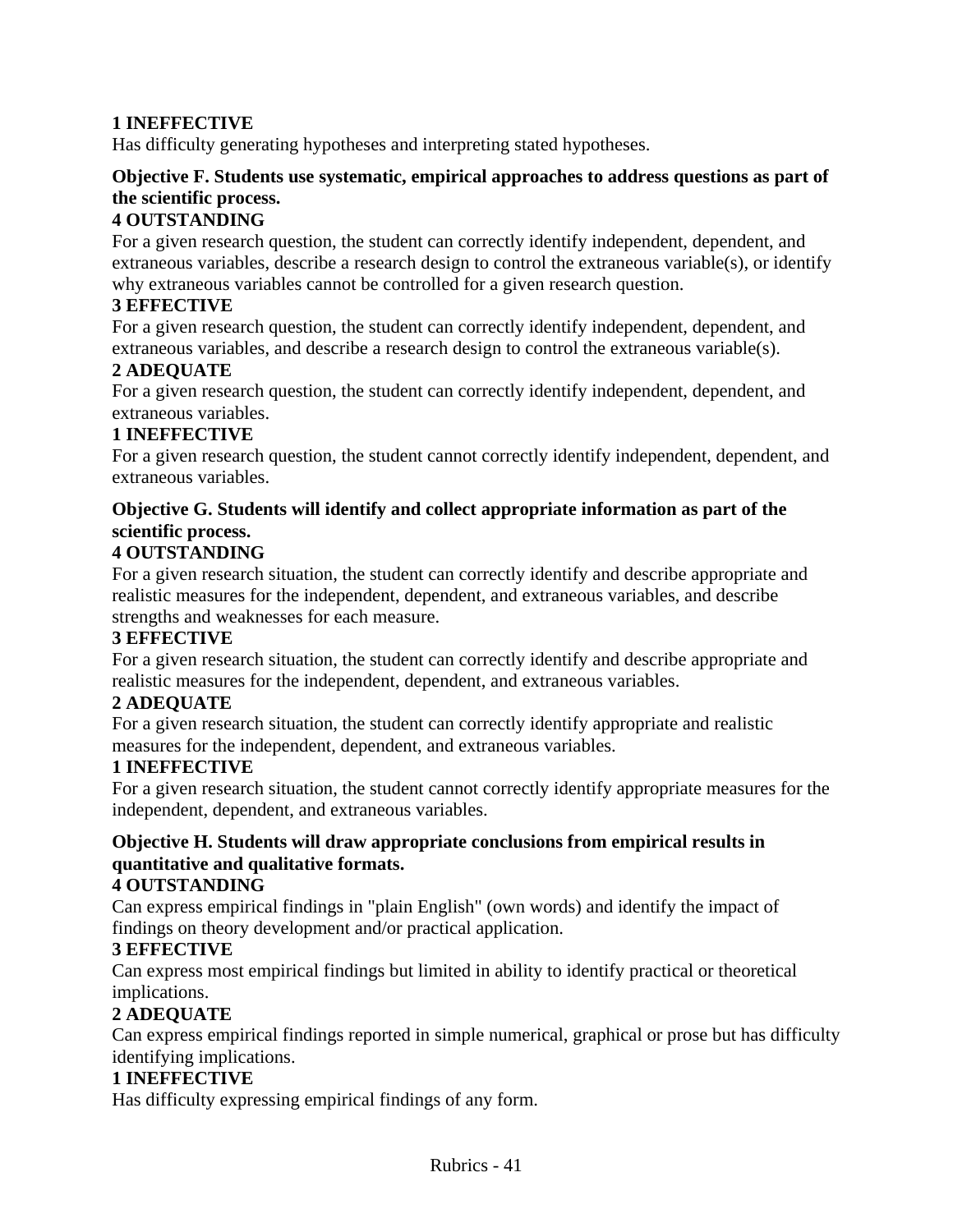#### **University of South Carolina General Education Assessment Criteria—Social/Behavioral Sciences**

Downloaded 3/20/05 from http://ipr.sc.edu/effectiveness/assessment/criteria/socibeh.htm

### **Goal**

**Students will demonstrate their understanding of the processes of human behavior and social interaction and use social and behavioral science perspectives to interpret them.**

# **Objective A. Students will demonstrate their understanding of behavioral and social science theories and perspectives.**

# **4 OUTSTANDING**

Uses deep understanding of theoretical frameworks, concepts, terms, and important thinkers and ideas from several social/behavioral science disciplines to explain contemporary social phenomena; makes connections between disciplines and identifies separate contributions of disciplines to understanding.

# **3 EFFECTIVE**

Uses knowledge of theoretical frameworks, concepts, terms, and important thinkers and ideas from two social sciences to discuss contemporary social phenomena; identifies perspectives of each discipline in explaining a particular event or scenario.

# **2 ADEQUATE**

Uses basic understanding of concepts, descriptive terms, and important thinkers and ideas from at least one of the social/behavioral sciences to explain contemporary social phenomena; recognizes perspectives of other disciplines.

#### **1 INEFFECTIVE**

Lacks understanding of relationship of concepts, terms and important ideas to each other or to a social/behavioral science perspective; uses beliefs, applies ideas inaccurately, or uses irrelevant facts to explain social phenomena.

#### **Objective B. Students will understand the cultural, social and political structures and processes and their effects on individual, group and societal behaviors. 4 OUTSTANDING**

Accurately describes cultural, social and political structures and processes in depth and can use several as frameworks for analysis; applies knowledge and appropriate terminology to understanding cultures and in explaining the interactions of political and social structures and processes and their effects on individuals and groups.

# **3 EFFECTIVE**

Describes cultural, social and political structures and processes and applies knowledge to understanding and explaining their effects on human behavior; understands terms used to discuss these phenomena and the interactions of structures and processes and uses them to explain specific social problems and their effects on individuals.

# **2 ADEQUATE**

Describes basic cultural, social and political structures and processes and accurately uses basic terminology; recognizes them in contemporary issues and can use structures and processes as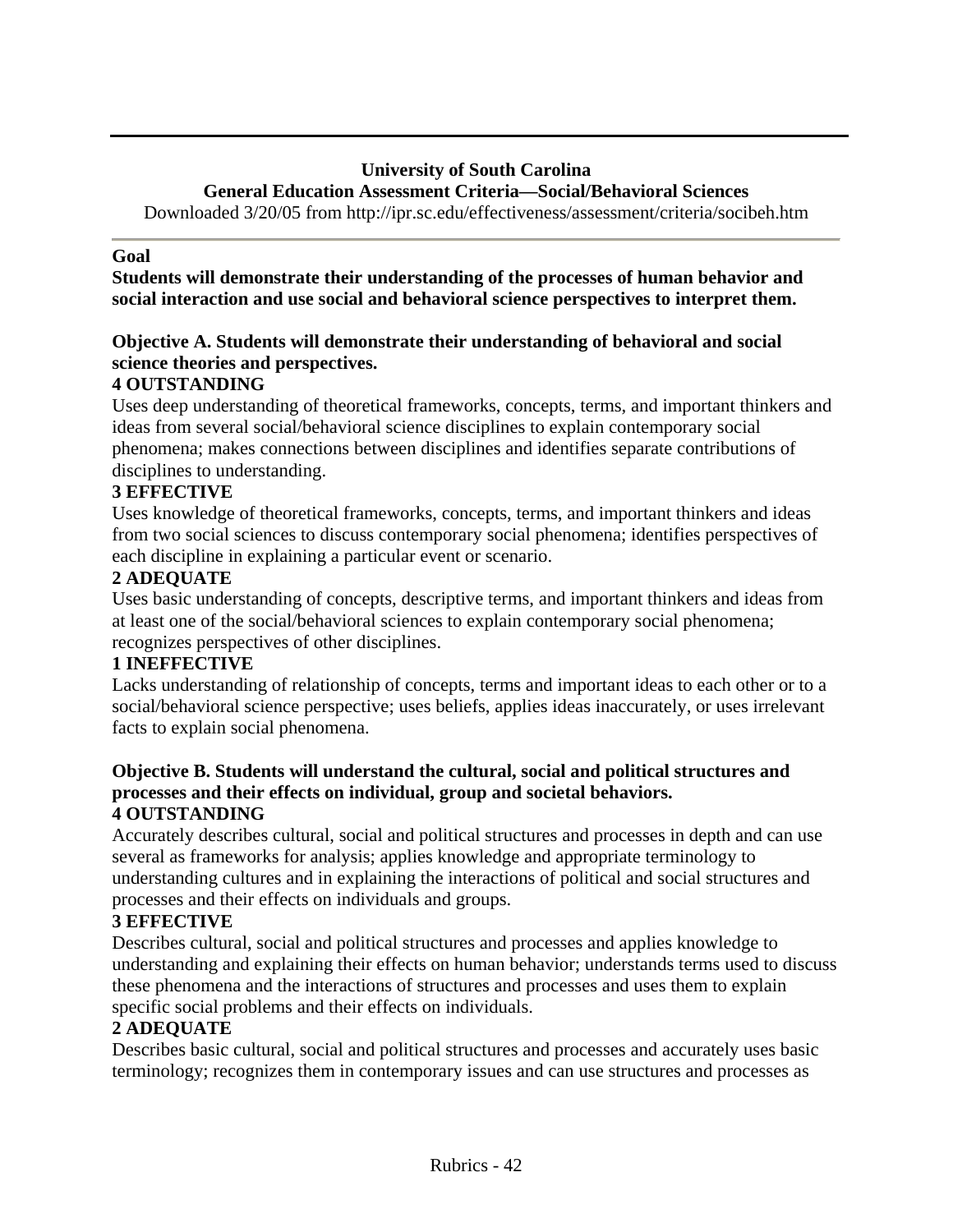analytical frameworks; understands the effects of these structures and processes on cultural, social or political groups and individuals within them.

# **1 INEFFECTIVE**

Cannot accurately differentiate cultural, social and political phenomena; understands that they effect the behaviors of groups and individuals, but cannot use accurately to discuss or analyze a given situation or phenomenon.

# **Objective C. Students will critically evaluate, interpret, and make inferences from social/behavioral science data.**

#### **4 OUTSTANDING**

Recognizes points of view and value assumptions in formulation of social science questions and their effects on the nature and interpretation of data collected, and articulates the point of view in a given situation. Identifies distortions in the presentation of qualitative and quantitative data and the logical and empirical fallacies in inferences drawn from data; recognizes the consequences of inaccurate data interpretation and articulates appropriate alterative presentations or inferences. Independently extracts complex data from a variety of sources - qualitative and quantitative, presents that data in summary form, makes appropriate connections and inferences consistent with the data and relates it to a larger context.

# **3 EFFECTIVE**

In the work of others, recognizes the contribution of point of view to social science data collection and analysis. Identifies distortions in the presentation of qualitative and quantitative data and some of logical and empirical fallacies in inferences drawn from data; recognizes consequences of inaccurate data interpretation. In her own work, extracts complex data from a variety of sources -- qualitative and quantitative, presents data in summary form, and makes connections and inferences consistent with the data.

#### **2 ADEQUATE**

In the work of others, recognizes the contribution of point of view to formulating social science questions. Identifies distortions in the presentation of qualitative and quantitative data. Ability to identify some logical and empirical fallacies in inferences drawn from data. In the student's own work, extracts basic data from a variety of sources - qualitative and quantitative, presents that data in summary form, and makes inferences consistent with the data.

#### **1 INEFFECTIVE**

Perceives social science research as isolated from context, or lacks conceptual framework for evaluation of social science data; identifies very obvious logical errors or distortions within the immediate context. Extracts some simple data from a variety of sources -- qualitative and quantitative, but has difficulty presenting that data in summary form, or making inferences consistent with the data.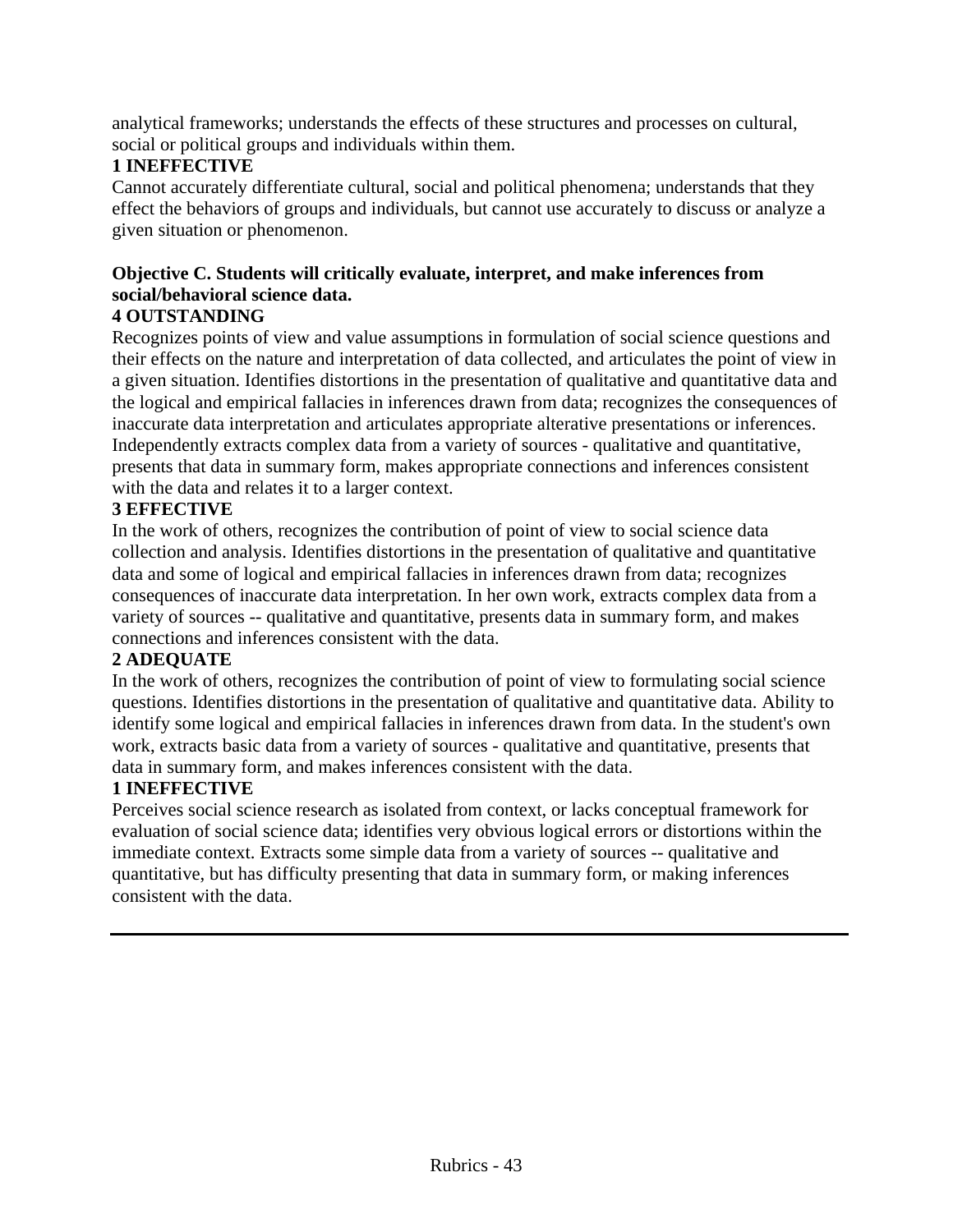#### **University of South Carolina General Education Assessment Criteria—Written Communication** http://ipr.sc.edu/effectiveness/assessment/criteria/written.htm

Goal

**Students will communicate clearly in written English, demonstrating their comprehension, analysis, and critical interrogation of a variety of written texts.**

**Objective A. Students' writing will demonstrate knowledge of the subject. This criterion describes the accuracy, extensiveness, and perspective of the knowledge which the writer exhibits. This criterion also assesses the degree to which the writer's information meets the content requirements of a specific assignment** 

#### **4 OUTSTANDING**

Appropriateness: The writer fulfills or exceeds all of the assigned content requirements. Accuracy: The writer's knowledge of the subject is accurate throughout.

- Extensiveness: The writer exhibits convincing range and quality of knowledge, having done appropriate research, if applicable.
- Perspective: The information presented reveals the writer's assimilation and understanding of the material. The writer is convincingly aware of alternative points of view AND of implications beyond the immediate subject.

#### **3 EFFECTIVE**

Appropriateness: The writer fulfills the important content requirements of the assignment.

Accuracy: The writer's knowledge of the subject is accurate throughout except in minor details.

- Extensiveness: The writer seems informed on the subject, having done appropriate research, if applicable.
- Perspective: The information presented reveals the writer's assimilation and understanding of the material. The writer seems aware of alternative points of view OR of implications beyond the immediate subject.

# **2 ADEQUATE**

Appropriateness: The writer fulfills some of the important content requirements of the assignment.

Accuracy: The writer's knowledge of the subject is generally accurate, though flawed.

- Extensiveness: The writer exhibits limited range or quality of knowledge, having done minimal appropriate research, if applicable.
- Perspective: The information presented reveals that the writer has only partially assimilated or understood the material. The writer shows some awareness of alternative points of view OR of implications beyond the immediate subject.

# **1 INEFFECTIVE**

Appropriateness: The writer fails to address the important requirements of the assignment. Accuracy: The writer's knowledge of the subject is generally inaccurate.

Extensiveness: The writer's knowledge of the subject lacks range or quality.

Perspective: The information presented reveals the writer's failure to assimilate or to understand the material. The writer's assertions lack awareness of alternative points of view AND of

implications beyond the immediate subject.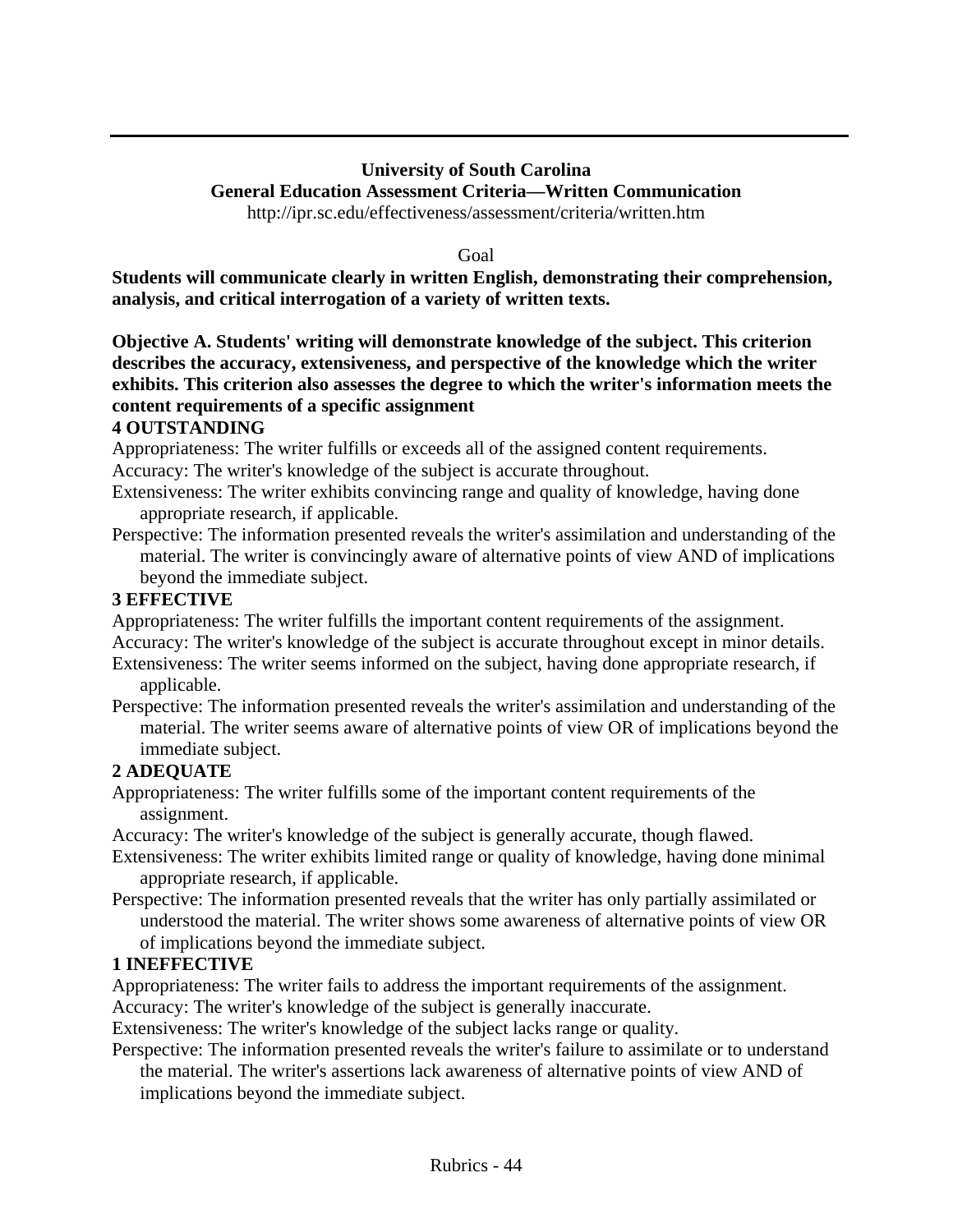**Objective B. Students' writing will demonstrate awareness of the reader. This criterion concerns the writer's awareness of a known, assumed, or likely reading audience. In demonstrating this awareness, the writer must accommodate the reader's attitudes toward or familiarity with the subject, as well as the reader's comprehension level. The writer's development, diction, and emphasis will reflect the degree to which the writer has identified and is addressing those readers.** 

#### **4 OUTSTANDING**

- Development: The writer's explanations and uses of evidence, illustrations, or other definitive details are highly appropriate for the reader.
- Diction: The writer's word choices clearly demonstrate an awareness of the reader. The language seems deliberately chosen to aid the reader's understanding of the subject (including definitions where appropriate).
- Emphasis: The writer's discussion or argumentation is consistently clear and appropriate to the reader and to the purpose. In emphasizing important points, the writer uses evidence logically and carefully.

#### **3 EFFECTIVE**

- Development: The writer's explanations and uses of evidence, illustrations, or other definitive details are generally appropriate for the reader
- Diction: The writer's word choices demonstrate an awareness of the reader. The language is consistent and seems generally appropriate to the reader's understanding of the subject (including definitions where appropriate).
- Emphasis: The writer's discussion or argumentation is generally clear and appropriate to the reader and to the purpose. In emphasizing important points, the writer generally uses evidence logically and carefully.

#### **2 ADEQUATE**

- Development: The writer makes some attempt to provide evidence, illustrations, or other definitive details for the reader, but some information is either extraneous or insufficient.
- Diction: The writer's word choices indicate an awareness of the reader, but the identity of the reader is either unclear or inappropriate in some respects. Although the vocabulary seems fairly consistent, the language seems chosen more for the writer's convenience than for the reader's understanding.
- Emphasis: The writer's discussion or argumentation is generally clear or appropriate to the reader and to the purpose, but may be lacking in some aspect of the use of logic or evidence.

#### **1 INEFFECTIVE**

- Development: The writer generally lacks an awareness of the reader, for the discussion lacks evidence, illustrations, or other definitive details.
- Diction: The writer's word choices fail to reflect an awareness of the reader because either the vocabulary or the reference to the reader is inconsistent or inappropriate.
- Emphasis: The writer's discussion or argumentation is generally unclear or inappropriate to the reader and to the purpose. The writing lacks emphasis, or is seriously defective in the use of logic or evidence.

#### **Objective C. Student's writing will reflect organization appropriate to the purpose and to the interaction between writer and reader. This criterion considers the structure and the coherence of the presentation. Structure refers to the way the writer achieves unity by**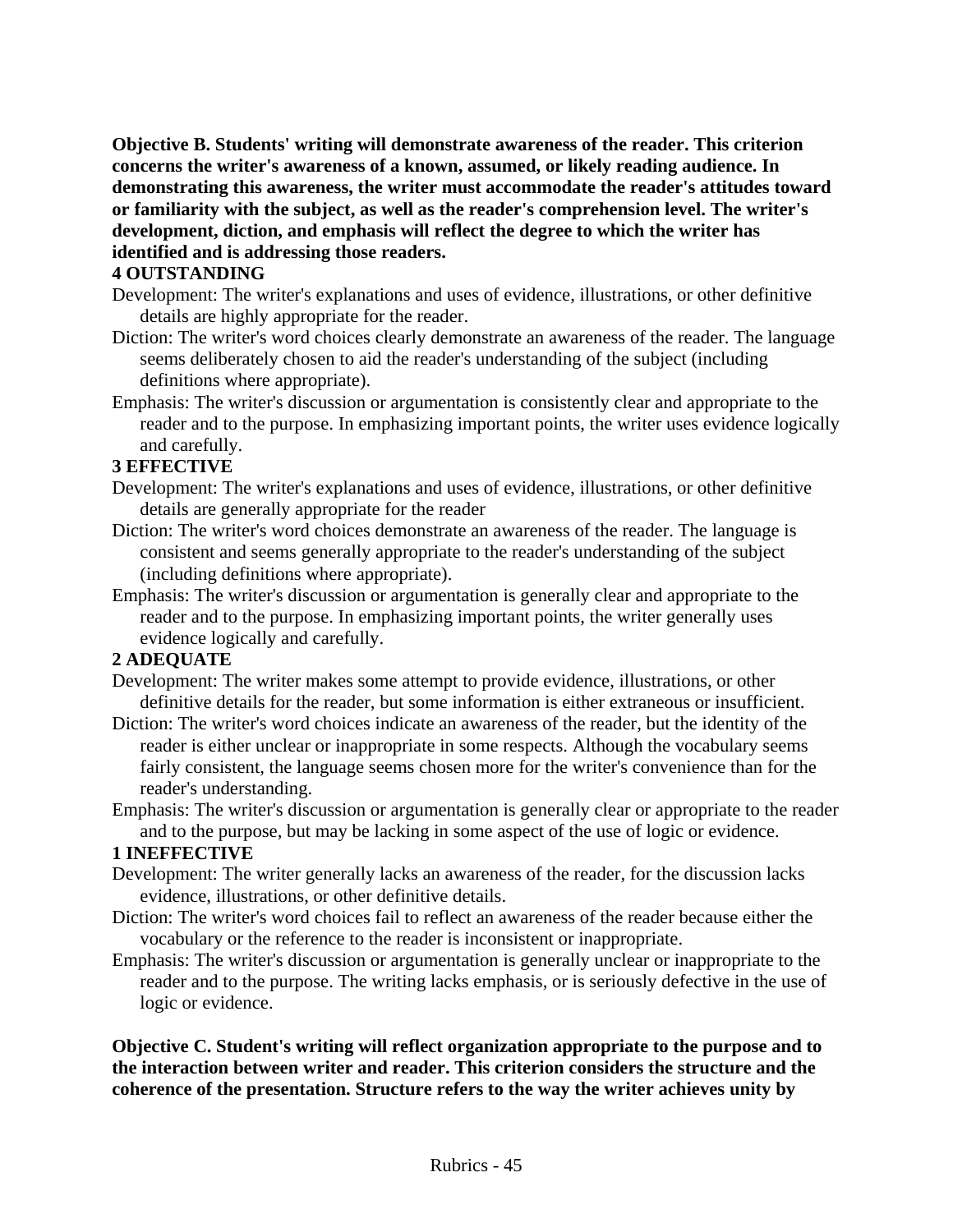**focusing and ordering the paragraphs or sections of the material. Coherence refers to the way the writer connects the ideas to provide continuity from point to point and throughout the text. These aspects of organization might vary according to the intended reader and the purpose for writing.**

# **4 OUTSTANDING**

- Structure: Writer focuses and orders the material to convey a unified point or effect (either stated or implied).
- Coherence: The writer provides clear and consistent movement within and between paragraphs and from beginning to end.

# **3 EFFECTIVE**

- Structure: The writer focuses and orders the material to convey a generally unified point or effect (either stated or implied).
- Coherence: The writer provides movement within and between paragraphs and from beginning to end.

# **2 ADEQUATE**

- Structure: The writer provides some focus or order (either stated or implied) to the material, but the structure is somewhat unclear.
- Coherence: The writer provides movement within and between paragraphs and from beginning to end, but this movement is at times either unclear or awkward.

# **1 INEFFECTIVE**

Structure: The writer provides little or no focus or order (either stated or implied) to the material. Coherence: The writer provides little movement within and between the paragraphs and from beginning to end.

#### **Objective D. Student's writing will reflect format appropriate to the writing situation. Students' writing will demonstrate the use of a written or printed format appropriate to the writing situation. Format may include spelling, capitalization, footnoting/bibliography forms, graphics, or any other elements of typography or appearance. 4 OUTSTANDING**

The text is clearly legible. The format is both appropriate and attractive. The writer misspells no words (or makes only a rare misspelling in a long or complex text).

# **3 EFFECTIVE**

The text is clearly legible. The format is appropriate. The writer's misspellings are few in proportion to the length and complexity of the text.

# **2 ADEQUATE**

The text is generally legible. The format is acceptable. The writer makes several misspellings in proportion to the length and complexity of the text.

# **1 INEFFECTIVE**

The text is generally illegible. The format is unacceptable. The writers misspellings are frequent enough to be distracting, regardless of the length or complexity of the text.

**Objective E. The student's writing will demonstrate the ability to use punctuation to establish and clarify meaning. This criterion considers the writer's use of punctuation marks as means of establishing, clarifying, and reinforcing the meaning of the sentences. All aspects of punctuation are included here, ranging from misuse and omission to more sophisticated uses which exhibit the writer's command of punctuation to convey meaning.**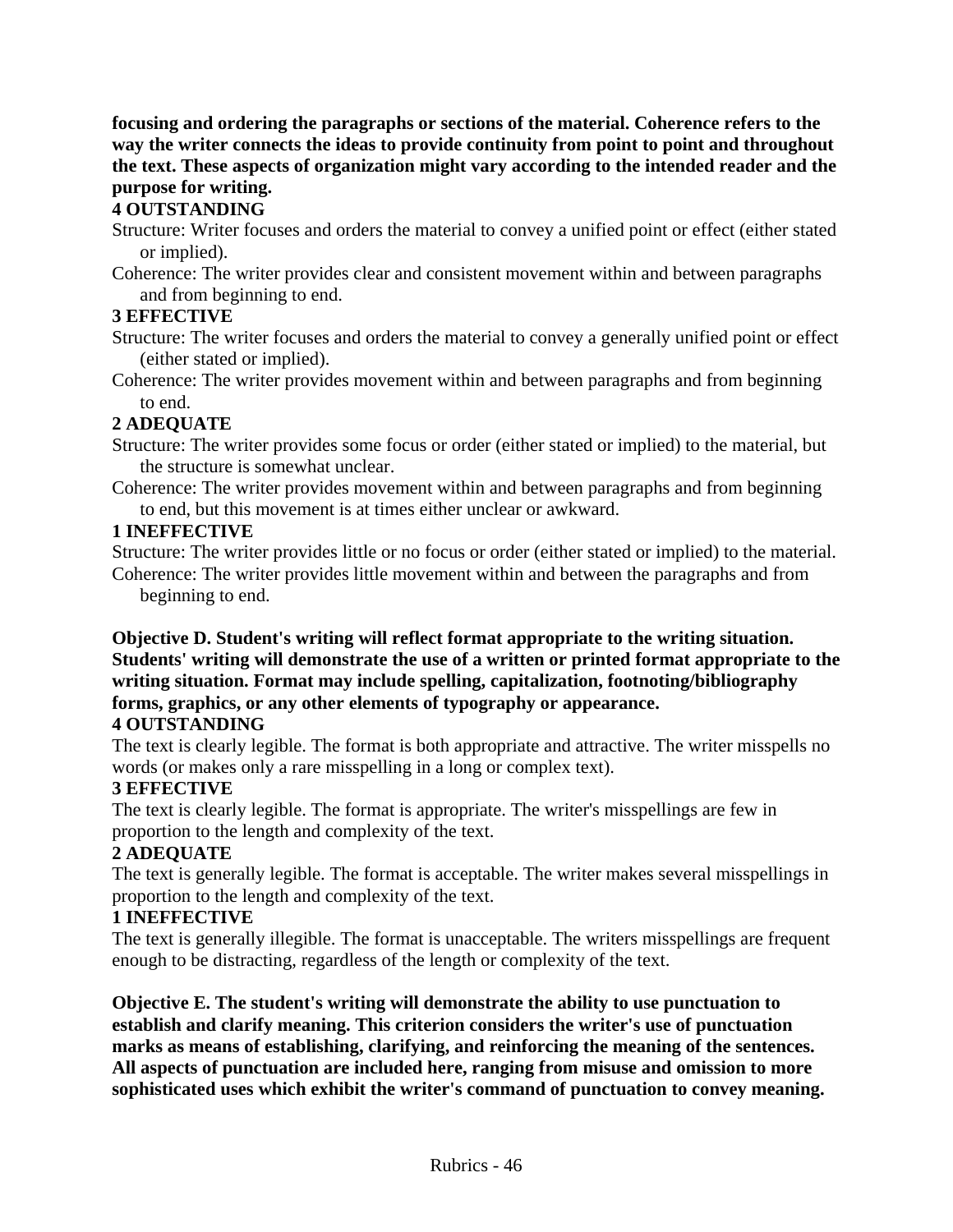#### **4 OUTSTANDING**

The writer's punctuation is clear, appropriate, and purposeful. The writer consistently exhibits a command of punctuation, as indicated by the appropriate use of sophisticated or varied punctuation.

### **3 EFFECTIVE**

The writer's punctuation is clear, appropriate, and purposeful. An occasional misuse or omission does not interfere with meaning.

#### **2 ADEQUATE**

The writer's punctuation is generally clear, appropriate, and purposeful, although misuses or omissions occasionally interfere with meaning.

#### **1 INEFFECTIVE**

The writer's misuses or omissions of punctuation frequently interfere with meaning.

**Objective F. Students' writing will demonstrate the use of sentence structure to establish and clarify meaning. This criterion describes the writer's control of the elements of sentence construction to establish, clarify, and reinforce the meaning of the sentences. Concerns here include the writer's use not only of appropriate conventions of grammar and usage (e.g., subject-verb agreement, pronoun-antecedent agreement, verb forms, etc.) but also of sentence patterns to establish relationships among ideas (e.g., coordination, subordination, parallelism).**

#### **4 OUTSTANDING**

Syntax: The writer's use of clauses to establish sentence patterns consistently reinforces or emphasizes relationships among ideas.

Clarity: All parts of the sentence agree clearly and logically. The writer demonstrates a consistently good grasp of appropriate usage, grammar, and idiom. The sentences contain no misplaced words or phrases. The word order also seems deliberately and appropriately chosen for emphasis or for reinforcing the intended meaning.

Completeness: All sentences are grammatically complete.

#### **3 EFFECTIVE**

Syntax: For the most part, the writer's use of clauses to establish sentence pattern generally reinforces or emphasizes relationships among ideas.

Clarity: An isolated grammar or usage error does not obstruct clear and immediate understanding of the intended meaning. An isolated sentence contains a misplaced word or phrase, but such phrasing does not confuse the meaning.

Completeness: All sentences are grammatically complete.

#### **2 ADEQUATE**

- Syntax: The writer's use of clauses to establish sentence patterns reflects relationships among idea, but connections might sometimes be inappropriate or weak.
- Clarity: Grammar or usage errors may appear, but they do not seriously confuse the intended meaning. An occasional sentence contains a misplaced word or phrase, which confuses the meaning.

Completeness: Except for an isolated error, all sentences are grammatically complete.

#### **1 INEFFECTIVE**

Syntax: Few, if any, sentence patterns reflect appropriate relationships among ideas.

Clarity: Grammar or usage errors frequently confuse the intended meaning. More than an

occasional sentence contain misplaced words or phrases which confuse the meaning.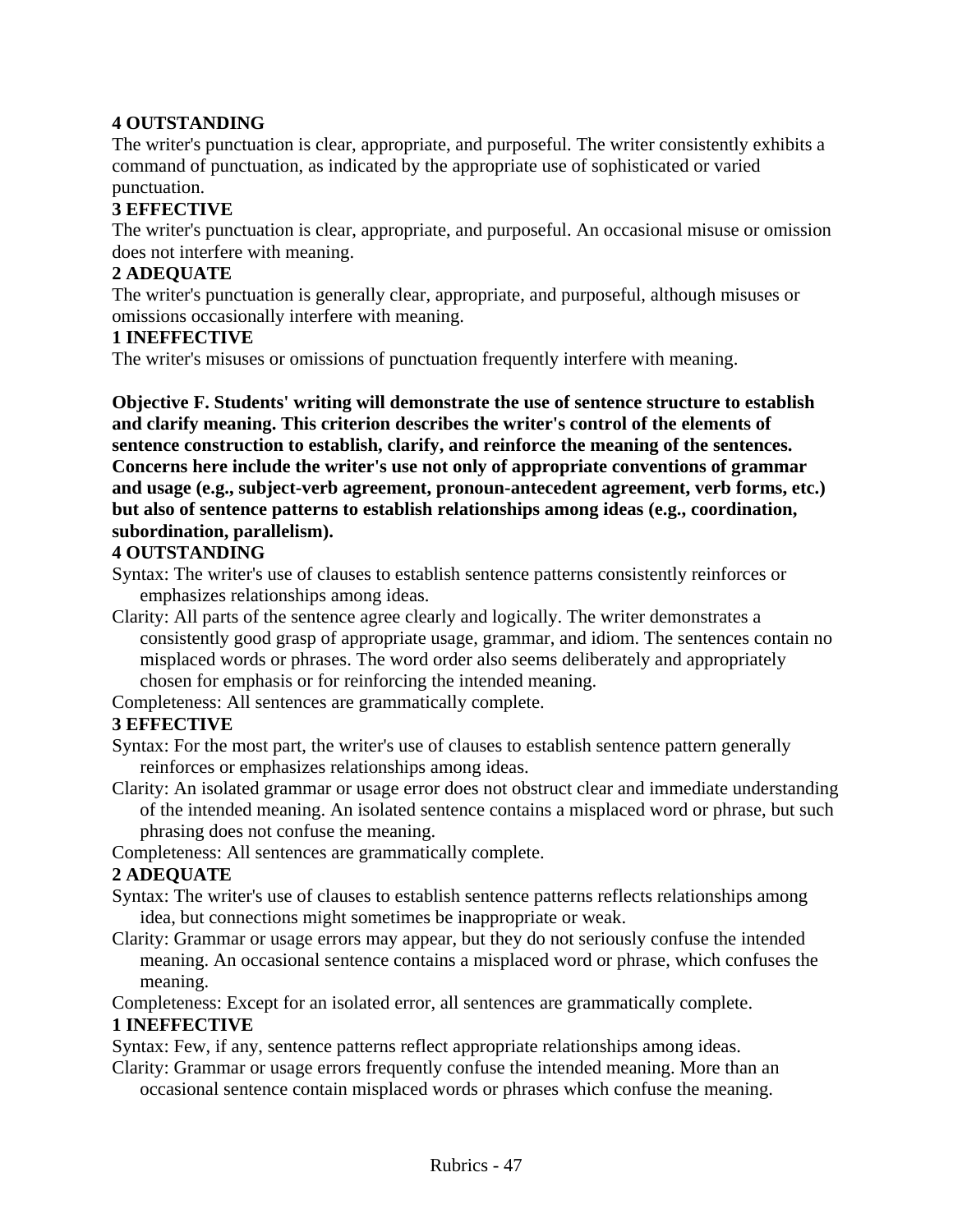Completeness: The writing exhibits more than an isolated failure to recognize the grammatical completeness of the sentence.

**Objective G. Students' writing will demonstrate style, personal voice, and coherence as a communicator. Students' writing will demonstrate the writer's personal stance or voice as a communicator, which includes tone, point of view, attitude or personality. It also assesses the originality of the overall presentation, including the writer's ability to control the elements of writing to please, convince, or otherwise affect the reader.**

#### **4 OUTSTANDING**

The writer's tone or general control of language consistently reflects a confident or authoritative central "voice" or "personality." Word choice is consistently precise, varied, economical or inventive. The writing clearly shows stylistic talent.

#### **3 EFFECTIVE**

The writer's tone or control of language generally reflects a confident or authoritative central "voice" or "personality ." Word choice is generally precise, varied, economical, or inventive. The writing exhibits some success at style.

#### **2 ADEQUATE**

A central "voice" or "personality" is evident, though inconsistent in minor ways. Word choice is occasionally precise, varied, economical, or inventive. Stylistic awkwardness may be evident, but is not seriously distracting.

#### **1 INEFFECTIVE**

The writer's tone or general control of language is so lacking in consistency that little central "voice" or personality" is evident. Word choice generally lacks precision, variety, economy, or inventiveness. Severe stylistic awkwardness is evident.

#### **Objective H. Student's writing will reflect comprehension of other written texts and description, analysis, and synthesis of information and ideas appropriate to the assignment at any level.**

#### **4 OUTSTANDING**

Identifies the subject very thoroughly; reflects highly developed observational skills; makes appropriate and reasonable inferences from the observations; sees relationships and relates to existing knowledge, skills or larger context.

#### **3 EFFECTIVE**

Identifies the subject well; reflects good observational skills; makes inferences which are, for the most part, reasonable and appropriate; sees relationships and relates to existing knowledge.

#### **2 ADEQUATE**

Identifies the subject clearly; shows reasonable observational skills; makes several reasonable inferences and relates to existing knowledge.

#### **1 INEFFECTIVE**

Identifies the subject somewhat; shows undeveloped observational skills; makes unreasonable or inappropriate inferences; sees most obvious relationship but does not relate to existing knowledge.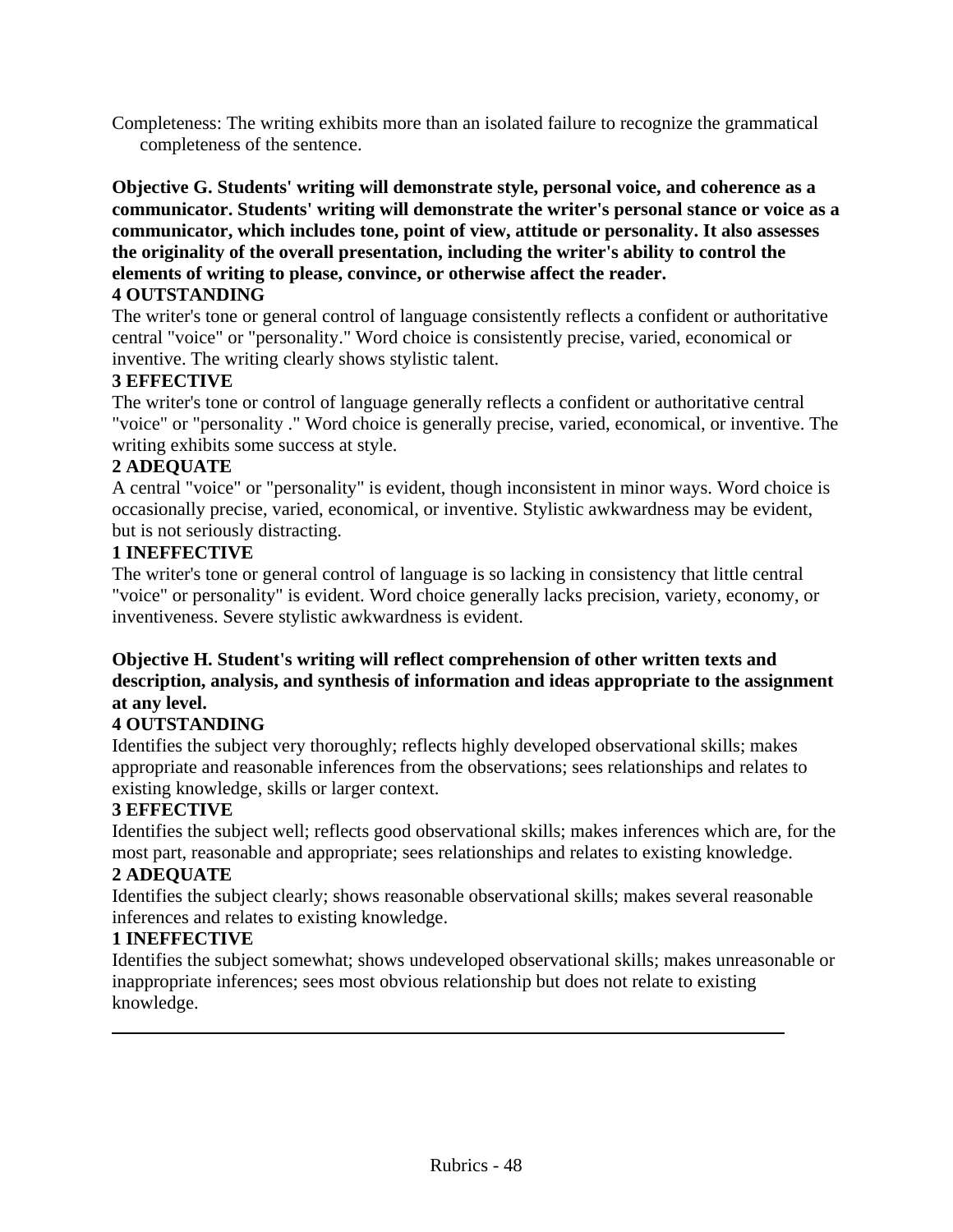#### **University of Arkansas, Fort Smith General Education Rubrics Analytical Skills http://www.uafortsmith.edu/Learning/AnalyticalSkills**

#### **Definition**

Analytical / critical thinking skills include the ability to identify a concept or problem, to dissect or isolate its components, to organize information for decision making, to establish criteria for evaluation, and to draw appropriate conclusions.

#### **Rationale**

Analytical / critical thinking skills are vital for successful problem solving.

#### **Overarching Outcome**

The student will use analytical / critical thinking skills to draw conclusions and/or solve problems.

#### **Student Behavior One**

The student will identify the concept or problem with its various components.

#### **Levels of Behavior One:**

- 1. **Exemplary Behavior**
	- o Formulate (through writing or illustration) a clear description of the problem or concept and specify its major components to be examined.
- 2. **Accomplished Behavior**
	- o Describe (or sketch out) the problem and its components.
- 3. **Developing Behavior**
	- o List or recognize a variety of components related to the concept or problem.
- 4. **Beginning Behavior**
	- o Recognize that there is a problem or concept that needs to be solved.

#### **Student Behavior Two**

The student will research, organize, and prioritize information.

#### **Levels of Behavior Two:**

- 1. **Exemplary Behavior**
	- o Select and prioritize information appropriate to solving the problem or concept.

#### 2. **Accomplished Behavior**

- o Examine, categorize, and organize research information.
- 3. **Developing Behavior**
	- o Gather research information.
- 4. **Beginning Behavior**
	- o List areas to be researched.

#### **Student Behavior Three**

The student will establish criteria and propose solutions.

#### 1. **Exemplary Behavior**

o Construct several proposed solutions consistent with the proposed criteria.

#### 2. **Accomplished Behavior**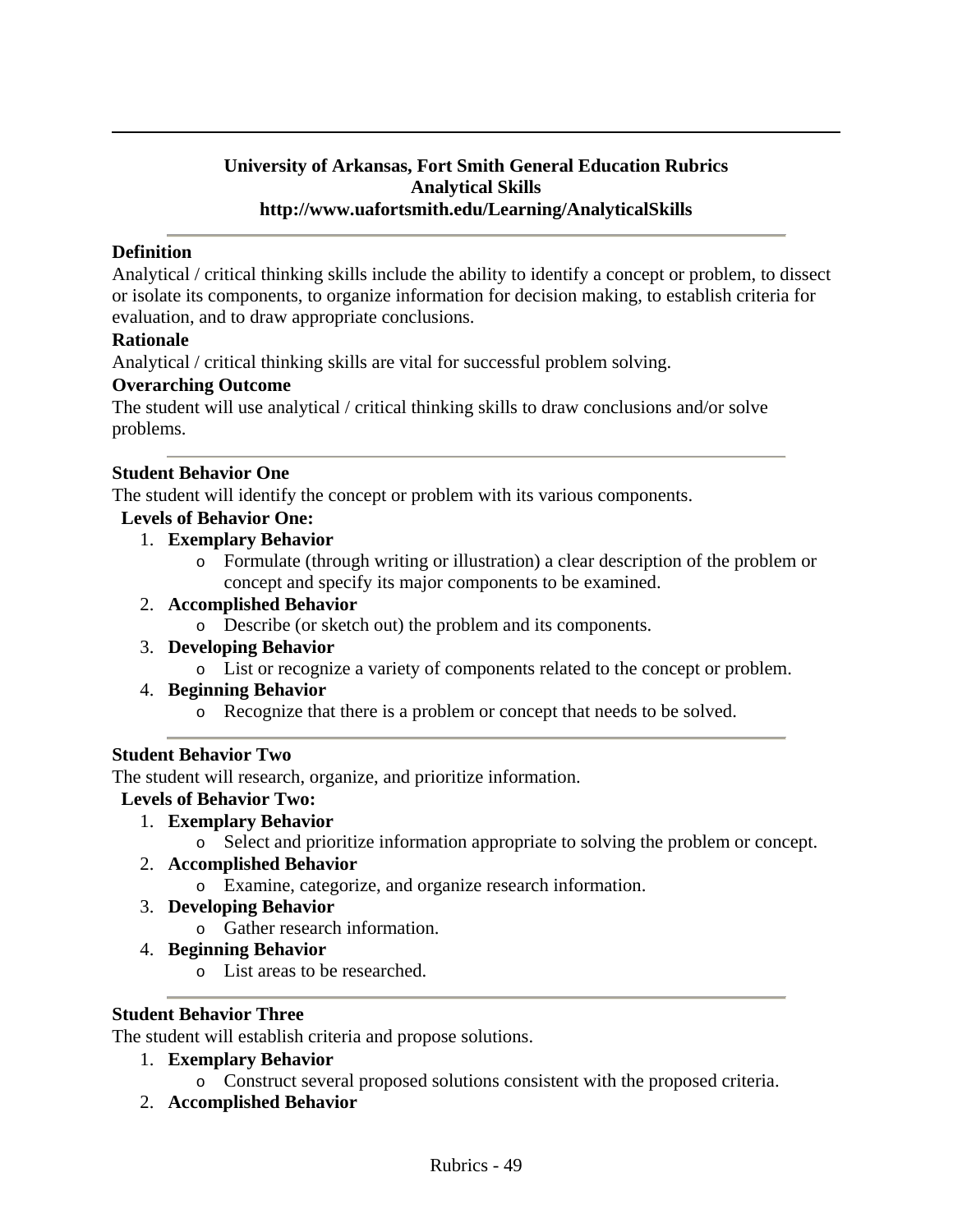o Prioritize the criteria and propose at least one possible solution consistent with the proposed criteria.

### 3. **Developing Behavior**

o Evaluate the criteria and propose a solution.

# 4. **Beginning Behavior**

o Develop a criteria list.

### **Student Behavior Four**

The student will implement and evaluate solutions.

#### 1. **Exemplary Behavior**

- o Select and justify the final solution to the problem.
- 2. **Accomplished Behavior**
	- o Analyze and evaluate all assessment information.
- 3. **Developing Behavior**
	- o Gather assessment information about the implemented proposed solution(s).

#### 4. **Beginning Behavior**

o Implement at least one proposed solution.

#### **Creativity http://www.uafortsmith.edu/Learning/Creativity**

#### **Definition**

Creativity is the ability to identify and analyze creative works and processes and to synthesize ideas and materials to reach creative solutions to problems.

#### **Rationale**

The study and application of creativity facilitates learning how humans express ideas and solve problems to enhance life.

#### **Overarching Outcome One**

Students will solve real-world problems in a way that demonstrates imagination and invention. **Student Behavior 1.1** 

#### The student will define the problem.

# **Levels of Behavior 1.1:**

- 1. **Exemplary Behavior**
	- o Consistently defines problem accurately.

#### 2. **Accomplished Behavior**

- o Usually defines problem accurately.
- 3. **Developing Behavior**
	- o Defines problem with minor omissions or errors.

# 4. **Beginning Behavior**

o Defines problem inaccurately and/or incompletely.

#### **Student Behavior 1.2**

The student will analyze components of the problem.

#### **Levels of Behavior 1.2:**

1. **Exemplary Behavior**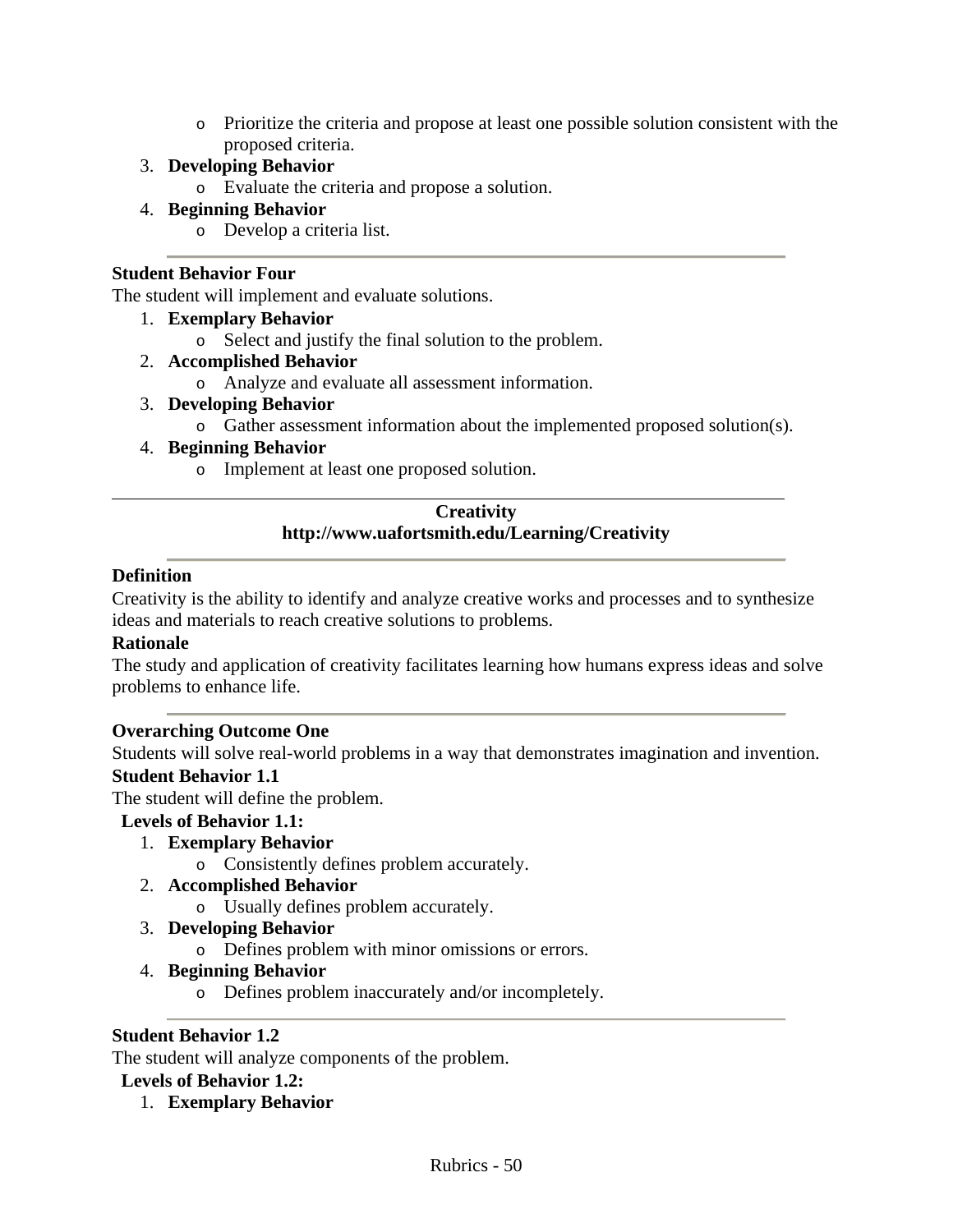o Consistently analyzes components of the problem accurately.

# 2. **Accomplished Behavior**

o Usually analyzes components of the problem accurately.

# 3. **Developing Behavior**

o Analyzes components of the problem with minor omissions or errors.

# 4. **Beginning Behavior**

o Analyzes components of the problem inaccurately and/or incompletely.

#### **Student Behavior 1.3**

The student will brainstorm ideas and alternatives.

# **Levels of Behavior 1.3:**

- 1. **Exemplary Behavior**
	- o Consistently able to brainstorm and identify related and realistic alternatives.

# 2. **Accomplished Behavior**

o Able to brainstorm; can usually identify related and realistic alternatives.

# 3. **Developing Behavior**

o Able to brainstorm; alternatives identified are unrelated and unrealistic.

# 4. **Beginning Behavior**

o Unable to brainstorm ideas and alternatives.

# **Student Behavior 1.4**

The student can formulate possible solution; implement test; analyze results; and synthesize results into a form of creative expression.

### **Levels of Behavior 1.4:**

# 1. **Exemplary Behavior**

o Consistently able to formulate possible solutions and correctly implement, analyze, and synthesize test/results.

#### 2. **Accomplished Behavior**

o Able to formulate possible solutions; usually able to correctly implement, analyze, and synthesize test/results.

# 3. **Developing Behavior**

o Able to formulate possible solutions; able to implement, analyze, and synthesize test/results with minor omissions or errors.

#### 4. **Beginning Behavior**

o Able to formulate possible solutions; unable to implement, analyze, and synthesize tests/results.

# **Overarching Outcome Two**

The student will interpret the meaning of creative work(s) and effectively communicate that meaning to an appropriate audience.

#### **Student Behavior 2.1**

The student will identify and define creative work(s).

#### **Levels of Behavior 2.1:**

- 1. **Exemplary Behavior**
	- o Consistently able to identify and define creative work(s).
- 2. **Accomplished Behavior**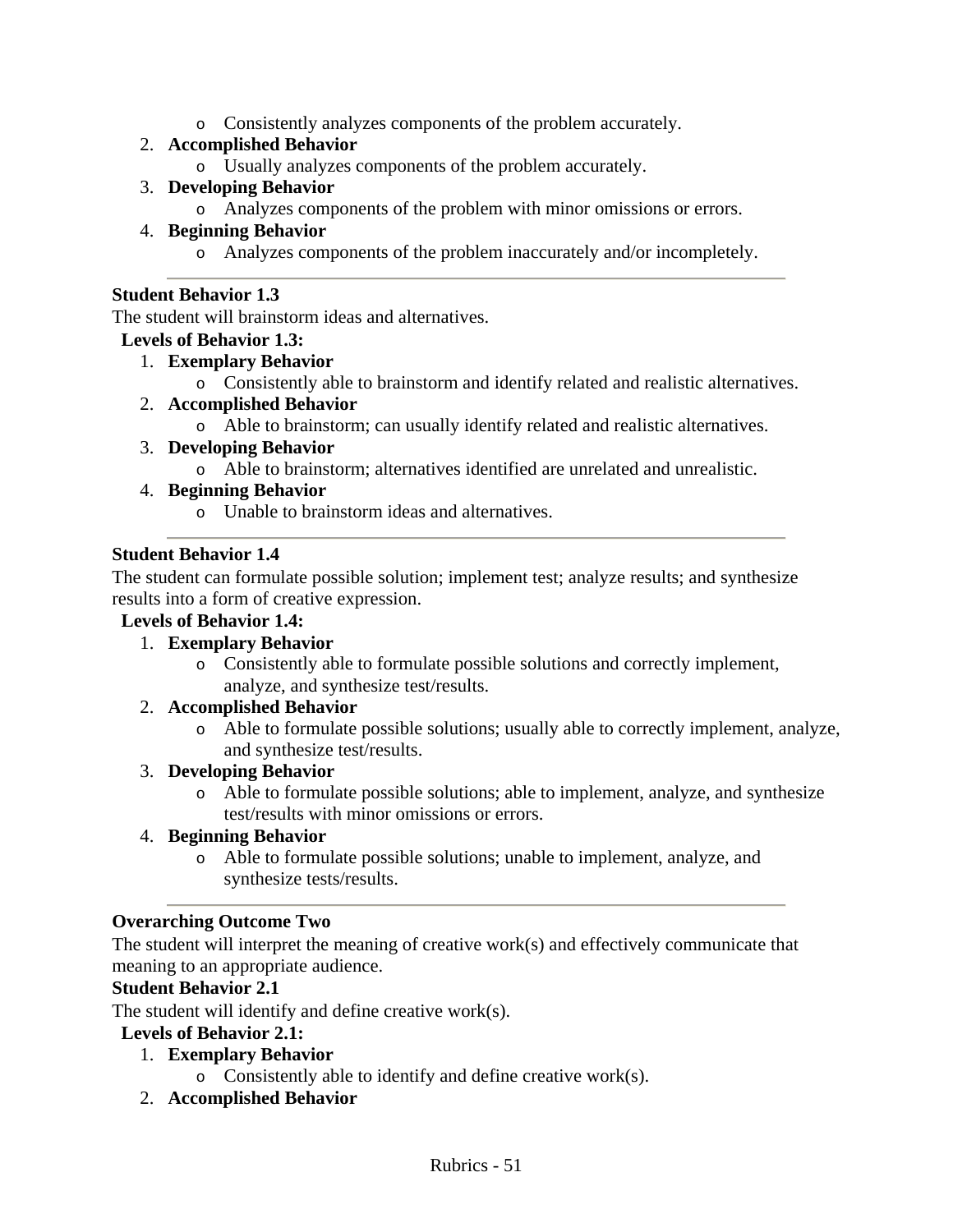o Usually able to identify and define creative work(s).

# 3. **Developing Behavior**

o Occasionally able to identify and define creative work(s).

# 4. **Beginning Behavior**

o Unable to identify and define creative work(s).

#### **Student Behavior 2.2**

The student will analyze component parts and processes.

#### **Levels of Behavior 2.2:**

- 1. **Exemplary Behavior**
	- o Consistently analyzes component parts and processes.
- 2. **Accomplished Behavior**
	- o Usually analyzes component parts and processes.
- 3. **Developing Behavior**
	- o Occasionally analyzes component parts and processes.

#### 4. **Beginning Behavior**

o Inaccurately analyzes component parts and processes.

#### **Student Behavior 2.3**

The student will interpret and synthesize the elements of the creative work(s).

#### **Levels of Behavior 2.3:**

#### 1. **Exemplary Behavior**

o Consistently able to interpret and thoroughly synthesize elements of the creative work(s).

#### 2. **Accomplished Behavior**

 $\circ$  Able to interpret and accurately synthesize elements of the creative work(s) with few omissions.

#### 3. **Developing Behavior**

o Interpretation is attempted but may be unclear; therefore, unable to synthesize elements of the creative work(s).

#### 4. **Beginning Behavior**

 $\circ$  Unable to interpret and synthesize elements of the creative work(s).

#### **Student Behavior 2.4**

The student, using a medium, will communicate the interpretation of creative works to an appropriate audience.

#### **Levels of Behavior 2.4:**

#### 1. **Exemplary Behavior**

o Consistently and clearly communicates the interpretation of creative works choosing an appropriate medium and audience.

#### 2. **Accomplished Behavior**

o Usually able to communicate the interpretation of creative works choosing an appropriate medium and audience.

#### 3. **Developing Behavior**

o Able to communicate the interpretation of creative works in broad terms; choice of audience and medium may be inappropriate.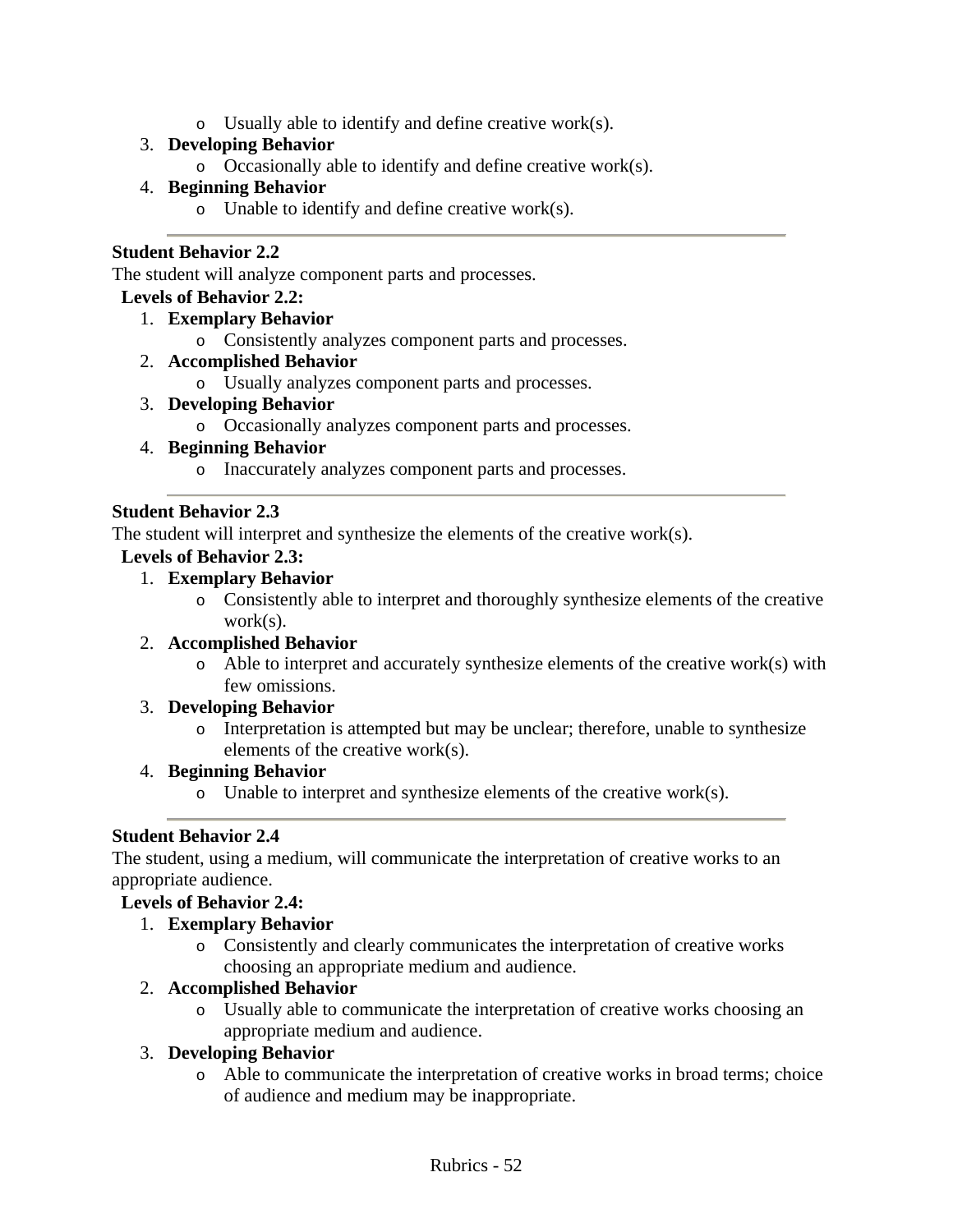#### 4. **Beginning Behavior**

o Unable to communicate the interpretation of creative works to an appropriate audience without major omissions or errors.

#### **Social Interaction**

#### http://www.uafortsmith.edu/Learning/SocialInteraction

#### **Definition**

Social interaction is the ability to work effectively with individuals and groups.

#### **Rationale**

Teamwork and social skills are vital to success in school, work, and the community.

#### **Outcome**

Students will work effectively with individuals and groups.

#### **Student Behavior One**

Student will display personal behavior and interpersonal skills.

#### **Levels of Behavior One:**

#### 1. **Exemplary Behavior**

o Almost always displays empathy, self-control, friendliness, generosity, cooperation, helpfulness, and respect.

#### 2. **Accomplished Behavior**

o Usually displays empathy, self-control, friendliness, generosity, cooperation, helpfulness, and respect.

#### 3. **Developing Behavior**

o Sometimes displays empathy, self-control, friendliness, generosity, cooperation, helpfulness, and respect.

#### 4. **Beginning Behavior**

o Rarely displays self-control, friendliness, cooperation, helpfulness, and respect.

#### **Student Behavior Two**

Student will accept and deliver criticism well.

#### **Levels of Behavior Two:**

- 1. **Exemplary Behavior**
	- o Accepts and delivers criticism with compassion and confidence.

#### 2. **Accomplished Behavior**

o Delivers criticism with confidence, but doesn't always accept it well.

#### 3. **Developing Behavior**

o May deliver criticism if prompted, but doesn't always accept it well.

#### 4. **Beginning Behavior**

o Delivers criticism with sarcasm and doesn't accept it well.

#### **Student Behavior Three**

Student will read others' body language.

#### **Levels of Behavior Three:**

#### 1. **Exemplary Behavior**

o Can read others' body language.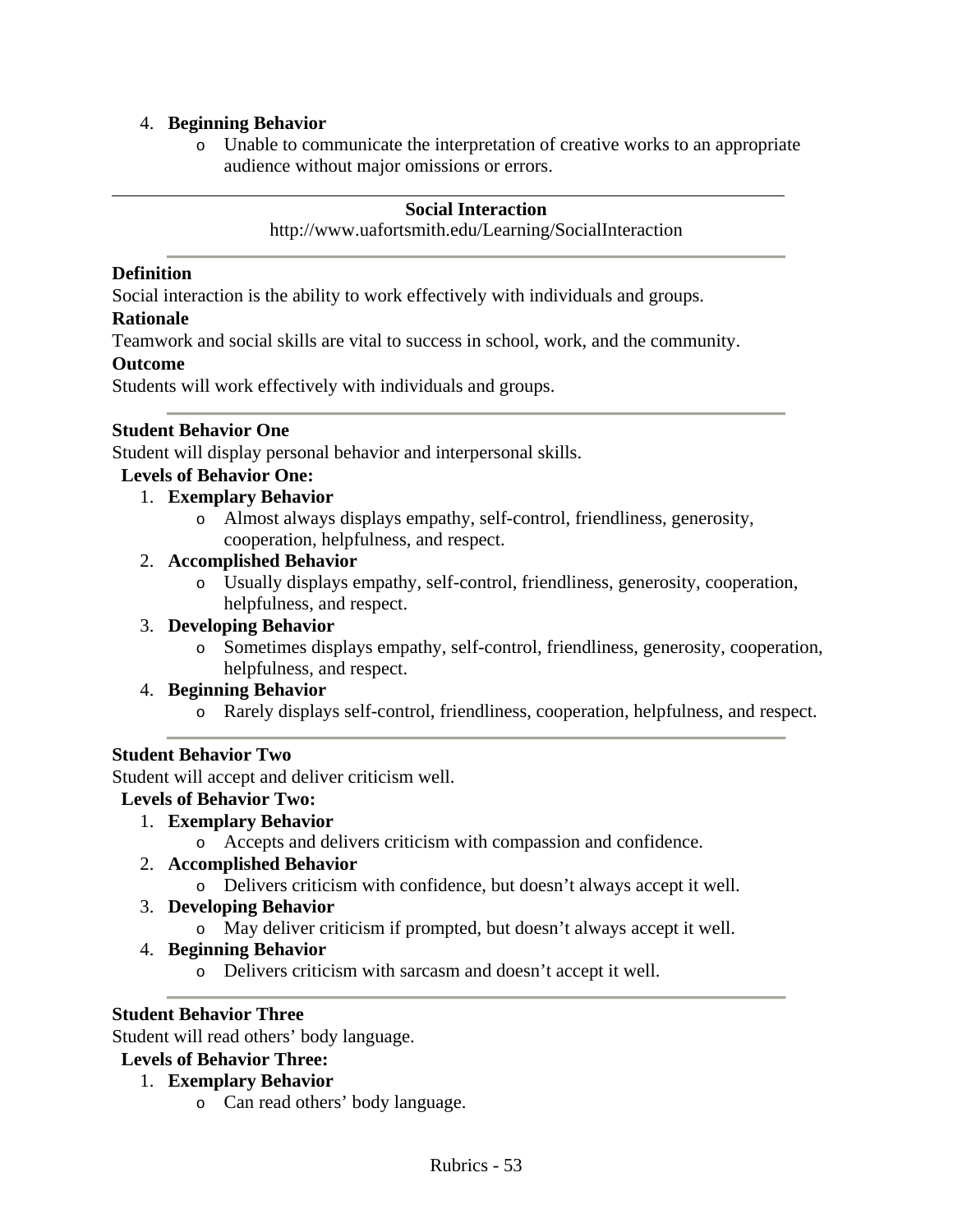#### 2. **Accomplished Behavior**

o Can usually read others' body language.

### 3. **Developing Behavior**

o Can sometimes read others' body language.

# 4. **Beginning Behavior**

o Usually ignores or fails to read others' body language.

### **Student Behavior Four**

Student will use conflict management techniques.

#### **Levels of Behavior Four:**

# 1. **Exemplary Behavior**

o Utilizes conflict management techniques in an individual, group, or professional setting.

#### 2. **Accomplished Behavior**

o Usually utilizes conflict management techniques in an individual, group, or professional setting.

# 3. **Developing Behavior**

o Sometimes utilizes conflict management techniques in an individual, group, or professional setting.

# 4. **Beginning Behavior**

o Rarely uses conflict management techniques in an individual, group, or professional setting.

# **Student Behavior Five**

Student will take on task-maintenance roles.

#### **Levels of Behavior Five:**

- 1. **Exemplary Behavior**
	- o Willingly takes on task and/or maintenance roles in a group.
- 2. **Accomplished Behavior**
	- o Takes on task and/or maintenance roles in a group.
- 3. **Developing Behavior**
	- o Usually doesn't take on task and/or maintenance roles in a group.

# 4. **Beginning Behavior**

o Rarely participates in group activities.

# **Student Behavior Six**

Student will use humor appropriately.

# **Levels of Behavior Six:**

- 1. **Exemplary Behavior**
	- o Almost always uses humor in an appropriate manner.

# 2. **Accomplished Behavior**

o Usually uses humor in an appropriate manner.

#### 3. **Developing Behavior**

o Sometimes uses humor, but not always in an appropriate manner.

#### 4. **Beginning Behavior**

o Rarely uses humor in an appropriate manner.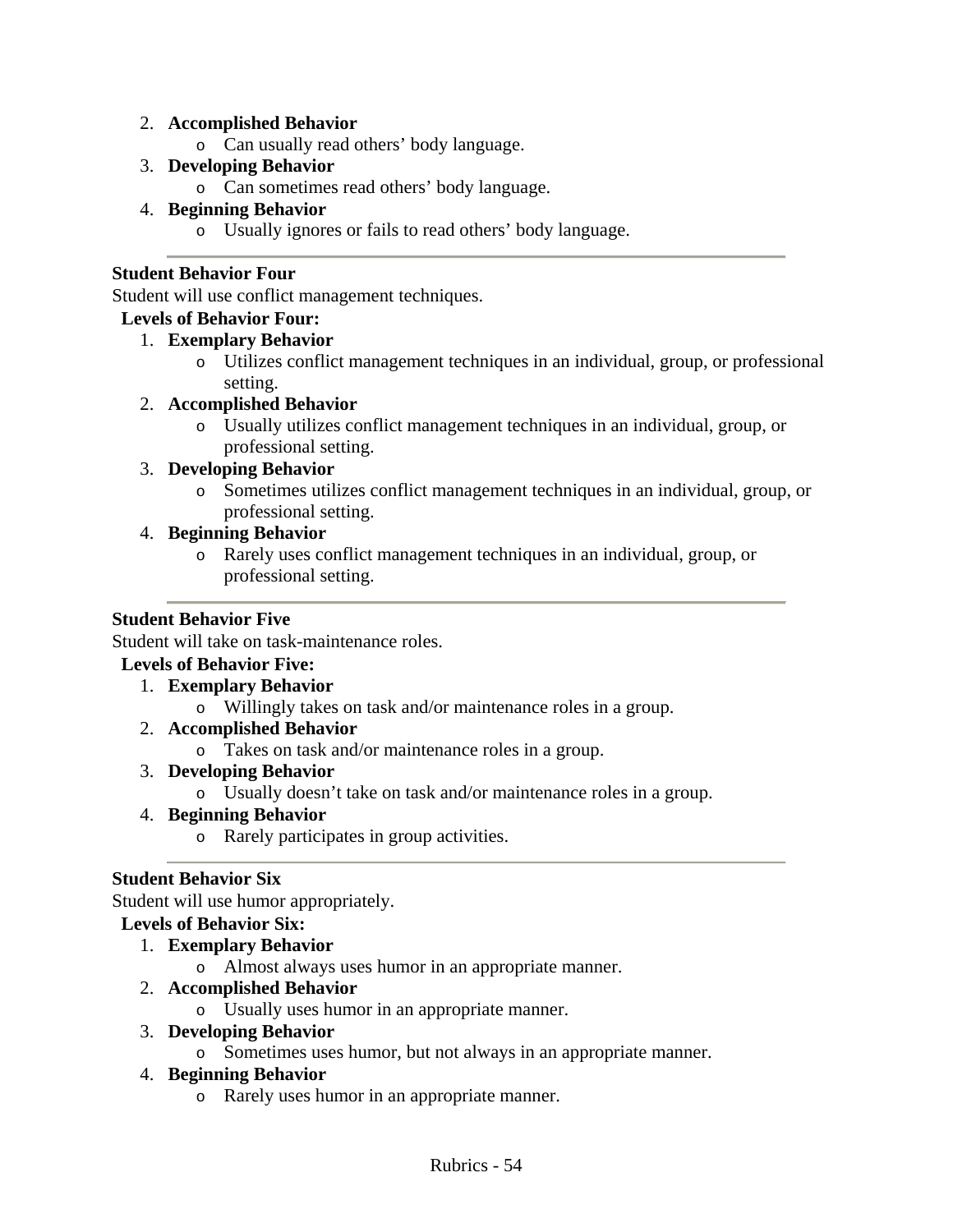# **Northeastern Illinois University General Education Critical Thinking Rubric**

Downloaded 3/2/05 from http://www.neiu.edu/~neassess/gened.htm#rubric

| Quality                                                                | <b>No/Limited Proficiency</b>                                                                                                                                                                  | <b>Some Proficiency (C)</b>                                                                                                                                                                         | Proficiency (B)                                                                                                                                             | <b>High Proficiency (A)</b>                                                                                                                                                                                                                     |
|------------------------------------------------------------------------|------------------------------------------------------------------------------------------------------------------------------------------------------------------------------------------------|-----------------------------------------------------------------------------------------------------------------------------------------------------------------------------------------------------|-------------------------------------------------------------------------------------------------------------------------------------------------------------|-------------------------------------------------------------------------------------------------------------------------------------------------------------------------------------------------------------------------------------------------|
| <b>Macro Criteria</b>                                                  | (D&E)                                                                                                                                                                                          |                                                                                                                                                                                                     |                                                                                                                                                             |                                                                                                                                                                                                                                                 |
| 1. Identifies & Explains Issues                                        | Fails to identify, summarize, or<br>explain the main problem or<br>question.<br>Represents the issues<br>inaccurately or inappropriately.                                                      | Identifies main issues but does<br>not summarize or explain them<br>clearly or sufficiently                                                                                                         | Successfully identifies and<br>summarizes the main issues, but<br>does not explain why/how they<br>are problems or create questions                         | Clearly identifies and<br>summarizes main issues and<br>successfully explains why/how<br>they are problems or questions;<br>and identifies embedded or<br>implicit issues, addressing their<br>relationships to each other.                     |
| 2. Distinguishes Types of<br>Claims                                    | Fails to label correctly any of the<br>factual, conceptual and value<br>dimensions of the problems and<br>proposed solutions.                                                                  | Successfully identifies some, but<br>not all of the factual, conceptual,<br>and value aspects of the<br>questions and answers.                                                                      | Successfully separates and labels<br>all the factual, conceptual, and<br>value claims                                                                       | Clearly and accurately labels not<br>only all the factual, conceptual,<br>and value, but also those implicit<br>in the assumptions and the<br>implications of positions and<br>arguments.                                                       |
| 3. Recognizes Stakeholders and<br>Contexts                             | Fails accurately to identify and<br>explain any empirical or<br>theoretical contexts for the<br>issues.<br>Presents problems as having no<br>connections to other conditions<br>or contexts.   | Shows some general<br>understanding of the influences<br>of empirical and theoretical<br>contexts on stakeholders, but<br>does not identify many specific<br>ones relevant to situation at<br>hand. | Correctly identifies all the<br>empirical and most of theoretical<br>contexts relevant to all the main<br>stakeholders in the situation.                    | Not only correctly identifies all<br>the empirical and theoretical<br>contexts relevant to all the main<br>stakeholders, but also finds<br>minor stakeholders and contexts<br>and shows the tension or<br>conflicts of interests among<br>them. |
| 4. Considers Methodology                                               | Fails to explain how/why/which<br>specific methods of research are<br>relevant to the kind of issue at<br>hand.                                                                                | Identifies some but not all<br>methods required for dealing<br>with the issue; does not explain<br>why they are relevant or<br>effective.                                                           | Successfully explains<br>how/why/which methods are<br>most relevant to the problem.                                                                         | In addition to explaining<br>how/why/which methods are<br>typically used, also describes<br>embedded methods and possible<br>alternative methods of working<br>on the problem.                                                                  |
| 5. Frames Personal Responses<br>and Acknowledges Other<br>Perspectives | Fails to formulate and clearly<br>express own point of view, (or)<br>fails to anticipate objections to<br>his/her point of view, (or) fails to<br>consider other perspectives and<br>position. | Formulates a vague and<br>indecisive point of view, or<br>anticipates minor but not major<br>objections to his/her point of<br>view, or considers weak but not<br>strong alternative positions.     | Formulates a clear and precise<br>personal point of view<br>concerning the issue, and<br>seriously discusses its<br>weaknesses as well as its<br>strengths. | Not only formulates a clear and<br>precise personal point of view,<br>but also acknowledges<br>objections and rival positions<br>and provides convincing replies<br>to these.                                                                   |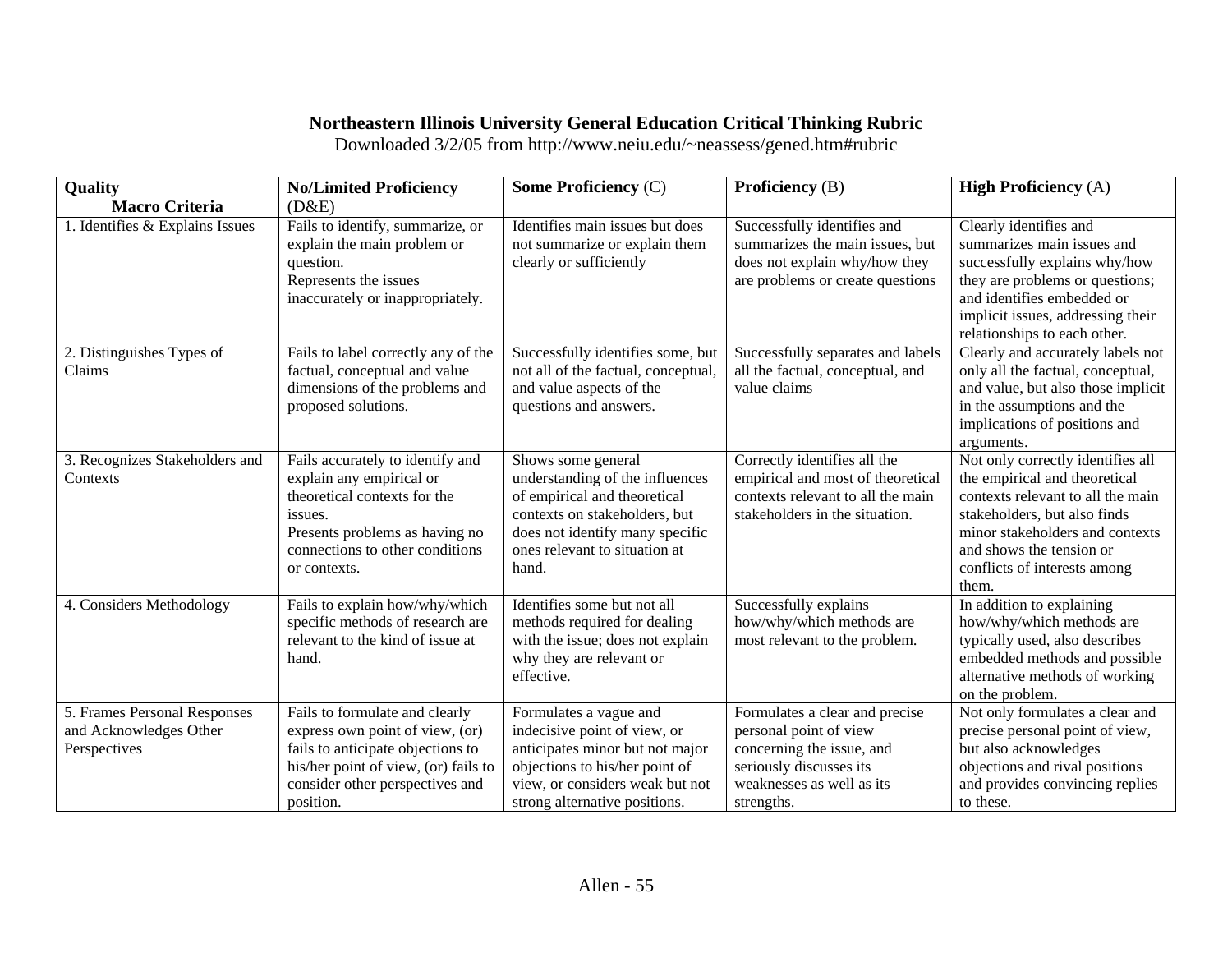# **California State University, Fresno General Education Scoring Guide for Critical Thinking**

Downloaded 3/2/05 from http://www.csufresno.edu/cetl/assessment/CTScoring.doc

| <b>Scoring Level</b> | Interpretation                | <b>Analysis &amp; Evaluation</b> | <b>Presentation</b>           |
|----------------------|-------------------------------|----------------------------------|-------------------------------|
| 4 - Accomplished     | Analyzes insightful questions | Examines conclusions             | Argues succinctly             |
|                      | Refutes bias                  | Uses reasonable judgment         | Discusses issues thoroughly   |
|                      | Critiques content             | Discriminates rationally         | Shows intellectual honesty    |
|                      | Examines inconsistencies      | Synthesizes data                 | Justifies decisions           |
|                      | Values information            | Views information critically     | Assimilates information       |
| 3 - Competent        | Asks insightful questions     | Formulates conclusions           | Argues clearly                |
|                      | Detects bias.                 | Recognizes arguments             | Identifies issues             |
|                      | Categorizes content.          | Notices differences              | Attributes sources naturally  |
|                      | Identifies inconsistencies    | Evaluates data                   | <b>Suggests solutions</b>     |
|                      | Recognizes context            | Seeks out information            | Incorporates information      |
| 2 - Developing       | Identifies some questions     | Identifies some conclusions      | Misconstructs arguments       |
|                      | Notes some bias               | Sees some arguments              | Generalizes issues            |
|                      | Recognizes basic content      | Identifies some differences      | Cites sources                 |
|                      | States some inconsistencies   | Paraphrases data                 | Presents few options          |
|                      | Selects sources adequately    | Assumes information valid        | Overlooks some information    |
| 1 - Beginning        | Fails to question data        | Fails to draw conclusions        | Omits argument                |
|                      | Ignores bias                  | Sees no arguments                | Misrepresents issues          |
|                      | Misses major content areas    | Overlooks differences            | Excludes data                 |
|                      | Detects no inconsistencies    | Repeats data                     | Draws faulty conclusions      |
|                      | Chooses biased sources        | Omits research                   | Shows intellectual dishonesty |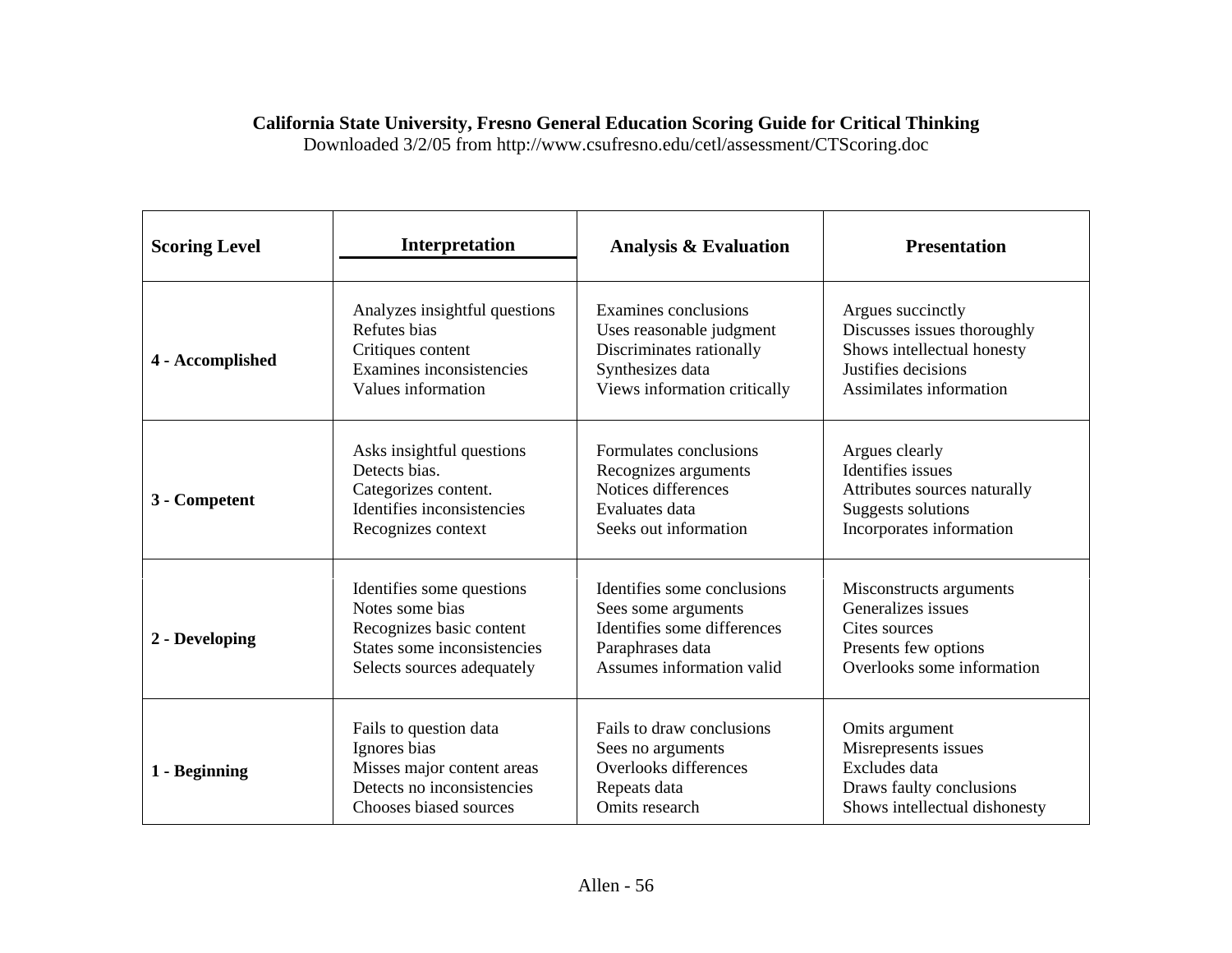| <b>ACRL Standard</b>     | <b>Beginning</b>                                 | <b>Proficient</b>                           | Advanced                                          |
|--------------------------|--------------------------------------------------|---------------------------------------------|---------------------------------------------------|
| 1. Determine the         | Student is unable to effectively formulate a     | Student can formulate a question that is    | Question is focused, clear, and complete. Key     |
| <b>Extent of the</b>     | research question based on an information        | focused and clear. Student identifies       | concepts and terms are identified. Extensive      |
| <b>Information</b>       | need.                                            | concepts related to the topic, and can find | information sources are identified in numerous    |
| <b>Needed</b>            |                                                  | a sufficient number of information          | potential formats.                                |
|                          |                                                  | resources to meet the information need.     |                                                   |
| 2. Access the            | Student is unfocused and unclear about search    | Student executes an appropriate search      | Student is aware and able to analyze search       |
| <b>Needed</b>            | strategy.                                        | strategy within a reasonable amount of      | results, and evaluate the appropriateness of the  |
| <b>Information</b>       | Time is not used effectively and efficiently.    | time. Student can solve problems by         | variety of (or) multiple relevant sources of      |
| <b>Effectively</b> and   | Information gathered lacks relevance, quality,   | finding a variety of relevant information   | information that directly fulfill an information  |
| <b>Efficiently</b>       | and balance.                                     | resources, and can evaluate search          | need for the particular discipline,               |
|                          |                                                  | effectiveness.                              |                                                   |
| 3. Evaluate              | Student is unaware of criteria that might be     | Student examines information using          | Multiple and diverse sources and viewpoints of    |
| <b>Information and</b>   | used to judge information quality. Little effort | criteria such as authority, credibility,    | information are compared and evaluated            |
| its Sources              | is made to examine the information located       | relevance, timeliness, and accuracy, and    | according to specific criteria appropriate for    |
| <b>Critically</b>        |                                                  | is able to make judgments about             | the discipline. Student is able to match criteria |
|                          |                                                  | what to keep and what to discard.           | to a specific information need, and can           |
|                          |                                                  |                                             | articulate how identified sources relate to the   |
|                          |                                                  |                                             | context of the discipline.                        |
| 4. Use                   | Student is not                                   | Student uses appropriate information to     | Student is aware of the breadth and depth of      |
| <b>Information</b>       | aware of the information necessary to research   | solve a problem, answer a question, write   | research on a topic, and is able to reflect on    |
| <b>Effectively to</b>    | a topic, and the types of data that would be     | a paper, or other purposes                  | search strategy, synthesize and integrate         |
| Accomplish a             | useful in formulating a convincing argument.     |                                             | information from a variety of sources, draw       |
| <b>Specific Purpose</b>  | Information is incomplete and does not support   |                                             | appropriate conclusions, and is able to clearly   |
|                          | the intended purpose.                            |                                             | communicate ideas to others                       |
| 5. Understand the        | Student is unclear regarding proper citation     | Student gives credit for works used by      | Student understands and recognizes the concept    |
| Economic, Legal,         | format, and/or copies and paraphrases the        | quoting and listing references. Student is  | of intellectual property, can defend him/herself  |
| and Social Issues        | information and ideas of others without giving   | an ethical consumer and producer of         | if challenged, and                                |
| surrounding the          | credit to authors. Student does not know how     | information, and understands how free       | can properly incorporate the ideas/published      |
| Use of                   | to distinguish between information that is       | access to information, and free             | works of others into their own work building      |
| <b>Information</b> , and | objective and biased, and does not know the      | expression, contribute to a democratic      | upon them. Student can articulate the value of    |
| <b>Access and Use</b>    | role that free access to information plays in a  | society.                                    | information to a free and democratic society,     |
| <b>Information</b>       | democratic society.                              |                                             | and can use specific criteria to discern          |
| <b>Ethically</b> and     |                                                  |                                             | objectivity/fact from bias/propaganda.            |
| <b>Legally</b>           |                                                  |                                             |                                                   |

Rubrics for Assessing Information Competence in the California State University

\*Prepared by the CSU Information Competence Initiative, October 2002, based on the 2000 ACRL *Information Literacy Competency Standards For Higher Education.* For more information, see http://www.calstate.edu/LS/1\_rubric.doc.